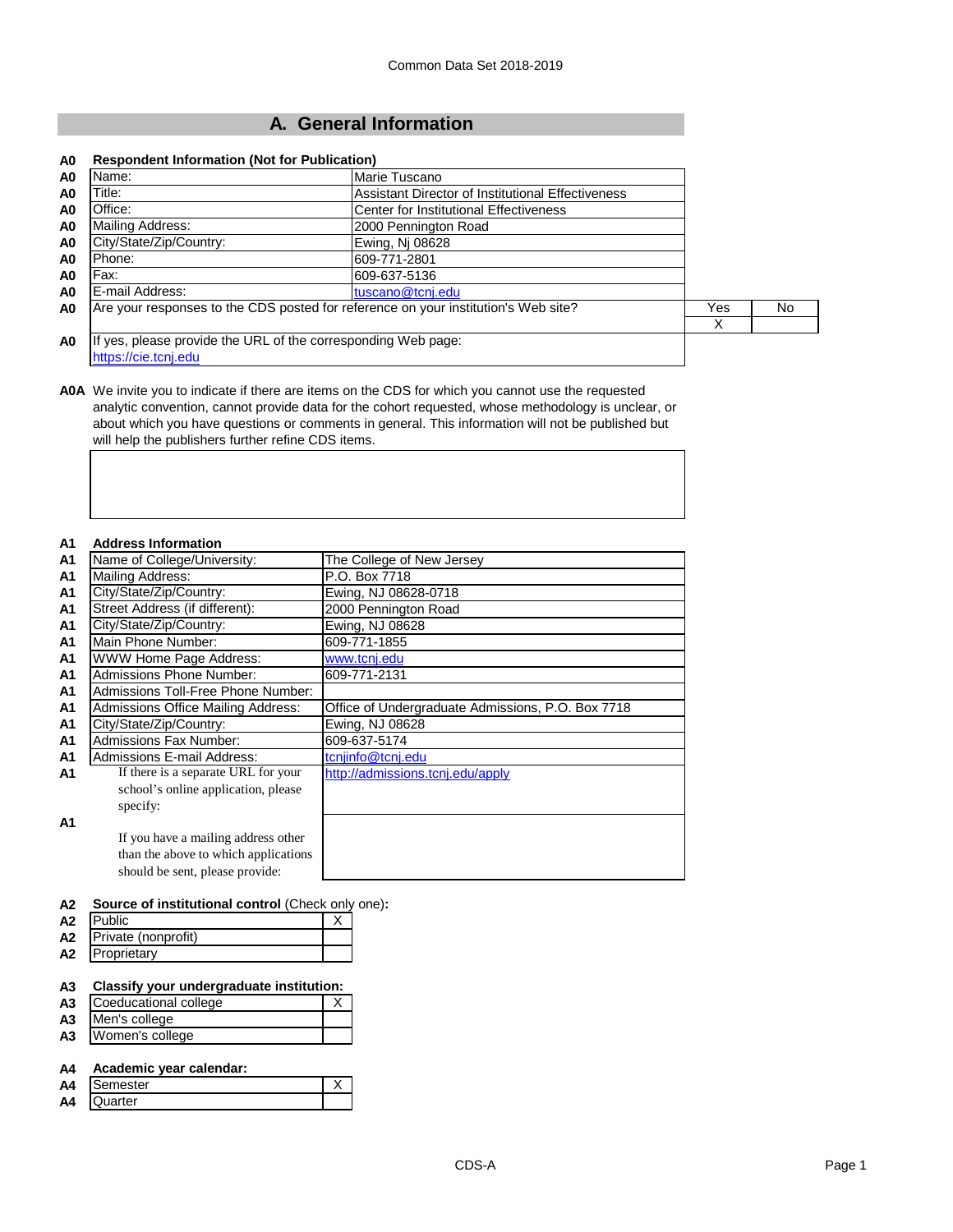| A4             | Trimester                      |  |
|----------------|--------------------------------|--|
| A <sub>4</sub> | $4 - 1 - 4$                    |  |
| A4             | Continuous                     |  |
| A4             | Differs by program (describe): |  |
|                |                                |  |
| A4             | Other (describe):              |  |
|                |                                |  |
|                |                                |  |

## **A5 Degrees offered by your institution:**

| A5             | Certificate                |   |
|----------------|----------------------------|---|
| A <sub>5</sub> | Diploma                    |   |
| A <sub>5</sub> | Associate                  |   |
| A <sub>5</sub> | Transfer Associate         |   |
| A <sub>5</sub> | <b>Terminal Associate</b>  |   |
| A <sub>5</sub> | Bachelor's                 | X |
| A5             | Postbachelor's certificate | Χ |
| A <sub>5</sub> | Master's                   | Χ |
| A <sub>5</sub> | Post-master's certificate  | х |
| A <sub>5</sub> | Doctoral degree            |   |
|                | research/scholarship       |   |
| A5             | Doctoral degree -          |   |
|                | professional practice      |   |
| А5             | Doctoral degree -- other   |   |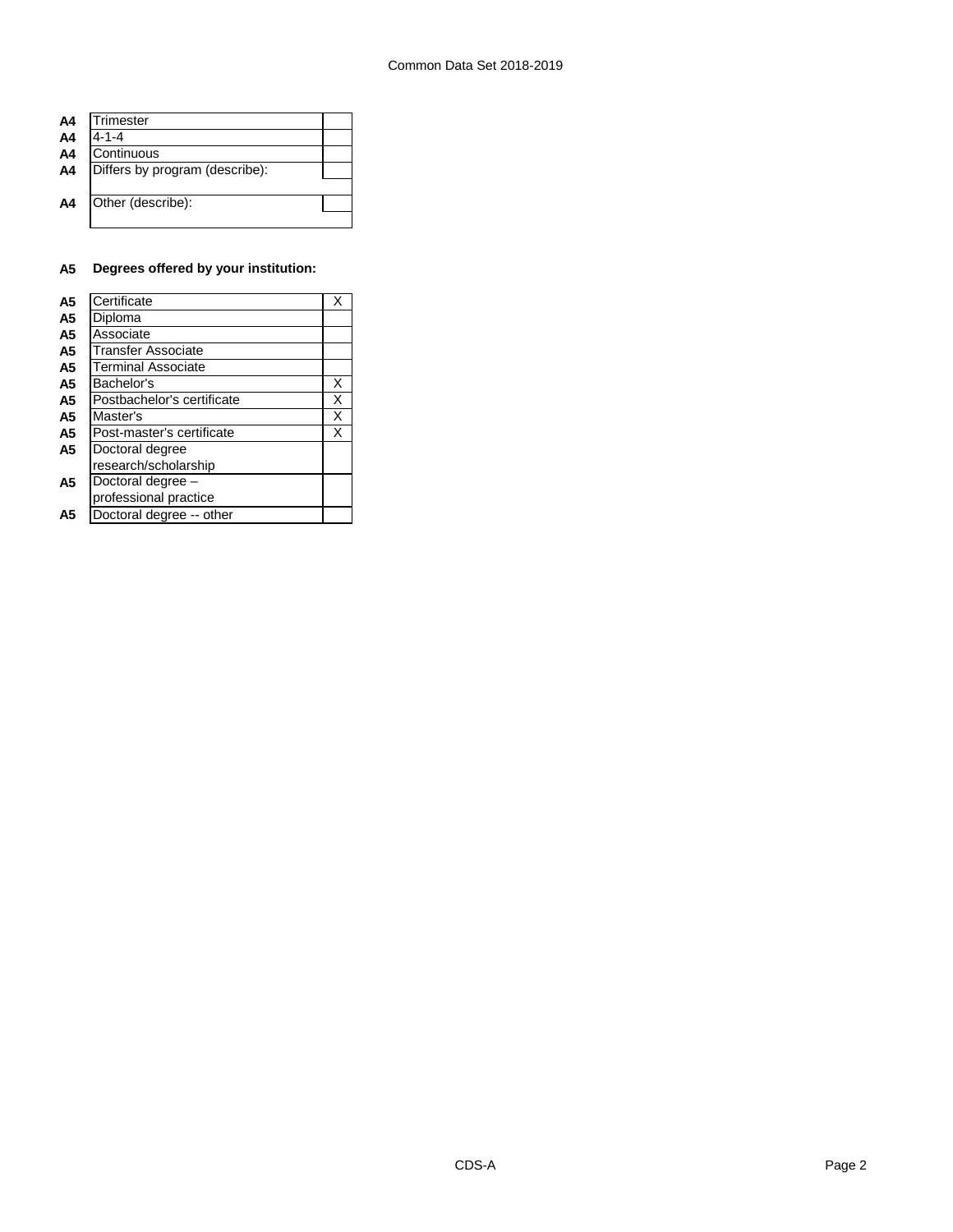# **B. ENROLLMENT AND PERSISTENCE**

**B1 Institutional Enrollment - Men and Women Provide numbers of students for each of the following categories as of the institution's official fall reporting date or as of October 15, 2018. Note: Report students formerly designated as "first professional" in the graduate cells.**

| <b>B1</b> |                                   | <b>FULL-TIME</b> |       | <b>PART-TIME</b> |       |
|-----------|-----------------------------------|------------------|-------|------------------|-------|
| <b>B1</b> |                                   | Men              | Women | Men              | Women |
| <b>B1</b> | <b>Undergraduates</b>             |                  |       |                  |       |
| <b>B1</b> | Degree-seeking, first-time        |                  |       |                  |       |
|           | freshmen                          | 657              | 893   |                  | 0     |
| <b>B1</b> | Other first-year, degree-seeking  | 153              | 126   | 2                | 7     |
| <b>B1</b> | All other degree-seeking          | 2,050            | 2,845 | 77               | 116   |
| <b>B1</b> | Total degree-seeking              | 2,860            | 3,864 | 80               | 123   |
| <b>B1</b> | All other undergraduates enrolled |                  |       |                  |       |
|           | in credit courses                 | 59               | 40    | 5                | 17    |
| <b>B1</b> | Total undergraduates              | 2,919            | 3,904 | 85               | 140   |
| <b>B1</b> | Graduate                          |                  |       |                  |       |
| <b>B1</b> | Degree-seeking, first-time        | 3                | 50    | 24               | 83    |
| <b>B1</b> | All other degree-seeking          | 12               | 103   | 59               | 223   |
| <b>B1</b> | All other graduates enrolled in   |                  |       |                  |       |
|           | credit courses                    |                  |       | 18               | 61    |
| <b>B1</b> | Total graduate                    | 16               | 154   | 101              | 367   |
| <b>B1</b> | Total all undergraduates          |                  |       |                  | 7,048 |
| <b>B1</b> | Total all graduate                |                  |       |                  | 638   |
| <b>B1</b> | <b>GRAND TOTAL ALL STUDENTS</b>   |                  |       |                  | 7,686 |

**B2 Enrollment by Racial/Ethnic Category. Provide numbers of undergraduate students for each of the following categories as of the institution's official fall reporting date or as of October 15, 2018. Include international students only in the category "Nonresident aliens." Complete the "Total Undergraduates" column only if you cannot provide data for the first two columns. Report as your institution reports to IPEDS: persons who are Hispanic should be reported only on the Hispanic line, not under any race, and persons who are non-Hispanic multi-racial should be reported only under "Two or more races."** 

| <b>B2</b> |                                                 | Degree-Seeking<br>First-Time<br><b>First Year</b> | Degree-Seeking<br>Undergraduates<br>(include first-time<br>first-year) | Total<br>Undergraduates<br>(both degree- and<br>non-degree-<br>seeking) |
|-----------|-------------------------------------------------|---------------------------------------------------|------------------------------------------------------------------------|-------------------------------------------------------------------------|
| <b>B2</b> | Nonresident aliens                              |                                                   | 24                                                                     | 24                                                                      |
| <b>B2</b> | Hispanic/Latino                                 | 243                                               | 912                                                                    | 922                                                                     |
| <b>B2</b> | Black or African American, non-Hispanic         | 125                                               | 427                                                                    | 429                                                                     |
| <b>B2</b> | White, non-Hispanic                             | 895                                               | 4,446                                                                  | 4,512                                                                   |
| <b>B2</b> | American Indian or Alaska Native, non-Hispanic  | 2                                                 |                                                                        |                                                                         |
| <b>B2</b> | Asian, non-Hispanic                             | 215                                               | 819                                                                    | 824                                                                     |
| <b>B2</b> | Native Hawaiian or other Pacific Islander, non- |                                                   |                                                                        |                                                                         |
|           | Hispanic                                        | 2                                                 | 17                                                                     | 17                                                                      |
| <b>B2</b> | Two or more races, non-Hispanic                 | 2                                                 | 27                                                                     | 28                                                                      |
| <b>B2</b> | Race and/or ethnicity unknown                   | 60                                                | 248                                                                    | 285                                                                     |
| <b>B2</b> | TOTAL                                           | 1,551                                             | 6,927                                                                  | 7,048                                                                   |

## **Persistence**

|  | B3 Number of degrees awarded from July 1, 2017 to June 30, 2018 |  |
|--|-----------------------------------------------------------------|--|
|--|-----------------------------------------------------------------|--|

| <b>B3</b> | Certificate/diploma         |      |
|-----------|-----------------------------|------|
| <b>B3</b> | Associate degrees           |      |
| <b>B3</b> | Bachelor's degrees          | 1623 |
| <b>B3</b> | Postbachelor's certificates | 55   |
| <b>B3</b> | Master's degrees            | 388  |
| <b>B3</b> | Post-Master's certificates  |      |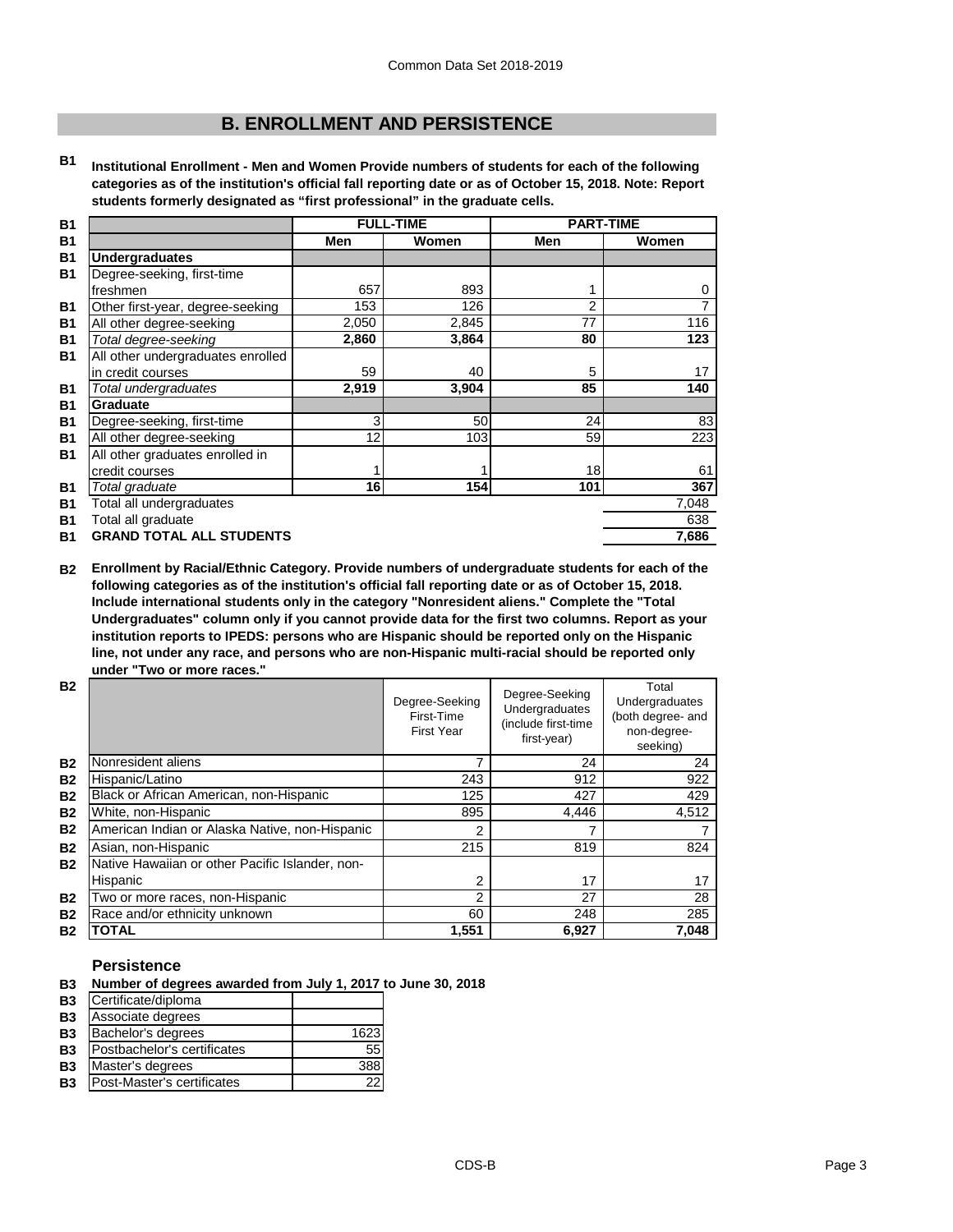| <b>B3</b> | Doctoral degrees -              |  |
|-----------|---------------------------------|--|
|           | research/scholarship            |  |
| <b>B3</b> | Doctoral degrees - professional |  |
|           | practice                        |  |
| <b>B3</b> | Doctoral degrees - other        |  |

## **Graduation Rates**

The items in this section correspond to data elements collected by the IPEDS Web-based Data Collection System's Graduation Rate Survey (GRS). For complete instructions and definitions of data elements, see the IPEDS GRS Forms and Instructions for the 2017-18 Survey

## **For Bachelor's or Equivalent Institutions**

In the following section for bachelor's or equivalent programs, please disaggregate the Fall 2011 and Fall 2012 cohorts (formerly CDS B4-B11) into four groups:

- Students who received a Federal Pell Grant\*
- Recipients of a subsidized Stafford Loan who did not receive a Pell Grant
- Students who did not receive either a Pell Grant or a subsidized Stafford Loan
- Total (all students, regardless of Pell Grant or subsidized loan status)

\*Students who received both a Federal Pell Grant and a subsidized Stafford Loan should be reported in the "Recipients of a Federal Pell Grant" column.

For each graduation rate grid below, the numbers in the first three columns for Questions A-G should sum to the cohort total in the fourth column (formerly CDS B4-B11).

## *Fall 2012 Cohort*

|                                      |                                                                                                                                                                                                                                                                             | <b>Recipients of</b><br>a Federal Pell<br>Grant | Recipients of a<br><b>Subsidized</b><br><b>Stafford Loan</b><br>who did not<br>receive a Pell<br>Grant | <b>Students who</b><br>did not receive<br>either a Pell<br>Grant or a<br>subsidized<br><b>Stafford Loan</b> | Total (sum of 3<br>columes to the<br>left) |
|--------------------------------------|-----------------------------------------------------------------------------------------------------------------------------------------------------------------------------------------------------------------------------------------------------------------------------|-------------------------------------------------|--------------------------------------------------------------------------------------------------------|-------------------------------------------------------------------------------------------------------------|--------------------------------------------|
| For<br>mer<br>ly.<br><b>B4</b>       | A- Initital 2012 cohort of first-time, full-<br>time bachelor's (or equivalent) degree<br>seeking undergraduate-students                                                                                                                                                    | 257                                             | 380                                                                                                    | 726                                                                                                         | 1363                                       |
| For<br>mer<br>ly.<br><b>B5</b>       | B- Of the initial 2012 cohort, how many did not<br>persist and did not graduate for the following<br>reasons: deceased, permanently disabled,<br>armed forces, foreign aid service of the federal<br>government, or official church missions; total<br>allowable exclusions | ი                                               | 0                                                                                                      | 0                                                                                                           | 0                                          |
| <b>For</b><br>mer<br>l۷<br><b>B6</b> | C- Final 2012 cohort, after adjusting for<br>allowable exclusions                                                                                                                                                                                                           | 257                                             | 380                                                                                                    | 726                                                                                                         | 1363                                       |
| For<br>mer<br>ly.<br><b>B7</b>       | D - Of the initial 2012 cohort, how many<br>completed the program in four years or<br>less (by Aug. 31, 2016)                                                                                                                                                               | 181                                             | 283                                                                                                    | 571                                                                                                         | 1035                                       |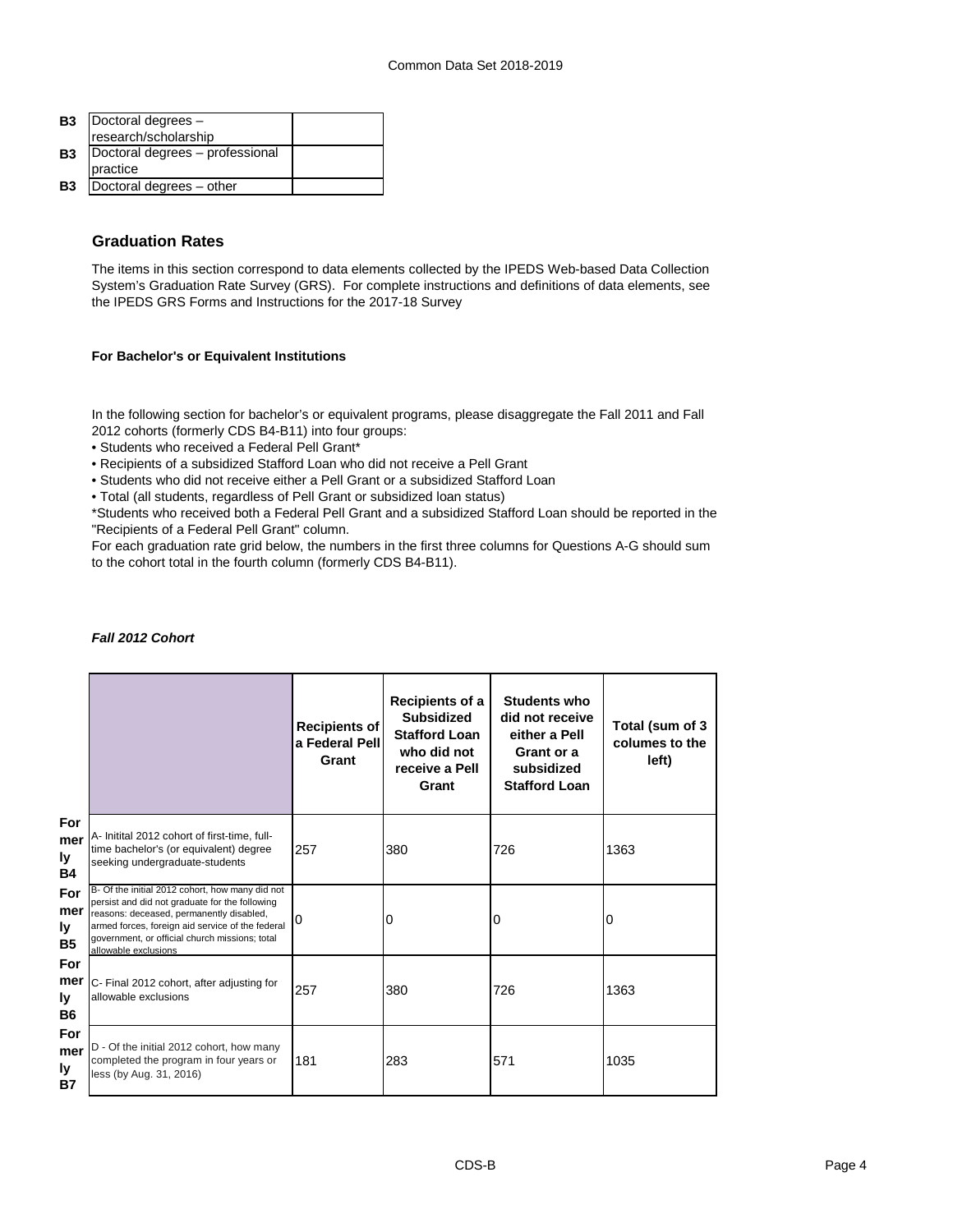| <b>For</b><br>mer<br>ly<br>B <sub>8</sub> | E - Of the initial 2012 cohort, how many<br>completed the program in more than four 20<br>years but in five years or less (after Aug.<br>31, 2016 and by Aug. 31, 2017) |             | 28          | 65          | 113         |
|-------------------------------------------|-------------------------------------------------------------------------------------------------------------------------------------------------------------------------|-------------|-------------|-------------|-------------|
| For<br>mer<br>ly<br>B9                    | F - Of the initial 2012 cohort, how many<br>completed the program in more than five $8$<br>years but in six years or less (after Aug.<br>31, 2017 and by Aug. 31, 2018) |             | 6           |             | 21          |
| For<br>mer<br>Iv<br><b>B10</b>            | G - Total graduating within six years (sum 209<br>of lines D, E, and F)                                                                                                 |             | 317         | 643         | 1169        |
| For<br>mer<br>Iv<br><b>B11</b>            | H - Six-year graduation rate for 2012<br>cohort (G divided by C)                                                                                                        | 0.813229572 | 0.834210526 | 0.885674931 | 0.857666911 |

## *Fall 2011 Cohort*

|                                |                                                                                                                                                                                                                                                                             | <b>Recipients of</b><br>a Federal Pell<br>Grant | Recipients of a<br><b>Subsidized</b><br><b>Stafford Loan</b><br>who did not<br>receive a Pell<br>Grant | <b>Students who</b><br>did not receive<br>either a Pell<br>Grant or a<br>subsidized<br><b>Stafford Loan</b> | Total (sum of 3<br>columes to the<br>left) |
|--------------------------------|-----------------------------------------------------------------------------------------------------------------------------------------------------------------------------------------------------------------------------------------------------------------------------|-------------------------------------------------|--------------------------------------------------------------------------------------------------------|-------------------------------------------------------------------------------------------------------------|--------------------------------------------|
| For<br>mer<br>ly<br><b>B4</b>  | A- Initital 2011 cohort of first-time, full-<br>time bachelor's (or equivalent) degree<br>seeking undergraduate-students                                                                                                                                                    | 254                                             | 350                                                                                                    | 767                                                                                                         | 1371                                       |
| For<br>mer<br>ly<br>B5         | B- Of the initial 2011 cohort, how many did not<br>persist and did not graduate for the following<br>reasons: deceased, permanently disabled,<br>armed forces, foreign aid service of the federal<br>government, or official church missions; total<br>allowable exclusions | $\bf{0}$                                        | $\bf{0}$                                                                                               | $\bf{0}$                                                                                                    | $\mathbf 0$                                |
| For<br>mer<br>ly<br>B6         | C- Final 2011 cohort, after adjusting for<br>allowable exclusions                                                                                                                                                                                                           | 254                                             | 350                                                                                                    | 767                                                                                                         | 1371                                       |
| For<br>mer<br>ly<br>В7         | D - Of the initial 2011 cohort, how many<br>completed the program in four years or<br>less (by Aug. 31, 2015)                                                                                                                                                               | 155                                             | 256                                                                                                    | 593                                                                                                         | 1004                                       |
| For<br>mer<br>ly<br>B8         | E - Of the initial 2011 cohort, how many<br>completed the program in more than four<br>years but in five years or less (after Aug.<br>31, 2015 and by Aug. 31, 2016)                                                                                                        | 40                                              | 46                                                                                                     | 75                                                                                                          | 161                                        |
| For<br>mer<br>ly<br>B9         | F - Of the initial 2011 cohort, how many<br>completed the program in more than five<br>years but in six years or less (after Aug.<br>31, 2016 and by Aug. 31, 2017)                                                                                                         | 8                                               | $\overline{2}$                                                                                         | 12                                                                                                          | 22                                         |
| For<br>mer<br>ly<br><b>B10</b> | G - Total graduating within six years (sum<br>of lines D, E, and F)                                                                                                                                                                                                         | 203                                             | 304                                                                                                    | 680                                                                                                         | 1187                                       |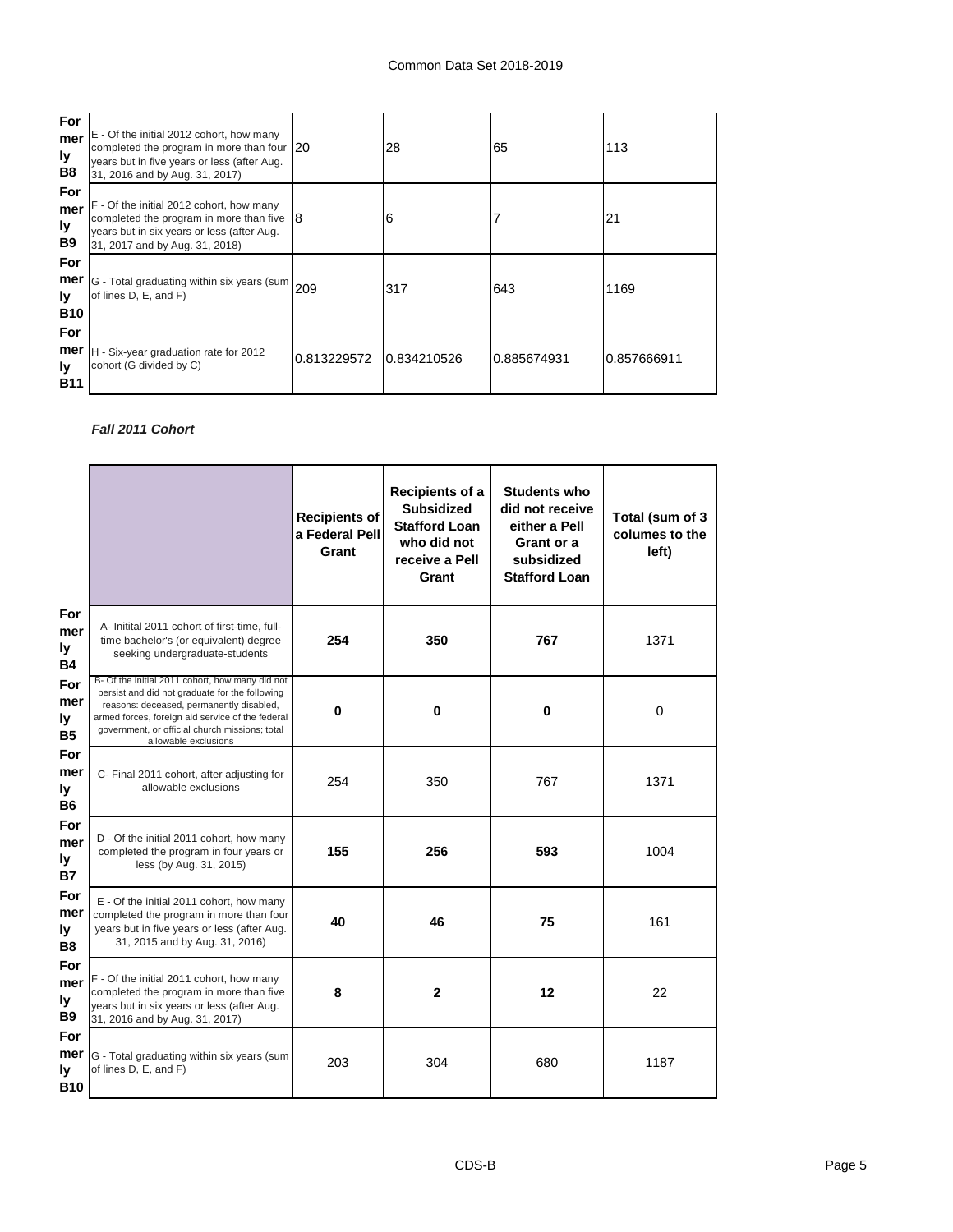| For               |                                                                              |             |             |             |             |
|-------------------|------------------------------------------------------------------------------|-------------|-------------|-------------|-------------|
| lv.<br><b>B11</b> | <b>mer</b>  H - Six-year graduation rate for 2011<br>cohort (G divided by C) | 0.799212598 | 0.868571429 | 0.886571056 | 0.865791393 |

#### **For Two-Year Institutions**

Please provide data for the 2015 cohort if available. If 2014 cohort data are not available, provide data for the 2014 cohort.

## *2015 Cohort*

|            | <b>B12</b> Initial 2015 cohort, total of first-time, full-time degree/certificate-seeking students:                                                                                                                                                                                        |   |
|------------|--------------------------------------------------------------------------------------------------------------------------------------------------------------------------------------------------------------------------------------------------------------------------------------------|---|
|            | <b>B13</b> Of the initial 2015 cohort, how many did not persist and did not graduate for the<br>following reasons: death, permanent disability, service in the armed forces, foreign aid<br>service of the federal government, or official church missions; total allowable<br>exclusions: |   |
|            | <b>B14</b> Final 2015 cohort, after adjusting for allowable exclusions (Subtract question B13 from<br>question B12):                                                                                                                                                                       | 0 |
|            | <b>B15</b> Completers of programs of less than two years duration (total):                                                                                                                                                                                                                 |   |
|            | <b>B16</b> Completers of programs of less than two years within 150 percent of normal time:                                                                                                                                                                                                |   |
|            | <b>B17</b> Completers of programs of at least two but less than four years (total):                                                                                                                                                                                                        |   |
|            | <b>B18</b> Completers of programs of at least two but less than four-years within 150 percent of<br>normal time:                                                                                                                                                                           |   |
| <b>B19</b> | Total transfers-out (within three years) to other institutions:                                                                                                                                                                                                                            |   |
| <b>B20</b> | Total transfers to two-year institutions:                                                                                                                                                                                                                                                  |   |
|            | <b>B21</b> Total transfers to four-year institutions:                                                                                                                                                                                                                                      |   |

## *2014 Cohort*

|            | <b>B12</b> Initial 2014 cohort, total of first-time, full-time degree/certificate-seeking students:                                                                                                                                                                                        |   |
|------------|--------------------------------------------------------------------------------------------------------------------------------------------------------------------------------------------------------------------------------------------------------------------------------------------|---|
|            | <b>B13</b> Of the initial 2014 cohort, how many did not persist and did not graduate for the<br>following reasons: death, permanent disability, service in the armed forces, foreign aid<br>service of the federal government, or official church missions; total allowable<br>exclusions: |   |
|            | B14   Final 2014 cohort, after adjusting for allowable exclusions (Subtract question B13 from<br>question B12):                                                                                                                                                                            | 0 |
|            | <b>B15</b> Completers of programs of less than two years duration (total):                                                                                                                                                                                                                 |   |
|            | <b>B16</b> Completers of programs of less than two years within 150 percent of normal time:                                                                                                                                                                                                |   |
|            | <b>B17</b> Completers of programs of at least two but less than four years (total):                                                                                                                                                                                                        |   |
|            | <b>B18</b> Completers of programs of at least two but less than four-years within 150 percent of<br>normal time:                                                                                                                                                                           |   |
| <b>B19</b> | Total transfers-out (within three years) to other institutions:                                                                                                                                                                                                                            |   |
| <b>B20</b> | Total transfers to two-year institutions:                                                                                                                                                                                                                                                  |   |
|            | <b>B21</b> Total transfers to four-year institutions:                                                                                                                                                                                                                                      |   |

### **Retention Rates**

Report for the cohort of all full-time, first-time bachelor's (or equivalent) degree-seeking undergraduate students who entered in Fall 2017 (or the preceding summer term). The initial cohort may be adjusted for students who departed for the following reasons: death, permanent disability, service in the armed forces, foreign aid service of the federal government or official church missions. No other adjustments to the initial cohort should be made.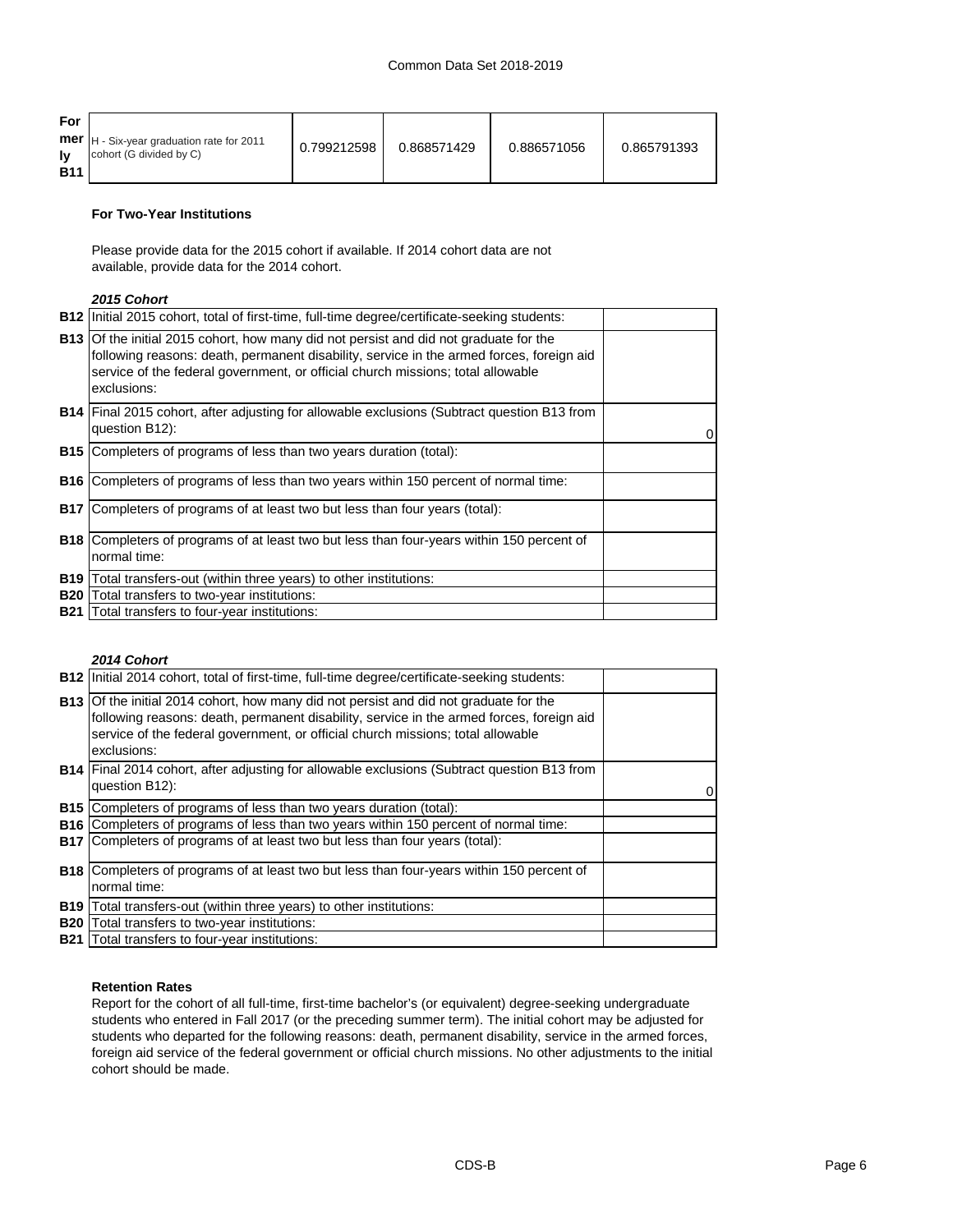| <b>B22</b> For the cohort of all full-time bachelor's (or equivalent) degree-seeking undergraduate<br>students who entered your institution as freshmen in Fall 2017 (or the preceding |        |
|----------------------------------------------------------------------------------------------------------------------------------------------------------------------------------------|--------|
| summer term), what percentage was enrolled at your institution as of the date your                                                                                                     |        |
| linstitution calculates its official enrollment in Fall 2018?                                                                                                                          | 93.00% |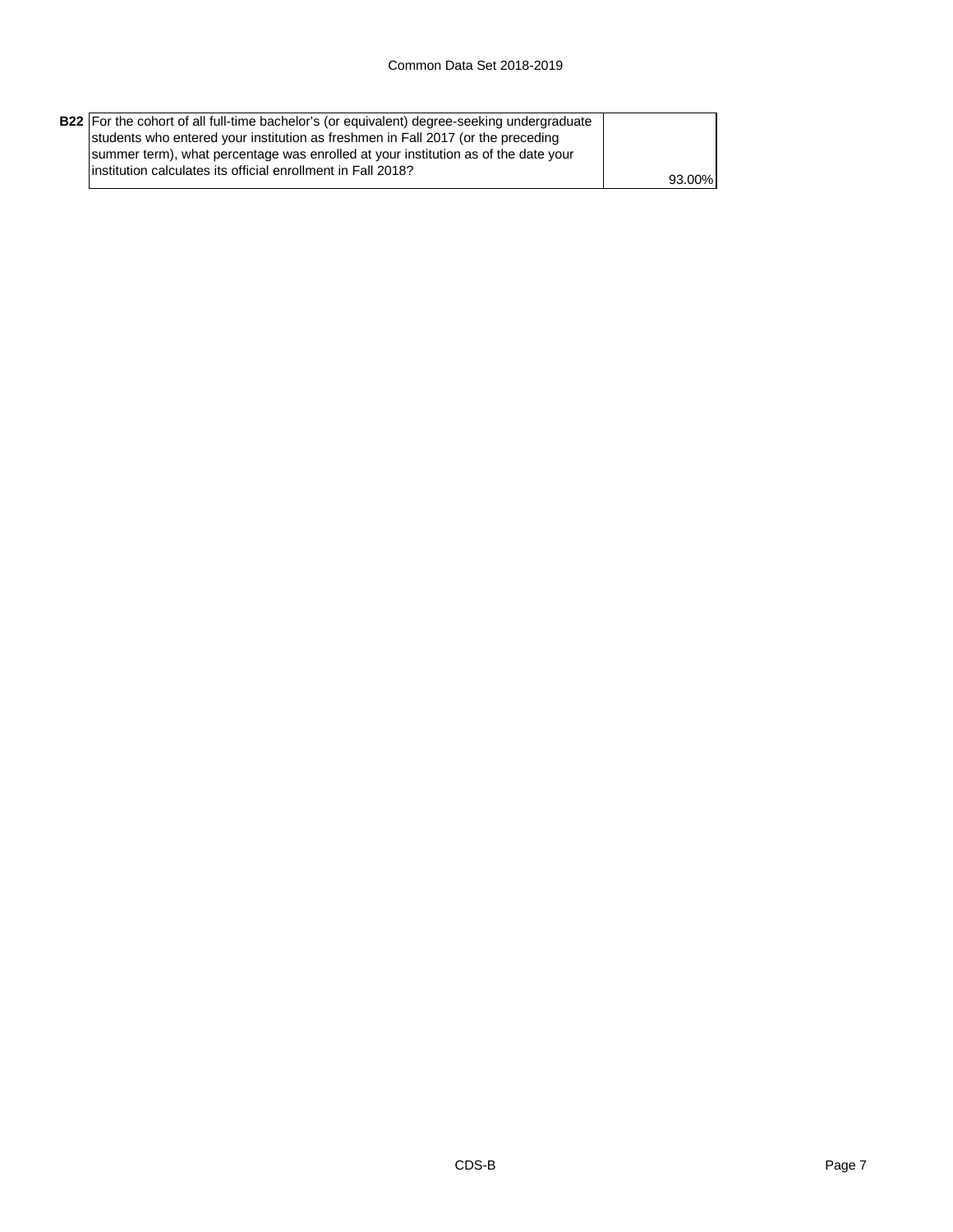# **C. FIRST-TIME, FIRST-YEAR (FRESHMAN) ADMISSION**

## **Applications**

**C1 First-time, first-year, (freshmen) students: Provide the number of degree-seeking, first-time, firstyear students who applied, were admitted, and enrolled (full- or part-time) in Fall 2018. Include early decision, early action, and students who began studies during summer in this cohort. Applicants should include only those students who fulfilled the requirements for consideration for admission (i.e., who completed actionable applications) and who have been notified of one of the following actions: admission, nonadmission, placement on waiting list, or application withdrawn (by applicant or institution). Admitted applicants should include wait-listed students who were subsequently offered admission.**

| C <sub>1</sub> | Total first-time, first-year (freshman) men who applied               | 5958           |
|----------------|-----------------------------------------------------------------------|----------------|
| C <sub>1</sub> | Total first-time, first-year (freshman) women who applied             | 7667           |
|                |                                                                       |                |
| C <sub>1</sub> | Total first-time, first-year (freshman) men who were admitted         | 2844           |
| C <sub>1</sub> | Total first-time, first-year (freshman) women who were admitted       | 3941           |
|                |                                                                       |                |
| C <sub>1</sub> | Total full-time, first-time, first-year (freshman) men who enrolled   | 657            |
| C <sub>1</sub> | Total part-time, first-time, first-year (freshman) men who enrolled   |                |
|                |                                                                       |                |
| C <sub>1</sub> | Total full-time, first-time, first-year (freshman) women who enrolled | 893            |
| C <sub>1</sub> | Total part-time, first-time, first-year (freshman) women who enrolled | $\overline{0}$ |

#### **C2 Freshman wait-listed students (students who met admission requirements but whose final admission was contingent on space availability)**

|                |                                                                  | Yes  | No  |
|----------------|------------------------------------------------------------------|------|-----|
| C <sub>2</sub> | Do you have a policy of placing students on a waiting list?      | х    |     |
| C <sub>2</sub> | yes, please answer the questions below for Fall 2018 admissions: |      |     |
| C <sub>2</sub> | Number of qualified applicants offered a place on waiting list   | 2207 |     |
| C <sub>2</sub> | Number accepting a place on the waiting list                     | 602  |     |
| C <sub>2</sub> | Number of wait-listed students admitted                          |      |     |
|                |                                                                  | Yes  | No. |
| C <sub>2</sub> | Is your waiting list ranked?                                     |      | x   |
| C <sub>2</sub> | yes, do you release that information to students?<br>Ιf          |      |     |
| C <sub>2</sub> | Do you release that information to school counselors?            |      |     |

## **Admission Requirements**

## **C3 High school completion requirement**

| C <sub>3</sub> | High school diploma is required and GED is        |  |
|----------------|---------------------------------------------------|--|
|                | accepted                                          |  |
| C <sub>3</sub> | High school diploma is required and GED is not    |  |
|                | accepted                                          |  |
| C <sub>3</sub> | High school diploma or equivalent is not required |  |

#### **C4 Does your institution require or recommend a general college-preparatory program for degreeseeking students?**

| C4 | Require                       |  |
|----|-------------------------------|--|
|    | <b>C4</b> Recommend           |  |
| C4 | Neither require nor recommend |  |

**C5 Distribution of high school units required and/or recommended.** Specify the distribution of academic high school course units required and/or recommended of all or most degree-seeking students using Carnegie units (one unit equals one year of study or its equivalent). If you use a different system for calculating units, please convert.

| C <sub>5</sub> |                      | <b>Units</b><br><b>Required</b> | Units<br>Recommended |
|----------------|----------------------|---------------------------------|----------------------|
| C <sub>5</sub> | Total academic units | 18                              |                      |
| C <sub>5</sub> | Enalish              |                                 |                      |
| C <sub>5</sub> | <b>Mathematics</b>   |                                 |                      |
| C <sub>5</sub> | Science              |                                 |                      |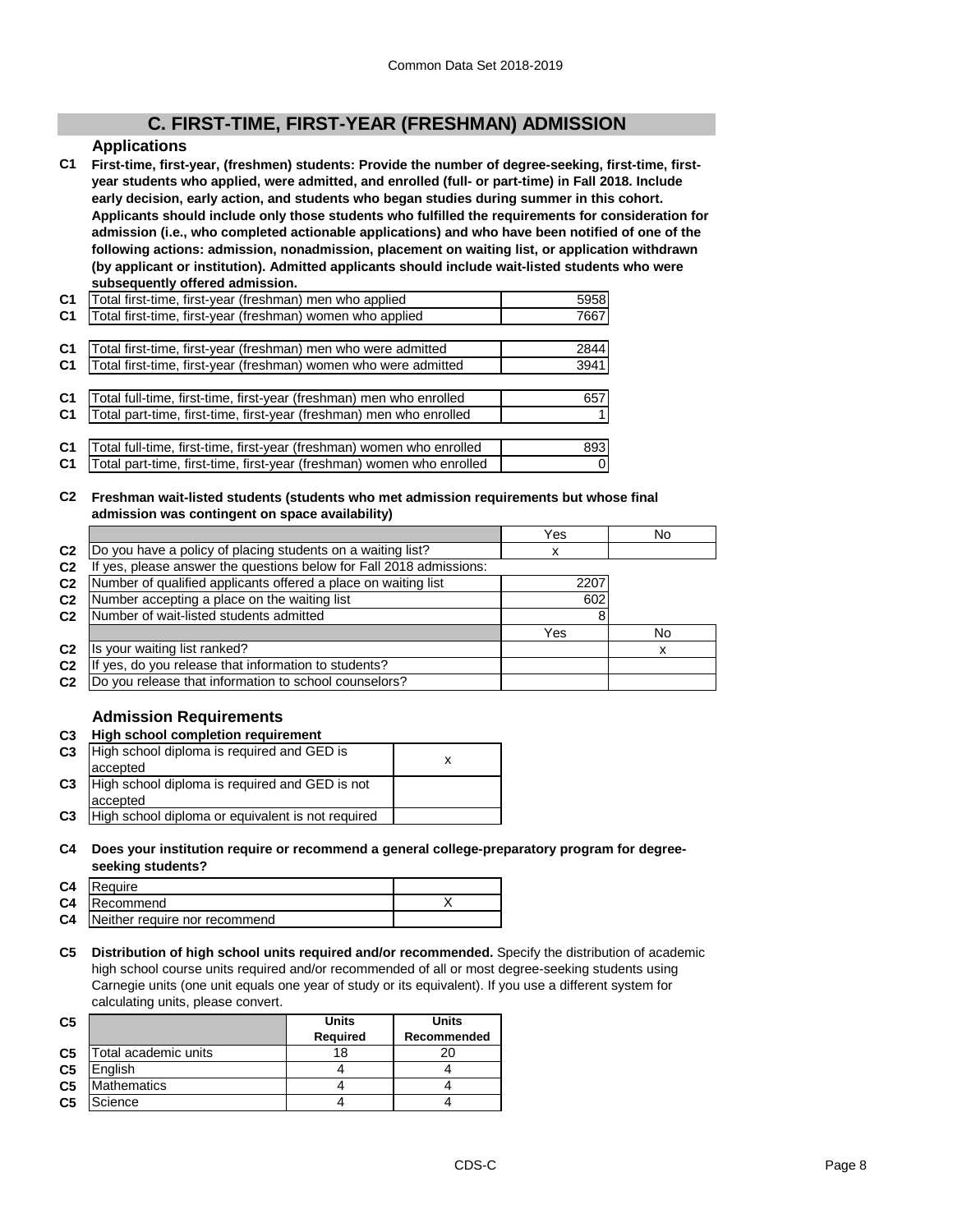| C <sub>5</sub> | Of these, units that must be<br>lab |   |   |
|----------------|-------------------------------------|---|---|
| C <sub>5</sub> | Foreign language                    | 2 | っ |
| C <sub>5</sub> | Social studies                      |   |   |
| C <sub>5</sub> | History                             |   |   |
| C <sub>5</sub> | Academic electives                  |   |   |
| C <sub>5</sub> | <b>Computer Science</b>             |   |   |
| C <sub>5</sub> | <b>Visual/Performing Arts</b>       |   |   |
| C <sub>5</sub> | Other (specifv)                     |   |   |

## **Basis for Selection**

**C6** Do you have an open admission policy, under which virtually all secondary school graduates or students with GED equivalency diplomas are admitted without regard to academic record, test scores, or other qualifications? If so, check which applies:

| C <sub>6</sub> | Open admission policy as described above for all students         |  |
|----------------|-------------------------------------------------------------------|--|
| C <sub>6</sub> | Open admission policy as described above for most students, but-- |  |
| C6             | selective admission for out-of-state students                     |  |
| C <sub>6</sub> | selective admission to some programs                              |  |
| C <sub>6</sub> | other (explain): NO OPEN ADMISSION                                |  |
|                |                                                                   |  |

#### **C7 Relative importance of each of the following academic and nonacademic factors in first-time, firstyear, degree-seeking (freshman) admission decisions.**

| C7             |                                     | <b>Very Important</b> | Important | <b>Considered</b> | <b>Not Considered</b> |
|----------------|-------------------------------------|-----------------------|-----------|-------------------|-----------------------|
| C7             | <b>Academic</b>                     |                       |           |                   |                       |
| C7             | Rigor of secondary school<br>record | X                     |           |                   |                       |
| C7             | Class rank                          | X                     |           |                   |                       |
| C7             | Academic GPA                        |                       |           | X                 |                       |
| C <sub>7</sub> | Standardized test scores            | X                     |           |                   |                       |
| C <sub>7</sub> | <b>Application Essay</b>            |                       | X         |                   |                       |
| C7             | Recommendation(s)                   |                       | x         |                   |                       |
| C <sub>7</sub> | Nonacademic                         |                       |           |                   |                       |
| C <sub>7</sub> | Interview                           |                       |           |                   | X                     |
| C7             | <b>Extracurricular activities</b>   | X                     |           |                   |                       |
| C7             | Talent/ability                      |                       | X         |                   |                       |
| C7             | Character/personal qualities        |                       | X         |                   |                       |
| C7             | First generation                    |                       |           | x                 |                       |
| C7             | Alumni/ae relation                  |                       |           | X                 |                       |
| C7             | Geographical residence              |                       | X         |                   |                       |
| C7             | State residency                     |                       | X         |                   |                       |
| C7             | Religious                           |                       |           |                   | X                     |
|                | affiliation/commitment              |                       |           |                   |                       |
| C <sub>7</sub> | Racial/ethnic status                |                       |           | X                 |                       |
| C <sub>7</sub> | Volunteer work                      | x                     |           |                   |                       |
| C <sub>7</sub> | Work experience                     |                       |           | x                 |                       |
| C <sub>7</sub> | Level of applicant's interest       |                       |           | X                 |                       |

## **SAT and ACT Policies**

## **C8 Entrance exams**

|                                                                            | Yes | Nο |
|----------------------------------------------------------------------------|-----|----|
| <b>C8A Does your institution make use of SAT, ACT, or SAT Subject Test</b> |     |    |
| scores in admission decisions for first-time, first-year, degree-          |     |    |
| seeking applicants?                                                        |     |    |
|                                                                            |     |    |

**C8A** If yes, place check marks in the appropriate boxes below to reflect your institution's policies for use in admission for Fall 2020.

| C8A |         |           | <b>ADMISSION</b>        |                    |            |
|-----|---------|-----------|-------------------------|--------------------|------------|
| C8A | Reauire | Recommend | <b>Require for Some</b> | <b>Consider if</b> | <b>Not</b> |
|     |         |           |                         | <b>Submitted</b>   | Used       |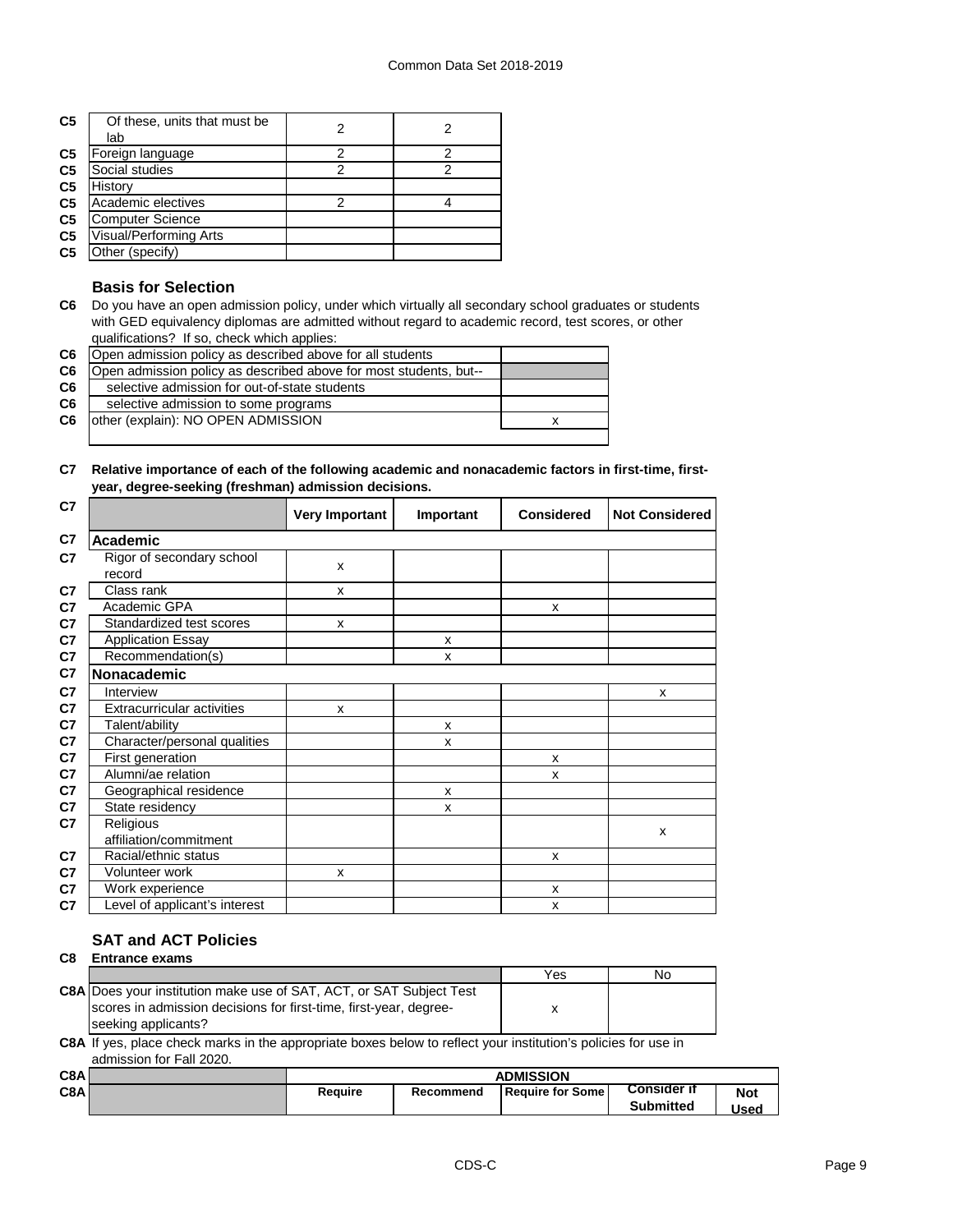| <b>C8A SAT or ACT</b>                   |  |  |  |
|-----------------------------------------|--|--|--|
| <b>C8A ACT only</b>                     |  |  |  |
| <b>C8A</b> SAT only                     |  |  |  |
| <b>C8A SAT and SAT Subject Tests or</b> |  |  |  |
| <b>ACT</b>                              |  |  |  |
| <b>C8A SAT Subject Tests only</b>       |  |  |  |

**C8B** If your institution will make use of the ACT in admission decisions for first-time, first-year, degree-seeking applicants for Fall 2020, please indicate which ONE of the following applies: (regardless of whether the writing score will be used in the admissions process):

**C8B** ACT with writing required

**C8B** ACT with writing recommended

**C8B** ACT with or without writing accepted **ACT Reserves Reserves Reserves Reserves Reserves Reserves Reserves Reserves Reserves Reserves Reserves Reserves Reserves Reserves Reserves Reserve** 

**C8B** If your institution will make use of the SAT in admission decisions for first-time, first-year, degree-seeking applicants for Fall 2020 please indicate which ONE of the following applies (regardless of whether the Essay score will be used in the admissions process:

**C8B** SAT with Essay component required

**C8B** SAT with Essay component recommended

**C8B** SAT with or without Essay component accepted **AT 2006** 2007 2018

| x |  |
|---|--|
|   |  |
|   |  |
|   |  |

**C8C** Please indicate how your institution will use the SAT or ACT writing component; check all that apply:

|                                              | <b>SAT</b> essay | <b>ACT</b> essay |
|----------------------------------------------|------------------|------------------|
| C8C For admission                            |                  |                  |
| <b>C8C</b> For placement                     |                  |                  |
| <b>C8C</b> For advising                      | x                | x                |
| C8C In place of an application essay         |                  |                  |
|                                              |                  |                  |
| As a validity check on the application essay |                  |                  |
| C8C No college policy as of now              |                  |                  |
| <b>C8C</b> Not using essay component         |                  |                  |
|                                              |                  |                  |

**C8D In addition**, does your institution use applicants' test scores for academic advising?

| C8DI                                                                                                                                                                |  |          |
|---------------------------------------------------------------------------------------------------------------------------------------------------------------------|--|----------|
|                                                                                                                                                                     |  |          |
|                                                                                                                                                                     |  |          |
| $\overline{C}$ $\overline{C}$ at least data by which $\overline{C}$ $\overline{A}$ $\overline{C}$ at $\overline{A}$ $\overline{C}$ access must be received for foll |  | $M$ orol |

| <b>C8E</b> Latest date by which SAT or ACT scores must be received for fall- | March 1, 2019 |
|------------------------------------------------------------------------------|---------------|
| <b>C8E</b> Latest date by which SAT Subject Test scores must be received for |               |
| fall-term admission                                                          |               |

|     | C8F If necessary, use this space to clarify your test policies (e.g., if tests are recommended for some students, |
|-----|-------------------------------------------------------------------------------------------------------------------|
| C8F |                                                                                                                   |

**C8G** Please indicate which tests your institution uses for placement (e.g., state tests):

| C8G SAT |                                  | X |
|---------|----------------------------------|---|
| C8G ACT |                                  |   |
|         | <b>C8G</b> SAT Subject Tests     |   |
| C8G AP  |                                  | x |
|         | C8G CLEP                         | x |
|         | <b>C8G</b> Institutional Exam    |   |
|         | <b>C8G</b> State Exam (specify): |   |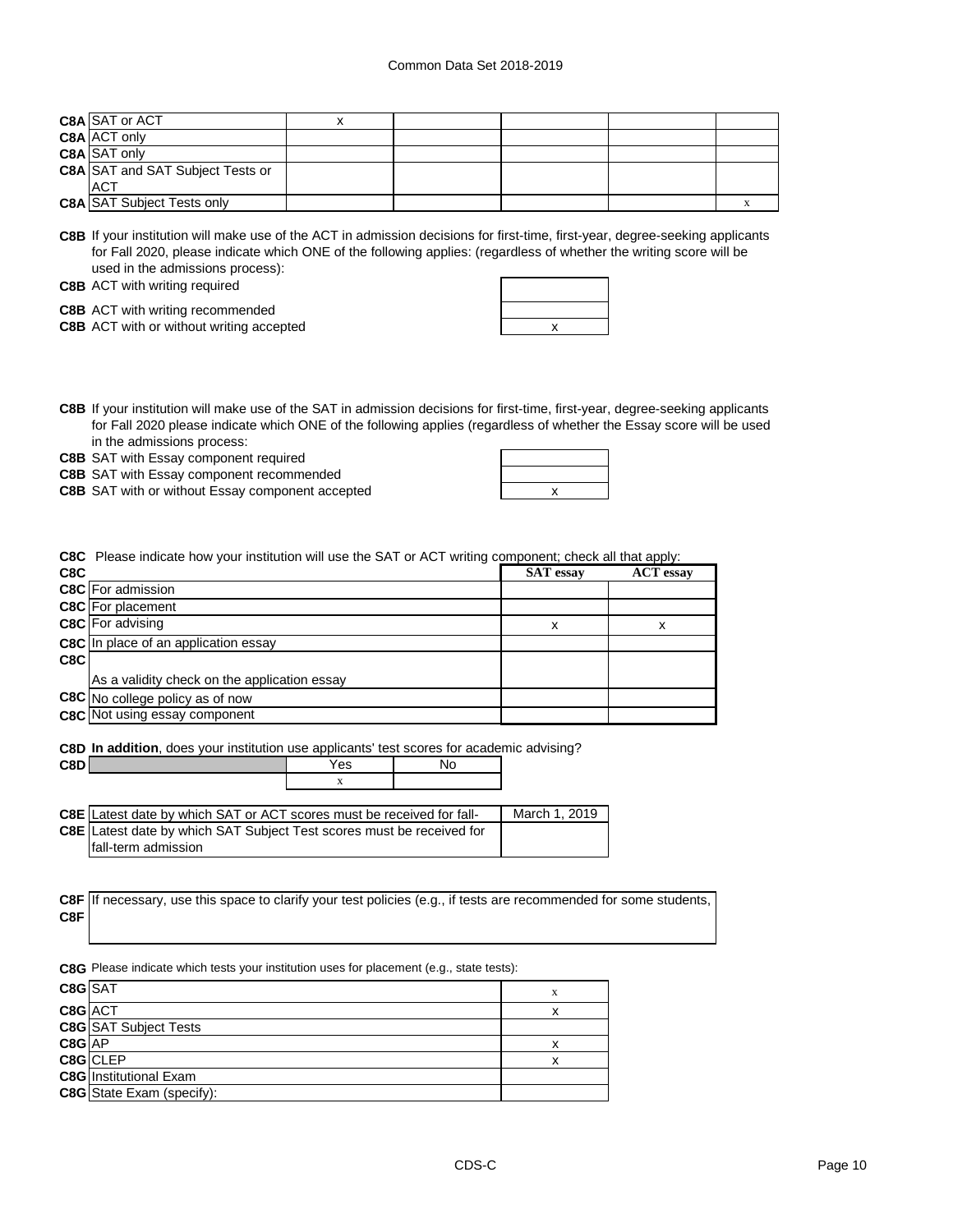## **Freshman Profile**

Provide information for ALL enrolled, degree-seeking, full-time and part-time, first-time, first-year (freshman) students enrolled in Fall 2018, including students who began studies during summer, international students/nonresident aliens, and students admitted under special arrangements.

**C9 Percent and number of first-time, first-year (freshman) students enrolled in Fall 2018 who submitted national standardized (SAT/ACT) test scores. Include information for ALL enrolled, degree-seeking, first-time, first-year (freshman) students who submitted test scores. Do not include partial test scores (e.g., mathematics scores but not critical reading for a category of students) or combine other standardized test results (such as TOEFL) in this item.** *Do* **not convert SAT scores to ACT scores and vice versa.** *Do* **convert Old SAT scores to New SAT scores using the College Board's concordance tools and tables (sat.org/concordance).**

| C9 | Percent submitting SAT scores | 87% Number submitting SAT scores | 347  |
|----|-------------------------------|----------------------------------|------|
| C9 | Percent submitting ACT scores | 25% Number submitting ACT scores | 381I |

| C <sub>9</sub> |                                   | 25th Percentile | 75th Percentile |
|----------------|-----------------------------------|-----------------|-----------------|
| C9             | <b>SAT Evidence-Based Reading</b> |                 |                 |
|                | and Writing                       | 580             | 670             |
| C <sub>9</sub> | <b>SAT Math</b>                   | 580             | 680             |
| C9             | <b>ACT Composite</b>              | 25              | 30              |
| C9             | <b>ACT Math</b>                   |                 |                 |
| C <sub>9</sub> | <b>ACT English</b>                |                 |                 |
| C <sub>9</sub> | <b>ACT Writing</b>                |                 |                 |

**C9** Percent of first-time, first-year (freshman) students with scores in each range:

| C9             |                         | <b>SAT Evidence-</b> |                    |                 |
|----------------|-------------------------|----------------------|--------------------|-----------------|
|                |                         | <b>Based Reading</b> |                    |                 |
|                |                         | and Writing          | <b>SAT Math</b>    |                 |
| C9             | 700-800                 | 12.70%               | 19.60%             |                 |
| C9             | 600-699                 | 54.30%               | 47.50%             |                 |
| C9             | 500-599                 | 30.80%               | 31.10%             |                 |
| C9             | 400-499                 | 2.20%                | 1.80%              |                 |
| C9             | 300-399                 | 0.00%                | 0.00%              |                 |
| C <sub>9</sub> | 200-299                 | 0.00%                | 0.00%              |                 |
|                | Totals should = $100\%$ | 100.00%              | 100.00%            |                 |
| C9             |                         | <b>ACT Composite</b> | <b>ACT English</b> | <b>ACT Math</b> |
| C9             | 30-36                   | 30.70%               |                    |                 |
| C9             | 24-29                   | 53.60%               |                    |                 |
| C9             | 18-23                   | 15.20%               |                    |                 |
| C9             | $12 - 17$               | 0.50%                |                    |                 |
| C9             | $6 - 11$                | $0.00\%$             |                    |                 |
| C9             | Below 6                 | 0.00%                |                    |                 |
|                | Totals should = $100\%$ | 100.00%              | $0.00\%$           | 0.00%           |

**C10** Percent of all degree-seeking, first-time, first-year (freshman) students who had high school class rank within each of the following ranges (report information for those students from whom you collected high school rank information).

| C10 Percent in top tenth of high school graduating class                                         | 37% |                          |
|--------------------------------------------------------------------------------------------------|-----|--------------------------|
| C10 Percent in top quarter of high school graduating class                                       | 75% |                          |
| <b>C10</b> Percent in top half of high school graduating class                                   |     | $97\%$ Top half +        |
| <b>C10</b> Percent in bottom half of high school graduating class                                |     | $3\%$ bottom half = 100% |
| C10 Percent in bottom quarter of high school graduating class                                    | 0%  |                          |
| <b>C10</b> Percent of total first-time, first-year (freshmen) students who submitted high school |     |                          |
| class rank:                                                                                      |     | 34%                      |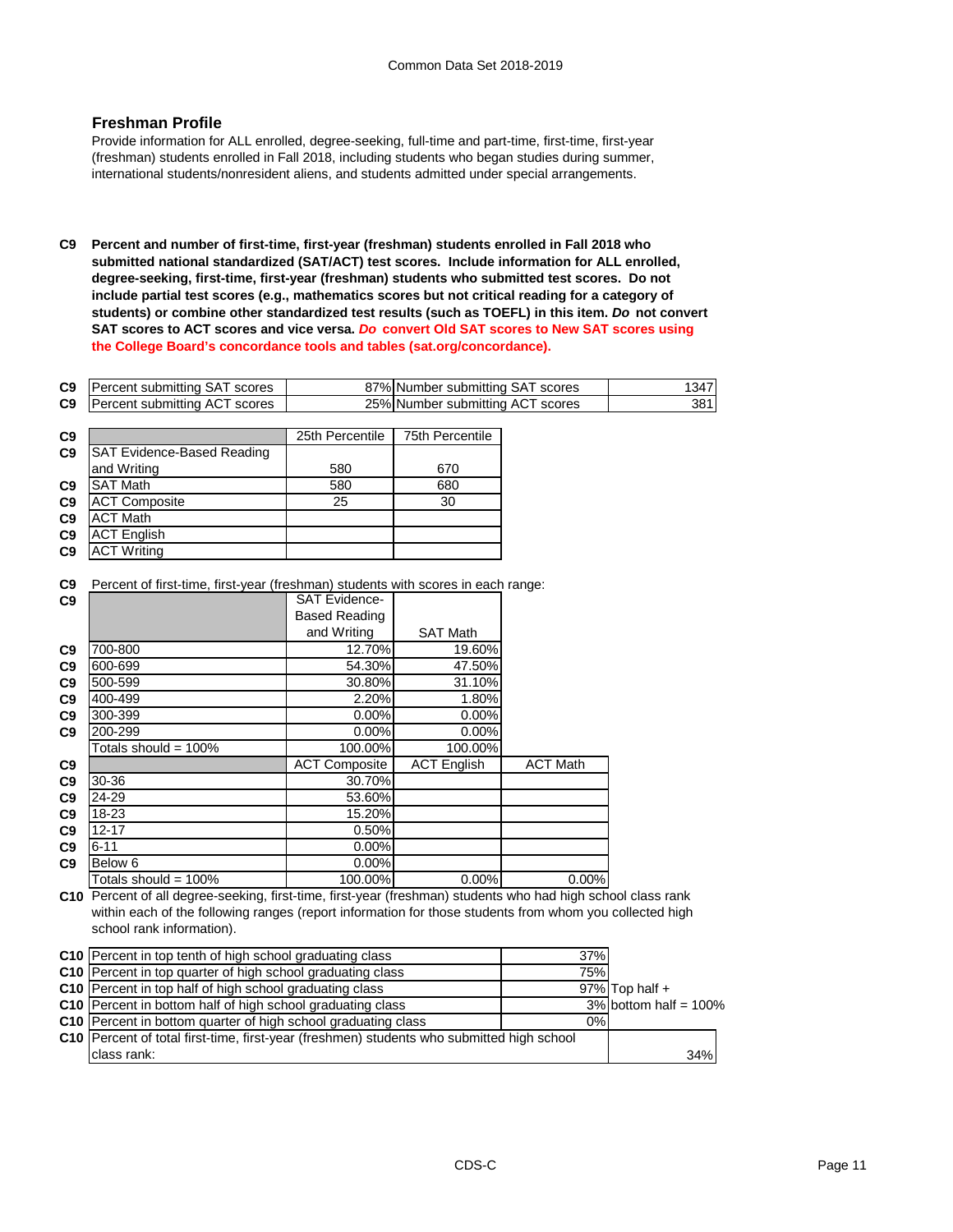#### Common Data Set 2018-2019

**C11** Percentage of all enrolled, degree-seeking, first-time, first-year (freshman) students who had high school grade-point averages within each of the following ranges (using 4.0 scale). Report information only for those students from whom you collected high school GPA.

| C11 Percent who had GPA of 3.75 and higher    |          |
|-----------------------------------------------|----------|
| C11 Percent who had GPA between 3.50 and 3.74 |          |
| C11 Percent who had GPA between 3.25 and 3.49 |          |
| C11 Percent who had GPA between 3.00 and 3.24 |          |
| C11 Percent who had GPA between 2.50 and 2.99 |          |
| C11 Percent who had GPA between 2.0 and 2.49  |          |
| C11 Percent who had GPA between 1.0 and 1.99  |          |
| C11 Percent who had GPA below 1.0             |          |
| Totals should = 100%                          | $0.00\%$ |
|                                               |          |

**C12** Average high school GPA of all degree-seeking, first-time, first-year **C12** Percent of total first-time, first-year (freshman) students who (freshman) students who submitted GPA:

## **Admission Policies**

submitted high school GPA:

## **C13 Application Fee**

| C <sub>13</sub> |                                                             | Yes     | N٥ |
|-----------------|-------------------------------------------------------------|---------|----|
|                 | C13 Does your institution have an<br>application fee?       |         |    |
|                 | C13 Amount of application fee:                              | \$75.00 |    |
| C <sub>13</sub> |                                                             | Yes     | No |
|                 | C13 Can it be waived for applicants<br>with financial need? |         |    |

**C13** If you have an application fee and an on-line application option,

| C <sub>13</sub> Same fee: |  |
|---------------------------|--|
|                           |  |
| C <sub>13</sub> Free:     |  |
| C <sub>13</sub> Reduced:  |  |
|                           |  |

| C13 I |                                    | Yes |  |
|-------|------------------------------------|-----|--|
|       | C13 Can on-line application fee be |     |  |
|       | waived for applicants with         |     |  |
|       | financial need?                    |     |  |

#### **C14 Application closing date**

| C <sub>14</sub> |                                             | Yes  | No |
|-----------------|---------------------------------------------|------|----|
|                 | C14 Does your institution have an           |      |    |
|                 | application closing date?                   |      |    |
|                 | <b>C14</b> Application closing date (fall): |      |    |
|                 | <b>C14</b> Priority date:                   | 11/1 |    |

| C <sub>15</sub> |                                                                              |  | Yes | No |
|-----------------|------------------------------------------------------------------------------|--|-----|----|
|                 | C15 Are first-time, first-year students accepted for terms other than        |  | х   |    |
|                 | the fall?                                                                    |  |     |    |
|                 |                                                                              |  |     |    |
|                 | C16 Notification to applicants of admission decision sent (fill in one only) |  |     |    |
|                 | C16 On a rolling basis beginning                                             |  |     |    |
|                 | (date):                                                                      |  |     |    |
|                 | 1-Apr<br>$C16$ $By$ (date):                                                  |  |     |    |
|                 | C <sub>16</sub>   Other:                                                     |  |     |    |
|                 |                                                                              |  |     |    |
|                 |                                                                              |  |     |    |
|                 | C17 Reply policy for admitted applicants (fill in one only)                  |  |     |    |
|                 |                                                                              |  |     |    |

**C17** Must reply by (date):  $\begin{bmatrix} 5/1 \end{bmatrix}$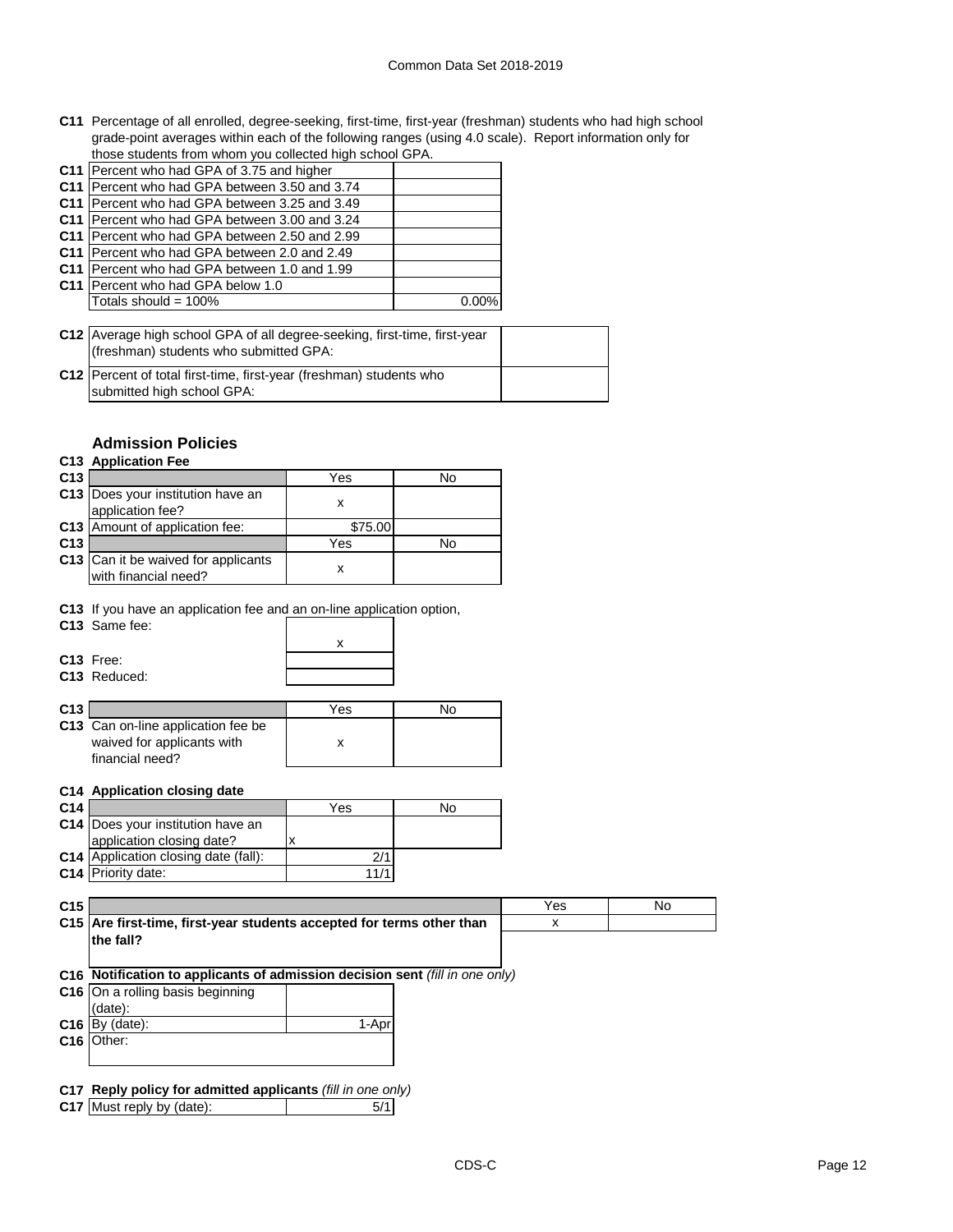|                 | C <sub>17</sub> No set date:                     |   |      |
|-----------------|--------------------------------------------------|---|------|
|                 | C17 Must reply by May 1 or within                |   |      |
|                 | weeks if notified                                |   |      |
|                 | thereafter                                       |   |      |
| C <sub>17</sub> | Other:                                           |   |      |
|                 |                                                  |   |      |
|                 | <b>C17</b> Deadline for housing deposit (MM/DD): |   | 5/1  |
|                 | <b>C17</b> Amount of housing deposit:            |   | 600. |
| C <sub>17</sub> | Refundable if student does not enroll?           |   |      |
| C17             | Yes, in full                                     |   |      |
| C <sub>17</sub> | Yes, in part                                     |   |      |
| C17             | No                                               | x |      |
|                 |                                                  |   |      |
|                 | C <sub>18</sub> Deferred admission               |   |      |

| C <sub>18</sub> |                                                                                     |             | Yes | Nο |
|-----------------|-------------------------------------------------------------------------------------|-------------|-----|----|
|                 | C18 Does your institution allow students to postpone enrollment after<br>admission? |             |     |    |
|                 | C18 If yes, maximum period of postponement:                                         | 2 Semesters |     |    |

## **C19 Early admission of high school students**

| C <sub>19</sub> |                                                                                | Yes | No |
|-----------------|--------------------------------------------------------------------------------|-----|----|
|                 | C19   Does your institution allow high school students to enroll as full-time, |     |    |
|                 | first-time, first-year (freshman) students one year or more before high        |     |    |
|                 | school graduation?                                                             |     |    |
|                 |                                                                                |     |    |

Question removed from CDS.

**C20 Common Application Question removed from CDS.** (Initiated during 2006-2007 cycle)

# **Early Decision and Early Action Plans**

|                 | C <sub>21</sub> Early Decision                                                |                           |                |  |  |
|-----------------|-------------------------------------------------------------------------------|---------------------------|----------------|--|--|
| C <sub>21</sub> |                                                                               | Yes                       | N <sub>0</sub> |  |  |
|                 | C21 Does your institution offer an early decision plan (an admission plan     |                           |                |  |  |
|                 | that permits students to apply and be notified of an admission                |                           |                |  |  |
|                 | decision well in advance of the regular notification date and that asks       | $\boldsymbol{\mathsf{x}}$ |                |  |  |
|                 | students to commit to attending if accepted) for first-time, first-year       |                           |                |  |  |
|                 | (freshman) applicants for fall enrollment?                                    |                           |                |  |  |
|                 | C21 If "yes," please complete the following:                                  |                           |                |  |  |
|                 | C21 First or only early decision plan closing date                            | 11/1                      |                |  |  |
|                 | C21 First or only early decision plan notification date                       | 12/1                      |                |  |  |
|                 | C21 Other early decision plan closing date                                    | 1/1                       |                |  |  |
|                 | C21 Other early decision plan notification date                               | 2/1                       |                |  |  |
|                 |                                                                               |                           |                |  |  |
|                 | C21 For the Fall 2018 entering class:                                         |                           |                |  |  |
|                 | C21 Number of early decision applications received by your institution        | 686                       |                |  |  |
|                 | C21 Number of applicants admitted under early decision plan                   | 412                       |                |  |  |
|                 | <b>C21</b> Please provide significant details about your early decision plan: |                           |                |  |  |
|                 |                                                                               |                           |                |  |  |
|                 |                                                                               |                           |                |  |  |
|                 | C22 Early action                                                              |                           |                |  |  |
| C22             |                                                                               | Yes                       | No             |  |  |
|                 | C22 Do you have a nonbinding early action plan whereby students are           |                           |                |  |  |
|                 | notified of an admission decision well in advance of the regular              |                           |                |  |  |
|                 | notification date but do not have to commit to attending your college?        |                           | X              |  |  |
|                 |                                                                               |                           |                |  |  |
|                 |                                                                               |                           |                |  |  |
|                 | C22 If "yes," please complete the following:                                  |                           |                |  |  |
|                 | C22 Early action closing date                                                 |                           |                |  |  |
|                 | <b>C22</b> Early action notification date                                     |                           |                |  |  |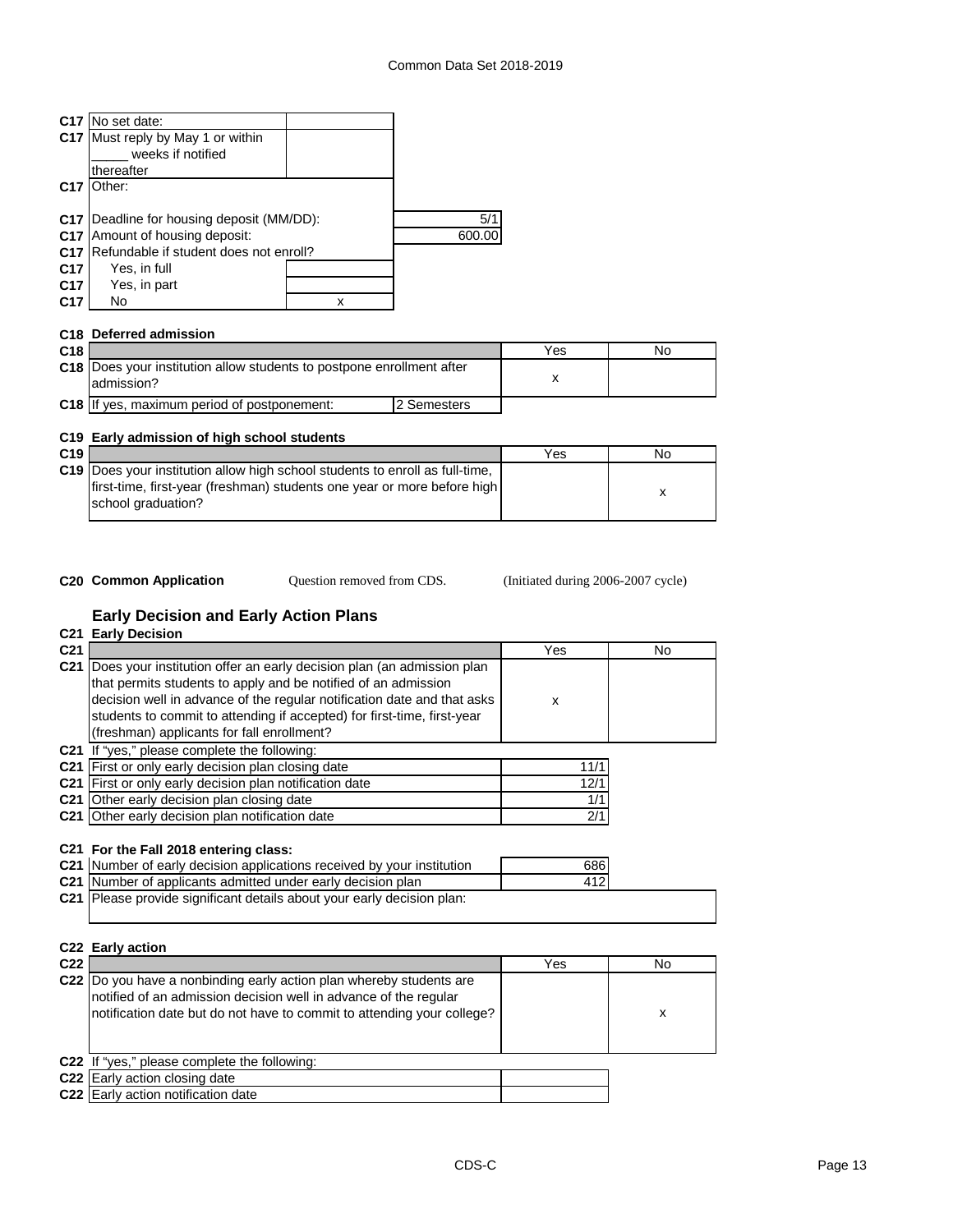## Common Data Set 2018-2019

**C22** Is your early action plan a "restrictive" plan under which you limit students from applying to other early plans?

| C <sub>22</sub> | es |  |
|-----------------|----|--|
| C <sub>22</sub> |    |  |
|                 |    |  |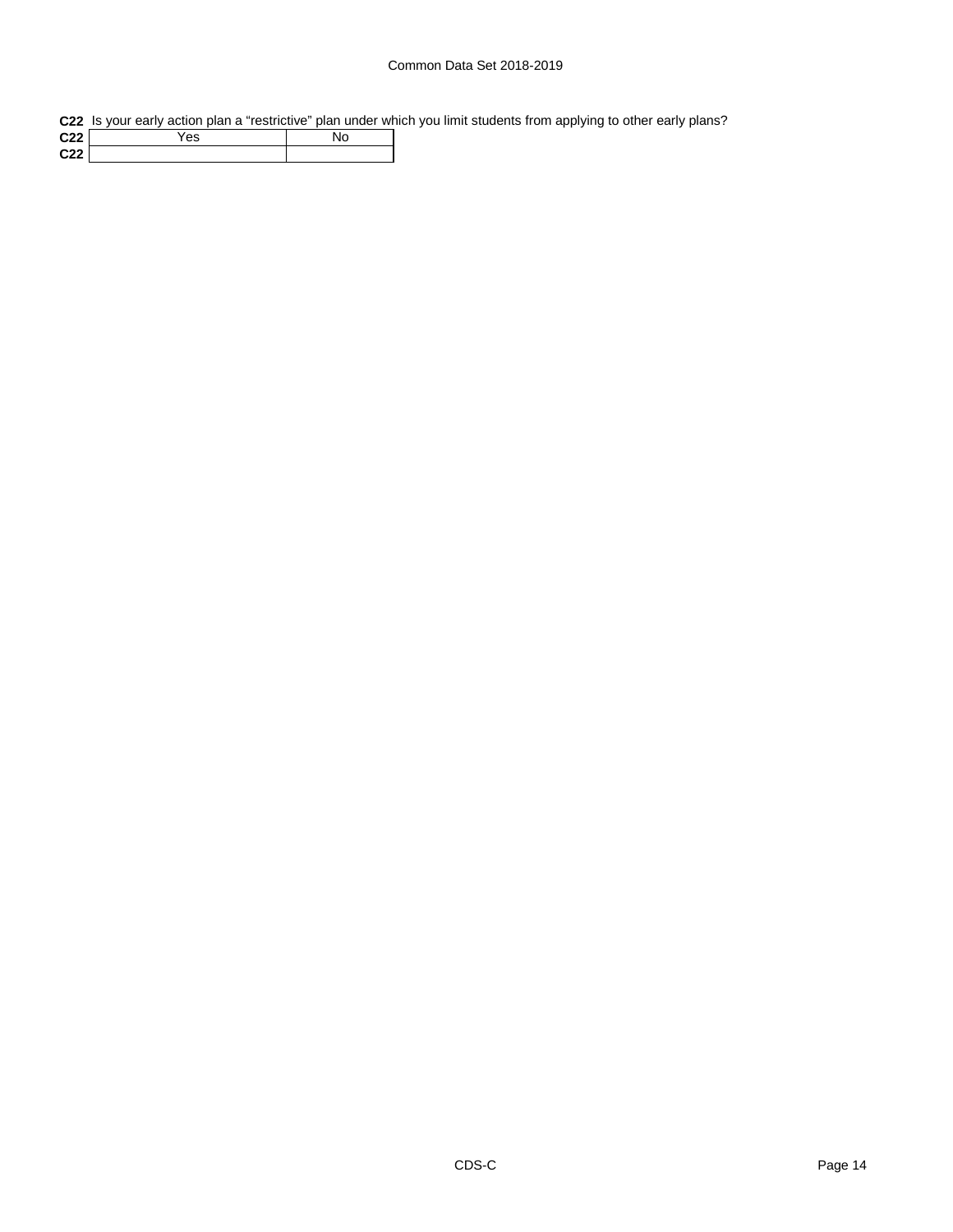## **D. TRANSFER ADMISSION**

#### **Fall Applicants**

| D <sub>1</sub> |                                                                                                                                                             | Yes | No |
|----------------|-------------------------------------------------------------------------------------------------------------------------------------------------------------|-----|----|
| D1             | Does your institution enroll transfer students? (If no,<br>please skip to Section E)                                                                        |     |    |
| D <sub>1</sub> | If yes, may transfer students earn advanced standing<br>credit by transferring credits earned from course work<br>completed at other colleges/universities? |     |    |

**D2** Provide the number of students who applied, were admitted, and enrolled as degree-seeking transfer students in Fall 2018.

| D <sub>2</sub> |       | Applicants | Admitted<br>Applicants | Enrolled<br>Applicants |
|----------------|-------|------------|------------------------|------------------------|
| D <sub>2</sub> | Men   | 438        | 183                    | 94                     |
| D <sub>2</sub> | Women | 529        | 255                    | 139                    |
| D <sub>2</sub> | otal. | 967        | 438                    | 233                    |

## **Application for Admission**

**D3** Indicate terms for which transfers may enroll:

| D <sub>3</sub> | Fall   | 1ਂ ⊠ |
|----------------|--------|------|
| D <sub>3</sub> | Winter | ⊠    |
| D <sub>3</sub> | Spring | ⊠    |
| D <sub>3</sub> | Summer | ∣x   |

| D <sub>4</sub> |                                                                                                                        | Yes        | No |
|----------------|------------------------------------------------------------------------------------------------------------------------|------------|----|
| D <sub>4</sub> | Must a transfer applicant have a minimum number of<br>credits completed or else must apply as an entering<br>freshman? | x          |    |
| D <sub>4</sub> | If yes, what is the minimum number of credits and the unit<br>of measure?                                              | 12 credits |    |

#### **D5** Indicate all items required of transfer students to apply for admission:

| D <sub>5</sub> |                                                            | Required of All | Recommended<br>of All | Recommended<br>of Some | Required of Some | Not Required |
|----------------|------------------------------------------------------------|-----------------|-----------------------|------------------------|------------------|--------------|
| D <sub>5</sub> | High school transcript                                     | x               |                       |                        |                  |              |
| D <sub>5</sub> | College transcript(s)                                      | x               |                       |                        |                  |              |
| D <sub>5</sub> | Essay or personal<br>statement                             | х               |                       |                        |                  |              |
| D <sub>5</sub> | Interview                                                  |                 |                       |                        | x                |              |
| D <sub>5</sub> | Standardized test scores                                   | x               |                       |                        |                  |              |
| D <sub>5</sub> | Statement of good<br>standing from prior<br>institution(s) | x               |                       |                        |                  |              |
|                |                                                            |                 |                       |                        |                  |              |

**D6** If a minimum high school grade point average is required of transfer applicants, specify (on a 4.0 scale):

**D7** 2.50 If a minimum college grade point average is required of transfer applicants, specify (on a 4.0 scale):

**D8** List any other application requirements specific to transfer applicants: **Auditions required for Music majors; portfolios required for Art majors**

**D9** List application priority, closing, notification, and candidate reply dates for transfer students. If applications are reviewed on a continuous or rolling basis, place a check mark in the "Rolling admission" column.

| D <sub>9</sub> |        | <b>Priority Date</b> | <b>Closing Date</b> | <b>Notification Date</b> | <b>Reply Date</b> | <b>Rolling</b><br><b>Admission</b> |
|----------------|--------|----------------------|---------------------|--------------------------|-------------------|------------------------------------|
| D <sub>9</sub> | Fall   |                      | 2/15                | 4/1                      | 5/15              |                                    |
| D <sub>9</sub> | Winter |                      |                     |                          |                   |                                    |
| D <sub>9</sub> | Spring |                      | 10/15               | 12/15                    | 12/29             |                                    |
| D <sub>9</sub> | Summer |                      |                     |                          |                   |                                    |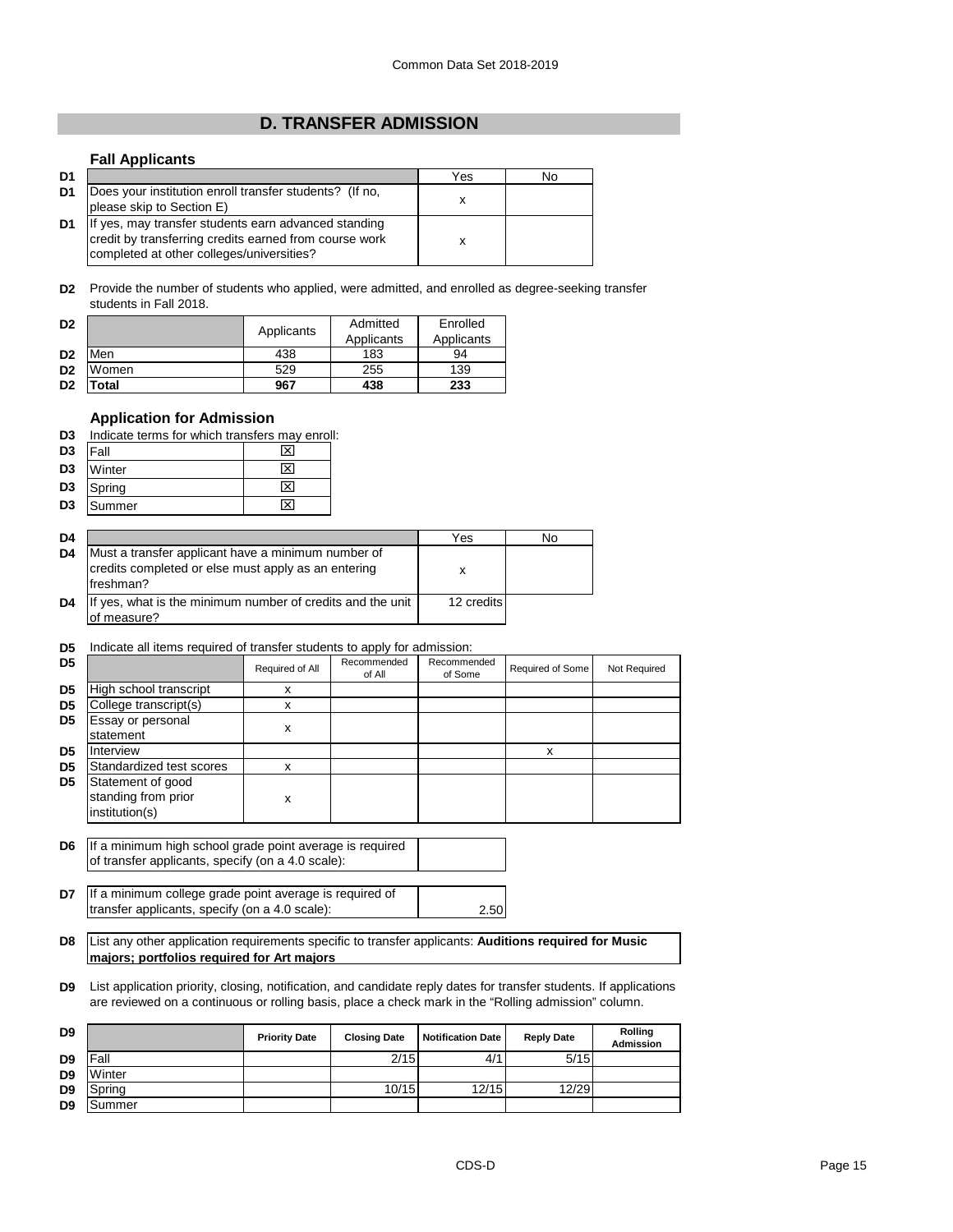| D <sub>10</sub> |                                                                 | Yes | Nο |
|-----------------|-----------------------------------------------------------------|-----|----|
|                 | <b>D10</b> Does an open admission policy, if reported, apply to |     |    |
|                 | transfer students?                                              |     |    |

**D11** Describe additional requirements for transfer admission, if applicable:

## **Transfer Credit Policies**

|                 | D12 Report the lowest grade earned for any course that may<br>be transferred for credit:                              | 2.00   |           |
|-----------------|-----------------------------------------------------------------------------------------------------------------------|--------|-----------|
|                 |                                                                                                                       |        |           |
| D <sub>13</sub> |                                                                                                                       | Number | Unit Type |
| D <sub>13</sub> | Maximum number of credits or courses that may be<br>transferred from a two-year institution:                          | 64     | credits   |
|                 |                                                                                                                       |        |           |
| D <sub>14</sub> |                                                                                                                       | Number | Unit Type |
|                 | <b>D14</b> Maximum number of credits or courses that may be<br>transferred from a four-year institution:              | 72     | credits   |
|                 |                                                                                                                       |        |           |
|                 | <b>D15</b> Minimum number of credits that transfers must complete<br>at your institution to earn an associate degree: |        |           |
|                 |                                                                                                                       |        |           |
|                 | <b>D16</b> Minimum number of credits that transfers must complete                                                     |        |           |
|                 | at your institution to earn a bachelor's degree:                                                                      | 48.00  |           |
|                 |                                                                                                                       |        |           |

**D17** Describe other transfer credit policies: **Transfer applicants with fewer than 33 credits must submit SAT/ACT scores. All transfer applicants must submit a high school transcript.**

## **Military Service Transfer Credit Policies**

**D18** Does your institution accept the following military/veteran transfer credits:

|                 |                                                                                                 | Yes    | No        |
|-----------------|-------------------------------------------------------------------------------------------------|--------|-----------|
|                 | American Council on Education (ACE)                                                             |        |           |
|                 | College Level Examination Program (CLEP)                                                        | x      |           |
|                 | DANTES Subject Standardized Tests (DSST)                                                        | x      |           |
|                 |                                                                                                 |        |           |
| D <sub>19</sub> |                                                                                                 | Number | Unit Type |
|                 | Maximum number of credits or courses that may be                                                |        |           |
|                 | transferred based on military education evaluated by the                                        |        |           |
|                 | American Council on Education (ACE):                                                            |        |           |
|                 |                                                                                                 |        |           |
| D <sub>20</sub> |                                                                                                 | Number | Unit Type |
|                 | Maximum number of credits or courses that may be transferred                                    |        |           |
|                 | based on Department of Defense supported prior learning                                         | 72     | Credits   |
|                 | assessments (College Level Examination Program (CLEP) or                                        |        |           |
|                 | DANTES Subject Standardized Tests (DSST)):                                                      |        |           |
|                 |                                                                                                 |        |           |
|                 |                                                                                                 | Yes    | Nο        |
| D <sub>21</sub> |                                                                                                 |        |           |
|                 | Are the military/veteran credit transfer policies on your website?                              | x      |           |
|                 |                                                                                                 |        |           |
|                 | <b>D21</b> If yes, please provide the URL where they can be located: https://veterans.tcnj.edu/ |        |           |
|                 |                                                                                                 |        |           |
|                 |                                                                                                 |        |           |
|                 | <b>D22</b> Describe other military/veteran transfer credit policies unique to your institution: |        |           |
|                 |                                                                                                 |        |           |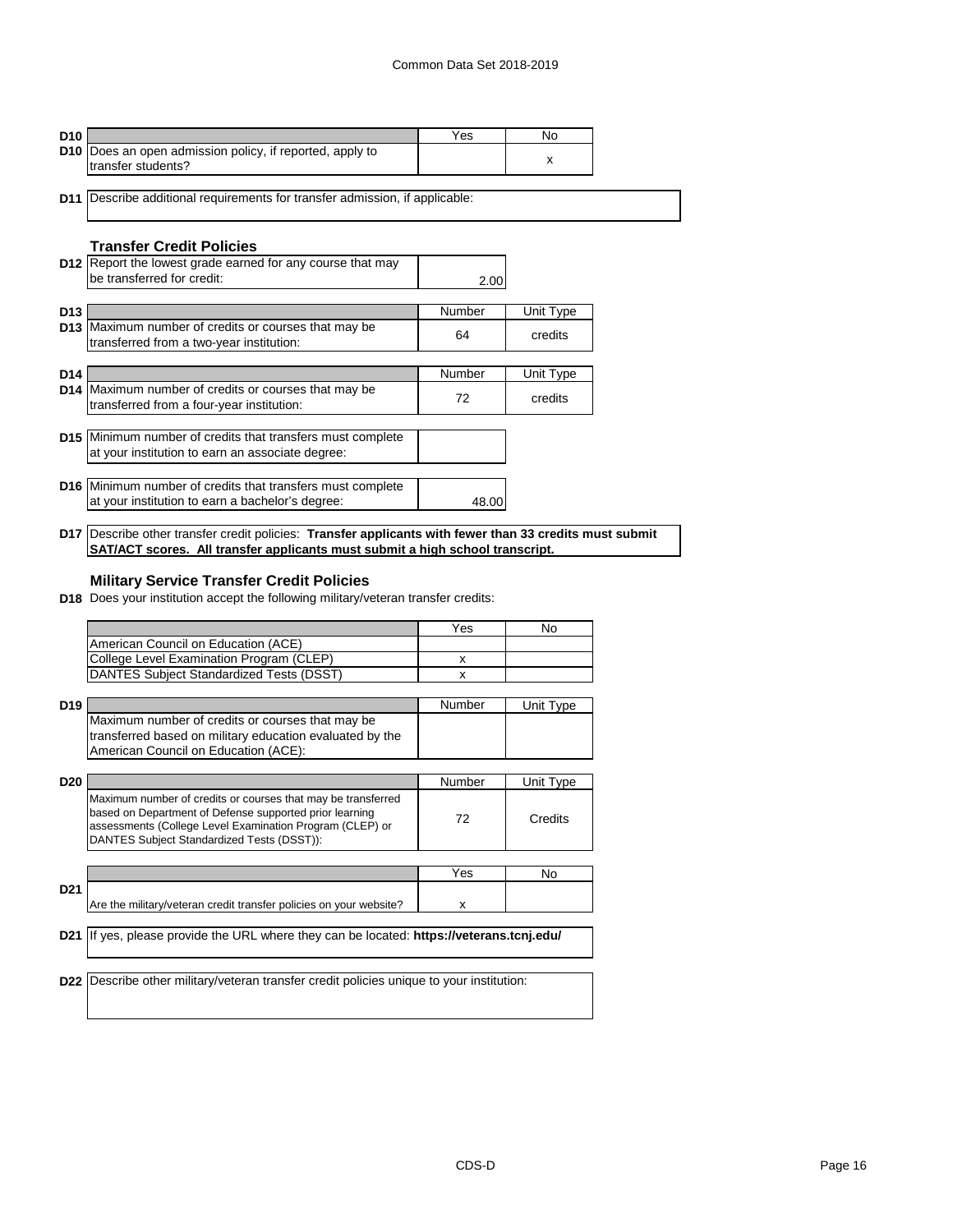# **E. ACADEMIC OFFERINGS AND POLICIES**

**E1 Special study options:** Identify those programs available at your institution. Refer to the glossary for definitions.

| E1             | Accelerated program                                                                                                                      | X |
|----------------|------------------------------------------------------------------------------------------------------------------------------------------|---|
| E <sub>1</sub> | Cooperative education program                                                                                                            |   |
| E1             | Cross-registration                                                                                                                       |   |
| E1             | Distance learning                                                                                                                        | X |
| E1             | Double major                                                                                                                             | x |
| E1             | Dual enrollment                                                                                                                          | X |
| E1             | English as a Second Language (ESL)                                                                                                       | x |
| E1             | Exchange student program (domestic)                                                                                                      | x |
| E1             | External degree program                                                                                                                  |   |
| E <sub>1</sub> | Honors Program                                                                                                                           | X |
| E1             | Independent study                                                                                                                        | x |
| E1             | Internships                                                                                                                              | X |
| E1             | Liberal arts/career combination                                                                                                          | X |
| E <sub>1</sub> | Student-designed major                                                                                                                   | x |
| E1             | Study abroad                                                                                                                             | x |
| E1             | Teacher certification program                                                                                                            | X |
| E1             | Weekend college                                                                                                                          |   |
| E1             | Other (specify): 7 year medical program with UMDNJ, 7 year BS/OD program<br>with SUNY, Mentored Undergraduate Research Experience (MUSE) | x |

**E2 This question has been removed from the Common Data Set.**

**E3 Areas in which all or most students are required to complete some course** 

|                | work prior to graduation:         |   |
|----------------|-----------------------------------|---|
| E <sub>3</sub> | Arts/fine arts                    | x |
| E <sub>3</sub> | Computer literacy                 |   |
| E <sub>3</sub> | English (including composition)   | x |
| E <sub>3</sub> | Foreign languages                 | x |
| E <sub>3</sub> | History                           | x |
| E <sub>3</sub> | <b>Humanities</b>                 |   |
| E <sub>3</sub> | <b>Mathematics</b>                | x |
| E <sub>3</sub> | Philosophy                        | x |
| E <sub>3</sub> | Sciences (biological or physical) | x |
| E <sub>3</sub> | Social science                    | x |
| E <sub>3</sub> | Other (describe):                 |   |
|                |                                   |   |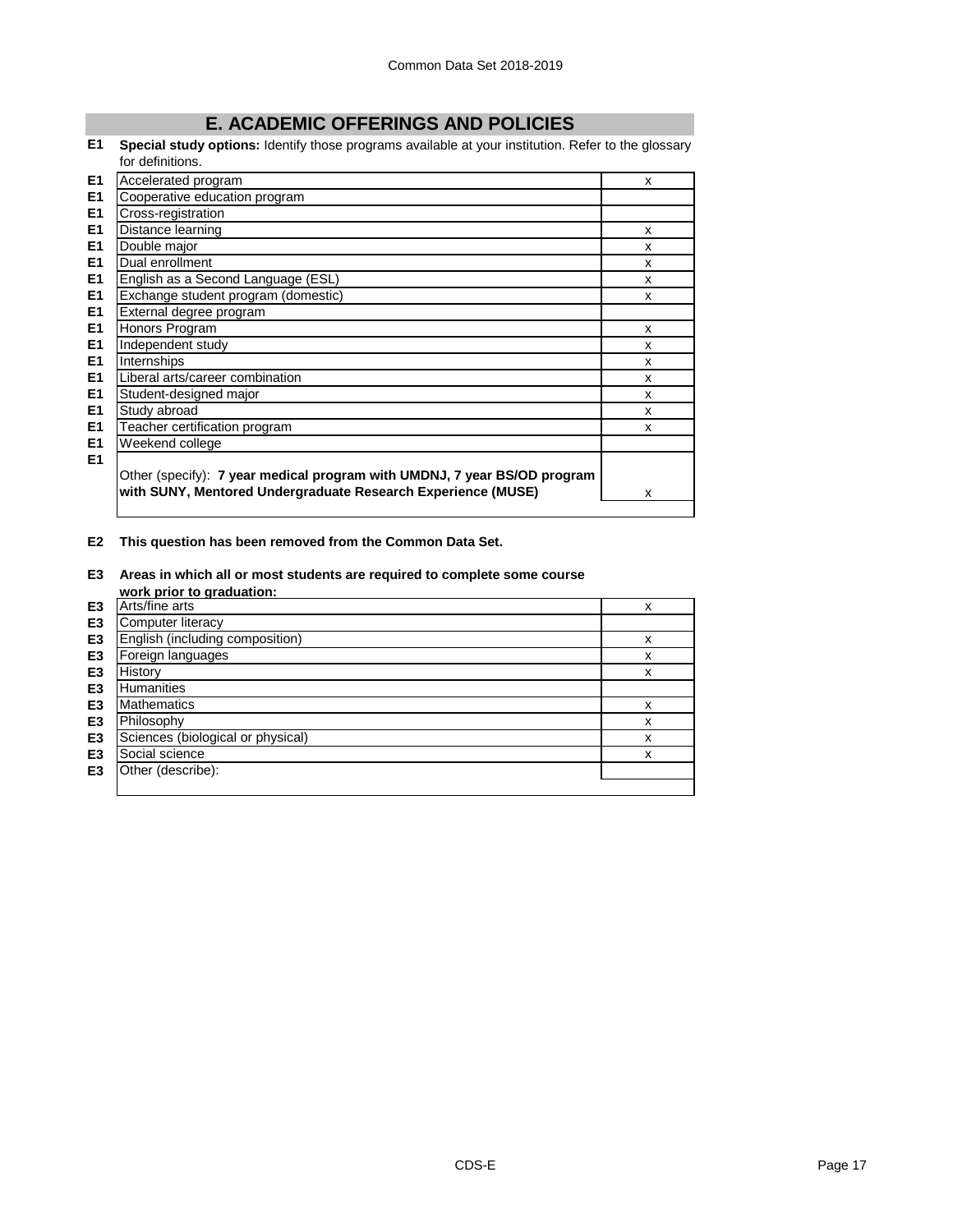## **F. STUDENT LIFE**

**F1** Percentages of first-time, first-year (freshman) degree-seeking students and degree-seeking undergraduates enrolled in Fall 2018 who fit the following categories:

| F <sub>1</sub> |                                                     | First-time, first-year |                |
|----------------|-----------------------------------------------------|------------------------|----------------|
|                |                                                     | (freshman)             | Undergraduates |
|                |                                                     | students               |                |
| F <sub>1</sub> | Percent who are from out of state (exclude          |                        |                |
|                | international/nonresident aliens from the numerator |                        |                |
|                | and denominator)                                    | 7%                     | 6%             |
| F <sub>1</sub> | Percent of men who join fraternities                | n/a                    | 15%            |
| F <sub>1</sub> | Percent of women who join sororities                | n/a                    | 13%            |
| F <sub>1</sub> | Percent who live in college-owned, -operated, or -  |                        |                |
|                | affiliated housing                                  | 90%                    | 54%            |
| F <sub>1</sub> | Percent who live off campus or commute              | 10%                    | 46%            |
| F <sub>1</sub> | Percent of students age 25 and older                | $0\%$                  | 2%             |
| F <sub>1</sub> | Average age of full-time students                   | 18                     | 20             |
| F <sub>1</sub> | Average age of all students (full- and part-time)   | 18                     | 20             |

**F2 Activities offered** Identify those programs available at your institution.

| F <sub>2</sub> | <b>Campus Ministries</b>     | X |
|----------------|------------------------------|---|
| F <sub>2</sub> | Choral groups                | X |
| F <sub>2</sub> | Concert band                 | X |
| F <sub>2</sub> | Dance                        | X |
| F <sub>2</sub> | Drama/theater                | X |
| F <sub>2</sub> | <b>International Student</b> |   |
|                | Organization                 | x |
| F <sub>2</sub> | Jazz band                    | x |
| F <sub>2</sub> | Literary magazine            | x |
| F <sub>2</sub> | Marching band                |   |
| F <sub>2</sub> | Model UN                     | x |
| F <sub>2</sub> | Music ensembles              | x |
| F <sub>2</sub> | <b>Musical theater</b>       | X |
| F <sub>2</sub> | Opera                        | x |
| F <sub>2</sub> | Pep band                     | x |
| F <sub>2</sub> | Radio station                | X |
| F <sub>2</sub> | Student government           | X |
| F <sub>2</sub> | Student newspaper            | X |
| F <sub>2</sub> | Student-run film society     | x |
| F <sub>2</sub> | Symphony orchestra           |   |
| F <sub>2</sub> | <b>Television station</b>    | x |
| F <sub>2</sub> | Yearbook                     | X |

#### **F3 ROTC** (program offered in cooperation with Reserve Officers' Training Corps)

| F <sub>3</sub> |                                      | On Campus | At Cooperating | Name of Cooperating         |  |
|----------------|--------------------------------------|-----------|----------------|-----------------------------|--|
|                |                                      |           | Institution    | Institution                 |  |
|                | <b>F3</b> Army ROTC is offered:      |           |                | <b>Princeton University</b> |  |
|                | <b>F3</b> Naval ROTC is offered:     |           |                |                             |  |
|                | <b>F3</b> Air Force ROTC is offered: |           |                | <b>Rutgers University</b>   |  |

**F4 Housing:** Check all types of college-owned, -operated, or -affiliated housing available for undergraduates at your institution.

| F4 | Coed dorms                        | x |
|----|-----------------------------------|---|
| F4 | Men's dorms                       |   |
| F4 | Women's dorms                     | x |
| F4 | Apartments for married students   |   |
| F4 | Apartments for single students    | x |
| F4 | Special housing for disabled      |   |
|    | students                          |   |
| F4 | Special housing for international | X |
|    | students                          |   |
| F4 | Fraternity/sorority housing       |   |
| F4 | Cooperative housing               |   |
| F4 | Theme housing                     | x |
| F4 | Wellness housing                  | x |
| F4 | Other housing options (specify):  |   |
|    |                                   |   |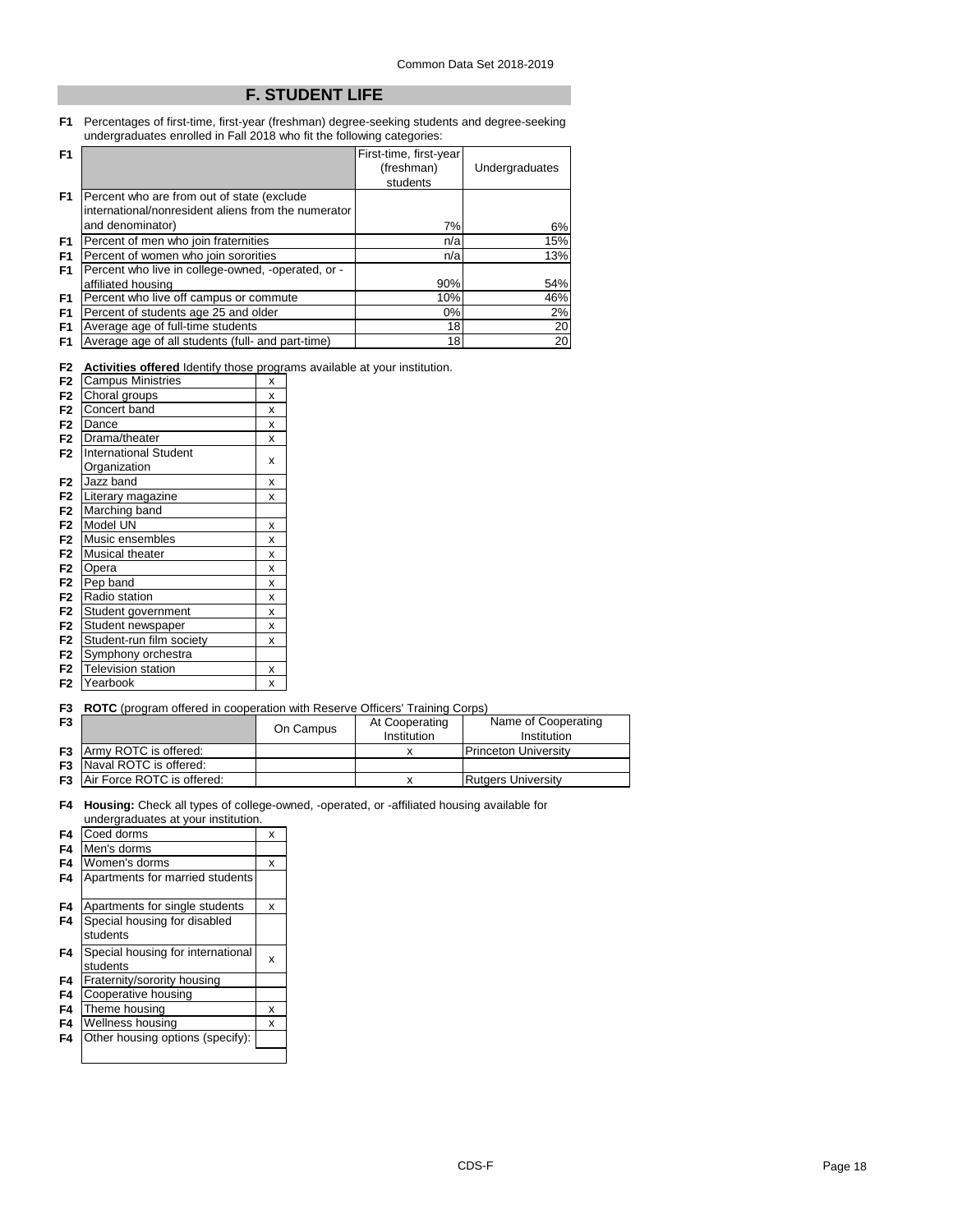## **G. ANNUAL EXPENSES**

**G0** Please provide the URL of your institution's net price calculator:

#### **Provide 2019-2020 academic year costs of attendance for the following categories that are applicable to your institution.**

| Check here if your institution's 2019-2020 academic year costs of attendance are not available at this<br>x time and provide an approximate date (i.e., month/day) when your institution's final 2019-2020 academic |
|---------------------------------------------------------------------------------------------------------------------------------------------------------------------------------------------------------------------|
| vear costs of attendance will be available:                                                                                                                                                                         |
| Jul-19                                                                                                                                                                                                              |

**G1 Undergraduate full-time tuition, required fees, room and board List the typical tuition, required fees, and room and board for a full-time undergraduate student for the FULL 2019-2020 academic year (30 semester or 45 quarter hours for institutions that derive annual tuition by multiplying credit hour cost by number of credits). A full academic year refers to the period of time generally extending from September to June; usually equated to two semesters, two trimesters, three quarters, or the period covered by a four-one-four plan. Room and board is defined as double occupancy and 19 meals per week or the maximum meal plan. Required fees include only charges that all full-time students must pay that are not included in tuition (e.g., registration, health, or activity fees.) Do not include optional fees (e.g., parking, laboratory use).**

| G1 |                                                            | First-Year | Undergraduates |         |
|----|------------------------------------------------------------|------------|----------------|---------|
| G1 | <b>PRIVATE INSTITUTIONS</b>                                |            |                |         |
|    | Tuition:                                                   |            |                |         |
| G1 | <b>PUBLIC INSTITUTIONS</b>                                 |            |                |         |
|    | Tuition:                                                   |            |                |         |
|    | In-district                                                |            |                |         |
| G1 | <b>PUBLIC INSTITUTIONS</b>                                 |            |                |         |
|    | In-state (out-of-district):                                |            |                |         |
| G1 | <b>PUBLIC INSTITUTIONS</b>                                 |            |                |         |
|    | Out-of-state:                                              |            |                |         |
| G1 | NONRESIDENT ALIENS                                         |            |                |         |
|    | Tuition:                                                   |            |                |         |
|    |                                                            |            |                |         |
| G1 | <b>REQUIRED FEES:</b>                                      |            |                |         |
|    |                                                            |            |                |         |
| G1 | <b>ROOM AND BOARD:</b>                                     |            |                |         |
|    | (on-campus)                                                |            |                |         |
| G1 | <b>ROOM ONLY:</b>                                          |            |                |         |
|    | (on-campus)                                                |            |                |         |
|    | G1 BOARD ONLY:                                             |            |                |         |
|    | (on-campus meal plan)                                      |            |                |         |
|    |                                                            |            |                |         |
|    | G1 Comprehensive tuition and room and board fee (if your   |            |                |         |
|    | college cannot provide separate tuition and room and       |            |                |         |
|    | board fees):                                               |            |                |         |
|    |                                                            |            |                |         |
| G1 | Other:                                                     |            |                |         |
|    |                                                            |            |                |         |
|    |                                                            |            |                |         |
| G2 |                                                            |            | Minimum        | Maximum |
|    | G2 Number of credits per term a student can take for the   |            |                |         |
|    | stated full-time tuition                                   |            |                |         |
|    |                                                            |            |                |         |
| G3 |                                                            |            | Yes            | No      |
| G3 | Do tuition and fees vary by year of study (e.g.,           |            |                |         |
|    | sophomore, junior, senior)?                                |            |                |         |
|    |                                                            |            |                |         |
| G4 |                                                            |            | Yes            | No      |
|    | G4 Do tuition and fees vary by undergraduate instructional |            |                |         |
|    | program?                                                   |            |                |         |
| G4 |                                                            |            | $\%$           |         |
|    |                                                            |            |                |         |
|    | G4 If yes, what percentage of full-time undergraduates pay |            |                |         |
|    | more than the tuition and fees reported in G1?             |            |                |         |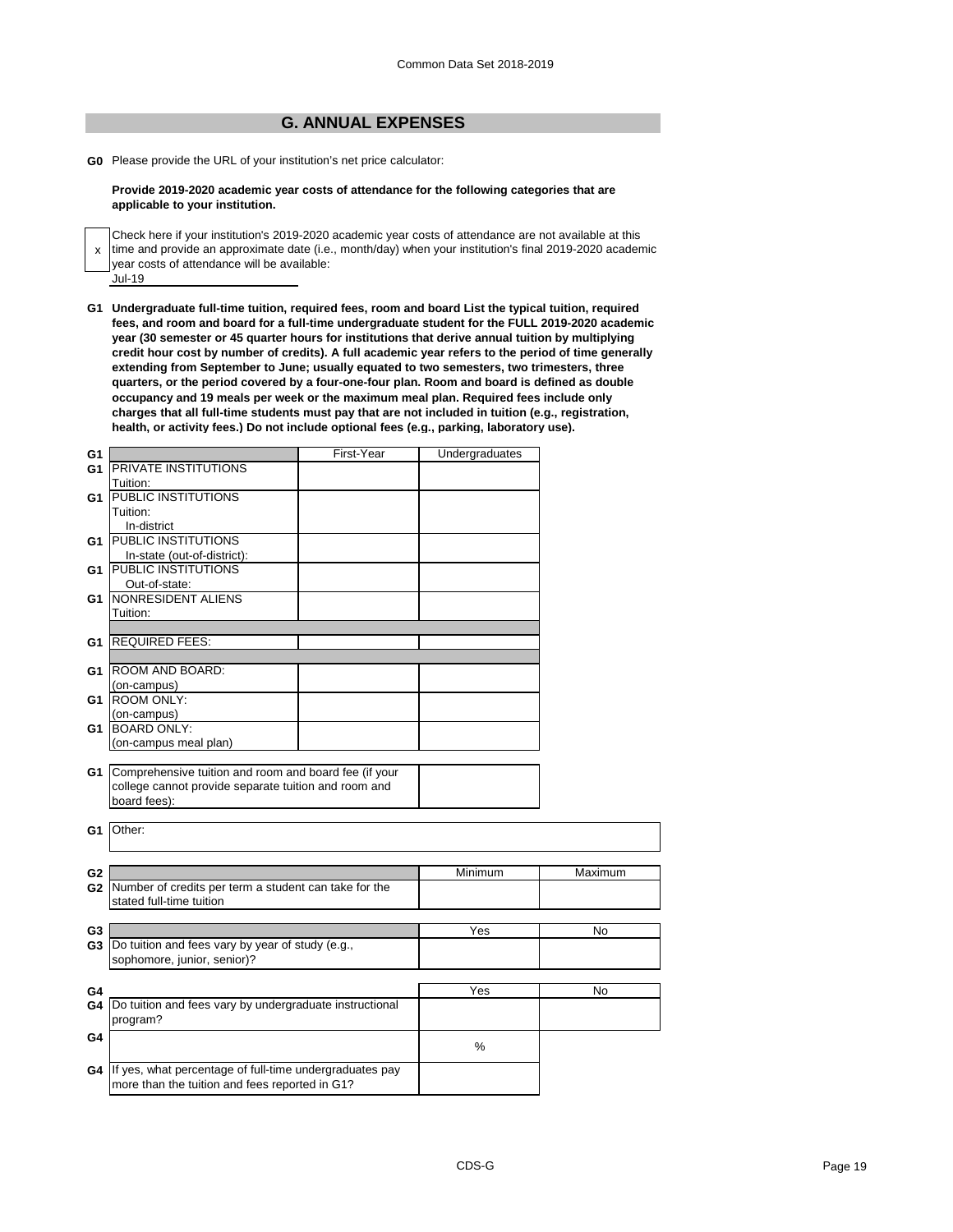## **G5** Provide the estimated expenses for a typical full-time undergraduate student:

| G <sub>5</sub> |                                                                                                                                  | <b>Residents</b> | Commuters<br>(living at home) | Commuters<br>(not living at home) |
|----------------|----------------------------------------------------------------------------------------------------------------------------------|------------------|-------------------------------|-----------------------------------|
| G5             | Books and supplies                                                                                                               |                  |                               |                                   |
| G5             | Room only                                                                                                                        |                  |                               |                                   |
| G5             | Board only                                                                                                                       |                  |                               |                                   |
| G5             | Room and board total (if your<br>college cannot provide separate<br>room and board figures for<br>commuters not living at home): |                  |                               |                                   |
| G5             | Transportation                                                                                                                   |                  |                               |                                   |
| G5             | Other expenses                                                                                                                   |                  |                               |                                   |

 $\overline{\phantom{a}}$ 

**G6** Undergraduate per-credit-hour charges (tuition only)

|                | <b>G6 IPRIVATE INSTITUTIONS:</b>           |  |
|----------------|--------------------------------------------|--|
| G <sub>6</sub> | <b>PUBLIC INSTITUTIONS</b>                 |  |
| G <sub>6</sub> | In-district:<br><b>PUBLIC INSTITUTIONS</b> |  |
|                | In-state (out-of-district):                |  |
| G <sub>6</sub> | <b>PUBLIC INSTITUTIONS</b>                 |  |
|                | Out-of-state:                              |  |
| G <sub>6</sub> | <b>INONRESIDENT ALIENS:</b>                |  |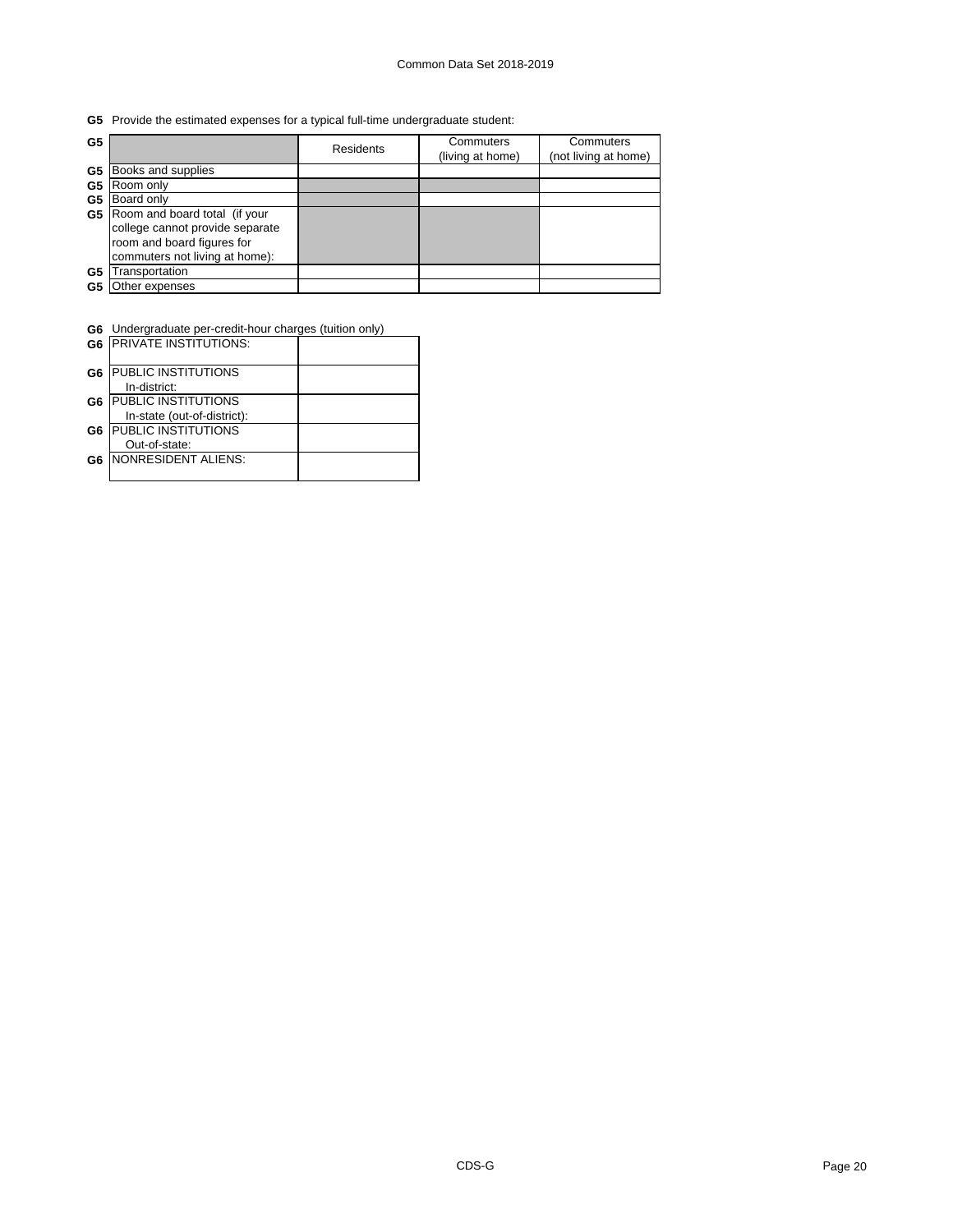# **H. FINANCIAL AID**

## **Aid Awarded to Enrolled Undergraduates**

Enter total dollar amounts awarded to enrolled full-time and less than full-time degree-seeking undergraduates (using the same cohort reported in CDS Question B1, "total degree-seeking" undergraduates) in the following categories. (Note: If the data being reported are final figures for the 2017- 2018 academic year (see the next item below), use the 2017-2018 academic year's CDS Question B1 cohort.) Include aid awarded to international students (i.e., those not qualifying for federal aid). Aid that is non-need-based but that was used to meet need should be reported in the need-based aid columns. (For a suggested order of precedence in assigning categories of aid to cover need, see the entry for "non-needbased scholarship or grant aid" on the last page of the definitions section.)

| H1 |                                                                                                 | 2018-2019<br>estimated | 2017-2018<br>final |
|----|-------------------------------------------------------------------------------------------------|------------------------|--------------------|
| H1 | Indicate the academic year for which data are reported for items H1,<br>IH2. H2A. and H6 below: |                        |                    |

**H3** Which needs-analysis methodology does your institution use in awarding institutional aid?

| H <sub>3</sub> | Federal methodology (FM)       |  |
|----------------|--------------------------------|--|
| <b>H3</b>      | Institutional methodology (IM) |  |
| H <sub>3</sub> | Both FM and IM                 |  |

|                                                                                                                                                                                   | Need-based \$<br>(Include non-need-<br>based aid used to<br>meet need.) | Non-need-<br>based \$<br>(Exclude non-need-<br>based aid used to<br>meet need.) |
|-----------------------------------------------------------------------------------------------------------------------------------------------------------------------------------|-------------------------------------------------------------------------|---------------------------------------------------------------------------------|
| <b>Scholarships/Grants</b>                                                                                                                                                        |                                                                         |                                                                                 |
| Federal                                                                                                                                                                           | \$5,854,082                                                             | \$3,724                                                                         |
| State (i.e., all states, not only the state in which your institution is<br>located)                                                                                              | \$7,595,234                                                             | \$15,000                                                                        |
| Institutional: Endowed scholarships, annual gifts and tuition funded<br>grants, awarded by the college, excluding athletic aid and tuition<br>waivers (which are reported below). | \$8,594,359                                                             | \$4,251,729                                                                     |
| Scholarships/grants from external sources (e.g., Kiwanis, National<br>Merit) not awarded by the college                                                                           | \$2,197,153                                                             | \$869,721                                                                       |
| <b>Total Scholarships/Grants</b>                                                                                                                                                  | \$24,240,828                                                            | \$5,140,174                                                                     |
| Self-Help                                                                                                                                                                         |                                                                         |                                                                                 |
| Student loans from all sources (excluding parent loans)                                                                                                                           | \$29,576,367                                                            | \$8,290,000                                                                     |
| Federal Work-Study                                                                                                                                                                | \$182,309                                                               |                                                                                 |
| State and other (e.g., institutional) work-study/employment (Note:<br>Excludes Federal Work-Study captured above.)                                                                |                                                                         |                                                                                 |
| <b>Total Self-Help</b>                                                                                                                                                            | \$29,758,676                                                            | \$8,290,000                                                                     |
| Other                                                                                                                                                                             |                                                                         |                                                                                 |
| Parent Loans                                                                                                                                                                      | \$6,214,782                                                             | \$1,509,568                                                                     |
| <b>Tuition Waivers</b><br>Reporting is optional. Report tuition waivers in this row if you choose to                                                                              |                                                                         |                                                                                 |
| report them. Do not report tuition waivers elsewhere.<br><b>Athletic Awards</b>                                                                                                   | \$632,833                                                               | \$200,344                                                                       |
|                                                                                                                                                                                   | n/a                                                                     | n/a                                                                             |

**H2 Number of Enrolled Students Awarded Aid:** List the number of degree-seeking full-time and less-thanfull-time undergraduates who applied for and were awarded financial aid from any source. **Aid that is nonneed-based but that was used to meet need should be counted as need-based aid.** Numbers should reflect the cohort awarded the dollars reported in H1. Note: In the chart below, students may be counted in more than one row, and full-time freshmen should also be counted as full-time undergraduates.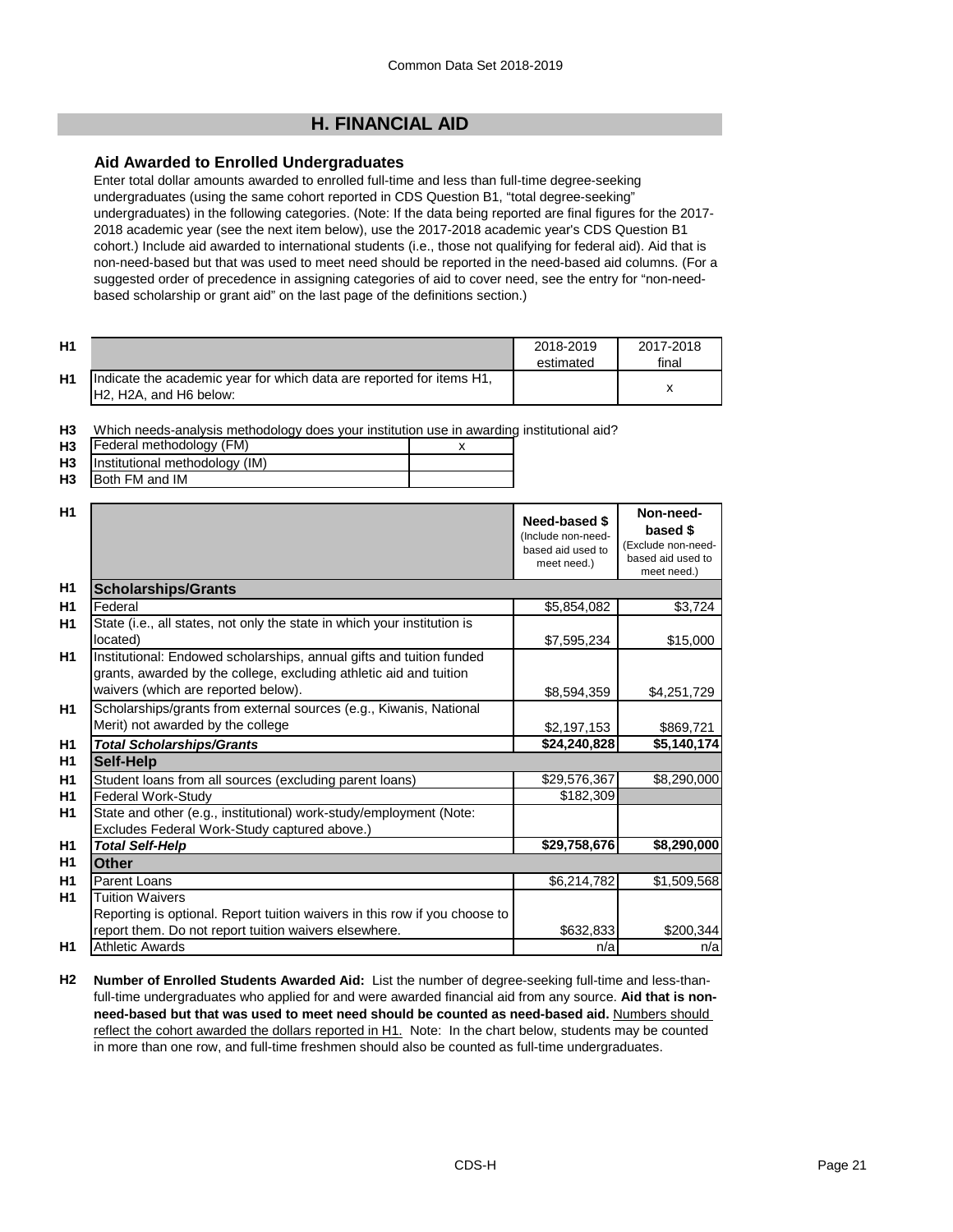| H <sub>2</sub> |    |                                                                                                                                                                                                                                                                                              | <b>First-time</b><br><b>Full-time</b> | <b>Full-time</b><br><b>Undergraduate</b> | <b>Less Than</b><br><b>Full-time</b> |
|----------------|----|----------------------------------------------------------------------------------------------------------------------------------------------------------------------------------------------------------------------------------------------------------------------------------------------|---------------------------------------|------------------------------------------|--------------------------------------|
|                |    |                                                                                                                                                                                                                                                                                              | <b>Freshmen</b>                       | (Incl. Fresh.)                           | Undergraduate                        |
| H <sub>2</sub> |    | a) Number of degree-seeking undergraduate students<br>(CDS Item B1 if reporting on Fall 2017 cohort)                                                                                                                                                                                         | 1,530                                 | 6,675                                    | 208                                  |
| H <sub>2</sub> |    | b) Number of students in line a who applied for need-<br>based financial aid                                                                                                                                                                                                                 | 1,372                                 | 4,810                                    | 56                                   |
| H <sub>2</sub> |    | c) Number of students in line <b>b</b> who were determined to<br>have financial need                                                                                                                                                                                                         | 892                                   | 3,535                                    | 48                                   |
| H <sub>2</sub> |    | d) Number of students in line c who were awarded any<br>financial aid                                                                                                                                                                                                                        | 821                                   | 3,359                                    | 42                                   |
| H <sub>2</sub> |    | e) Number of students in line d who were awarded any<br>need-based scholarship or grant aid                                                                                                                                                                                                  | 412                                   | 1,502                                    | 25                                   |
| H <sub>2</sub> | f) | Number of students in line d who were awarded any<br>need-based self-help aid                                                                                                                                                                                                                | 579                                   | 2,681                                    | 35                                   |
| H <sub>2</sub> |    | g) Number of students in line d who were awarded any<br>non-need-based scholarship or grant aid                                                                                                                                                                                              | 370                                   | 946                                      | $\mathbf 0$                          |
| H <sub>2</sub> |    | h) Number of students in line <b>d</b> whose need was fully met<br>(exclude PLUS loans, unsubsidized loans, and private<br>alternative loans)                                                                                                                                                | 101                                   | 335                                      | 3                                    |
| H <sub>2</sub> |    | On average, the percentage of need that was met of<br>students who were awarded any need-based aid.<br>Exclude any aid that was awarded in excess of need<br>as well as any resources that were awarded to replace<br>EFC (PLUS loans, unsubsidized loans, and private<br>alternative loans) | 40.0%                                 | 42.8%                                    | 37.1%                                |
| H <sub>2</sub> |    | The average financial aid package of those in line d.<br>Exclude any resources that were awarded to replace<br>EFC (PLUS loans, unsubsidized loans, and private<br>alternative loans)                                                                                                        | \$11,899                              | \$11,455                                 | 5,088<br>\$                          |
| H <sub>2</sub> | k) | Average need-based scholarship and grant award of<br>those in line e                                                                                                                                                                                                                         | \$11,889                              | \$11,601                                 | \$2,288                              |
| H <sub>2</sub> |    | Average need-based self-help award (excluding PLUS<br>loans, unsubsidized loans, and private alternative<br>loans) of those in line f                                                                                                                                                        | \$3,642                               | \$<br>4,623                              | \$3,969                              |
| H <sub>2</sub> |    | m) Average need-based loan (excluding PLUS loans,<br>unsubsidized loans, and private alternative loans) of<br>those in line f who were awarded a need-based loan                                                                                                                             | \$<br>3,531                           | \$<br>4,556                              | 3,940<br>\$                          |

**H2A Number of Enrolled Students Awarded Non-need-based Scholarships and Grants**: List the number of degree-seeking full-time and less-than-full-time undergraduates who had no financial need and who were awarded institutional non-need-based scholarship or grant aid. Numbers should reflect the cohort awarded the dollars reported in H1. Note: In the chart below, students may be counted in more than one row, and full-time freshmen should also be counted as full-time undergraduates.

| H2A               |                                                                                                                                                                                                                                       | <b>First-time</b><br><b>Full-time</b><br><b>Freshmen</b> | <b>Full-time</b><br>Undergrad<br>(Incl. Fresh.) | <b>Less Than</b><br><b>Full-time</b><br><b>Undergrad</b> |
|-------------------|---------------------------------------------------------------------------------------------------------------------------------------------------------------------------------------------------------------------------------------|----------------------------------------------------------|-------------------------------------------------|----------------------------------------------------------|
|                   | H <sub>2</sub> A In) Number of students in line a who had no financial need<br>and who were awarded institutional non-need-based<br>scholarship or grant aid (exclude those who were<br>awarded athletic awards and tuition benefits) | 214                                                      | 506                                             | 0                                                        |
|                   | H2A  o) Average dollar amount of institutional non-need-based<br>scholarship and grant aid awarded to students in line n                                                                                                              | 5,648<br>\$.                                             | \$5,116                                         | \$0                                                      |
| $H2A$ $ p\rangle$ | Number of students in line a who were awarded an<br>institutional non-need-based athletic scholarship or<br>grant                                                                                                                     | 0                                                        | $\mathbf 0$                                     | 0                                                        |
| $H2A$ $ q\rangle$ | Average dollar amount of institutional non-need-based<br>athletic scholarships and grants awarded to students in<br>line <b>p</b>                                                                                                     | \$0                                                      | \$0                                             | \$0                                                      |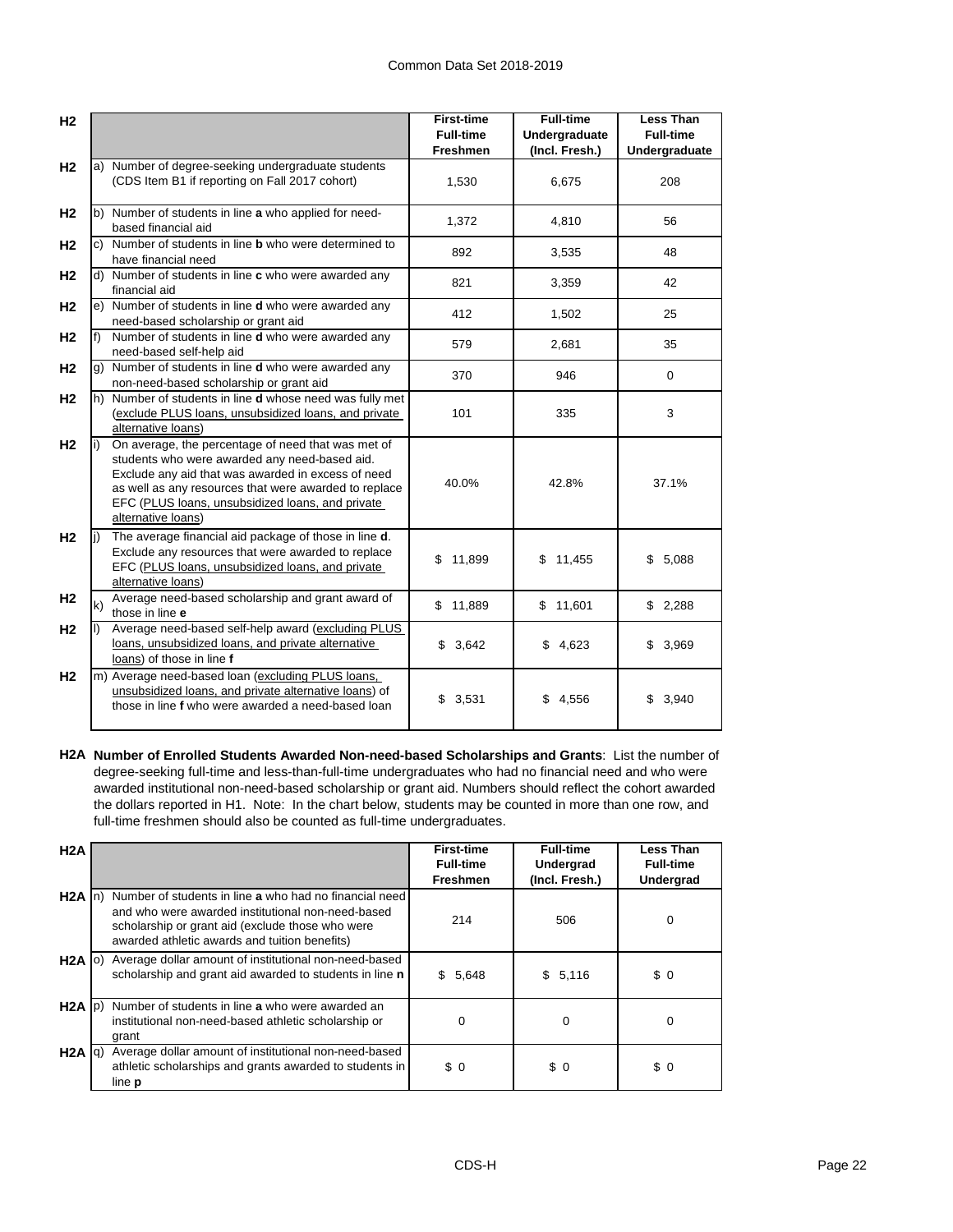## **H3** Incorporated into H1 above.

**H4**

**H5**

**H5**

| Note: These are the graduates and loan types to include and exclude in order to fill out CDS H4 and<br>H <sub>5</sub> .<br>Include: * 2018 undergraduate class: all students<br>who started at your institution as first-time<br>students and received a bachelor's degree<br>between July 1, 2017 and June 30, 2018.<br>* only loans made to students who borrowed<br>while enrolled at your institution.<br>* co-signed loans.                                                                                                                                                                                                                                                                                                             |                                                                                                                                            |                                                                                                                                               |                                                                                                                                                                   |  |
|----------------------------------------------------------------------------------------------------------------------------------------------------------------------------------------------------------------------------------------------------------------------------------------------------------------------------------------------------------------------------------------------------------------------------------------------------------------------------------------------------------------------------------------------------------------------------------------------------------------------------------------------------------------------------------------------------------------------------------------------|--------------------------------------------------------------------------------------------------------------------------------------------|-----------------------------------------------------------------------------------------------------------------------------------------------|-------------------------------------------------------------------------------------------------------------------------------------------------------------------|--|
| Exclude: * students who transferred in.<br>* money borrowed at other institutions.<br>* parent loans<br>* students who did not graduate or who graduated with another degree or certificate (but no bachelor's degree)                                                                                                                                                                                                                                                                                                                                                                                                                                                                                                                       |                                                                                                                                            |                                                                                                                                               |                                                                                                                                                                   |  |
| Provide the number of students in the 2018 undergraduate class who started at your<br>institution as first-time students and received a bachelor's degree between July 1, 2017<br>and June 30, 2018. Exclude students who transferred into your institution                                                                                                                                                                                                                                                                                                                                                                                                                                                                                  |                                                                                                                                            |                                                                                                                                               | 1241                                                                                                                                                              |  |
| Number and percent of students in class (defined in H4 above) borrowing from federal, non-federal, and any loan sources, and the<br>average (or mean) amount borrowed. NOTE: The "Average per-undergraduate-borrower cumulative principal borrowed," is<br>designed to provide better information about student borrowing from federal and nonfederal (institutional, state, commercial)<br>sources. The numbers, percentages, and averages for each row should be based only on the loan source specified for the<br>particular row. For example, the federal loans average (row b) should only be the cumulative average of federal loans and the<br>private loans average (row e) should only be the cumulative average of private loans. |                                                                                                                                            |                                                                                                                                               |                                                                                                                                                                   |  |
| <b>Source/Type of Loan</b>                                                                                                                                                                                                                                                                                                                                                                                                                                                                                                                                                                                                                                                                                                                   | Number in the<br>class (defined in<br>H <sub>4</sub> above) who<br>borrowed from<br>the types of loans<br>specified in the<br>first column | Percent of the<br>class (defined<br>above) who<br>borrowed from<br>the types of<br>loans specified in<br>the first column<br>(nearest $1\%$ ) | Average per-<br>undergraduate-<br>borrower<br>cumulative<br>principal<br>borrowed from<br>the types of loans<br>specified in the<br>first column<br>(nearest \$1) |  |
| a) Any loan program: Federal Perkins, Federal Stafford<br>Subsidized and Unsubsidized, institutional, state,<br>private loans that your institution is aware of, etc.<br>Include both Federal Direct Student Loans and Federal<br>Family Education Loans.                                                                                                                                                                                                                                                                                                                                                                                                                                                                                    | 748                                                                                                                                        | 62.30%                                                                                                                                        | \$37,787                                                                                                                                                          |  |
| b) Federal loan programs: Federal Perkins, Federal<br>Stafford Subsidized and Unsubsidized. Include both<br>Federal Direct Student Loans and Federal Family<br><b>Education Loans.</b>                                                                                                                                                                                                                                                                                                                                                                                                                                                                                                                                                       | 740                                                                                                                                        | 59.62%                                                                                                                                        | \$22,641                                                                                                                                                          |  |
| c) Institutional loan programs.                                                                                                                                                                                                                                                                                                                                                                                                                                                                                                                                                                                                                                                                                                              | 0                                                                                                                                          | 0.00%                                                                                                                                         | \$0                                                                                                                                                               |  |
| d) State loan programs.                                                                                                                                                                                                                                                                                                                                                                                                                                                                                                                                                                                                                                                                                                                      | 138                                                                                                                                        | 11.12%                                                                                                                                        | \$41,869                                                                                                                                                          |  |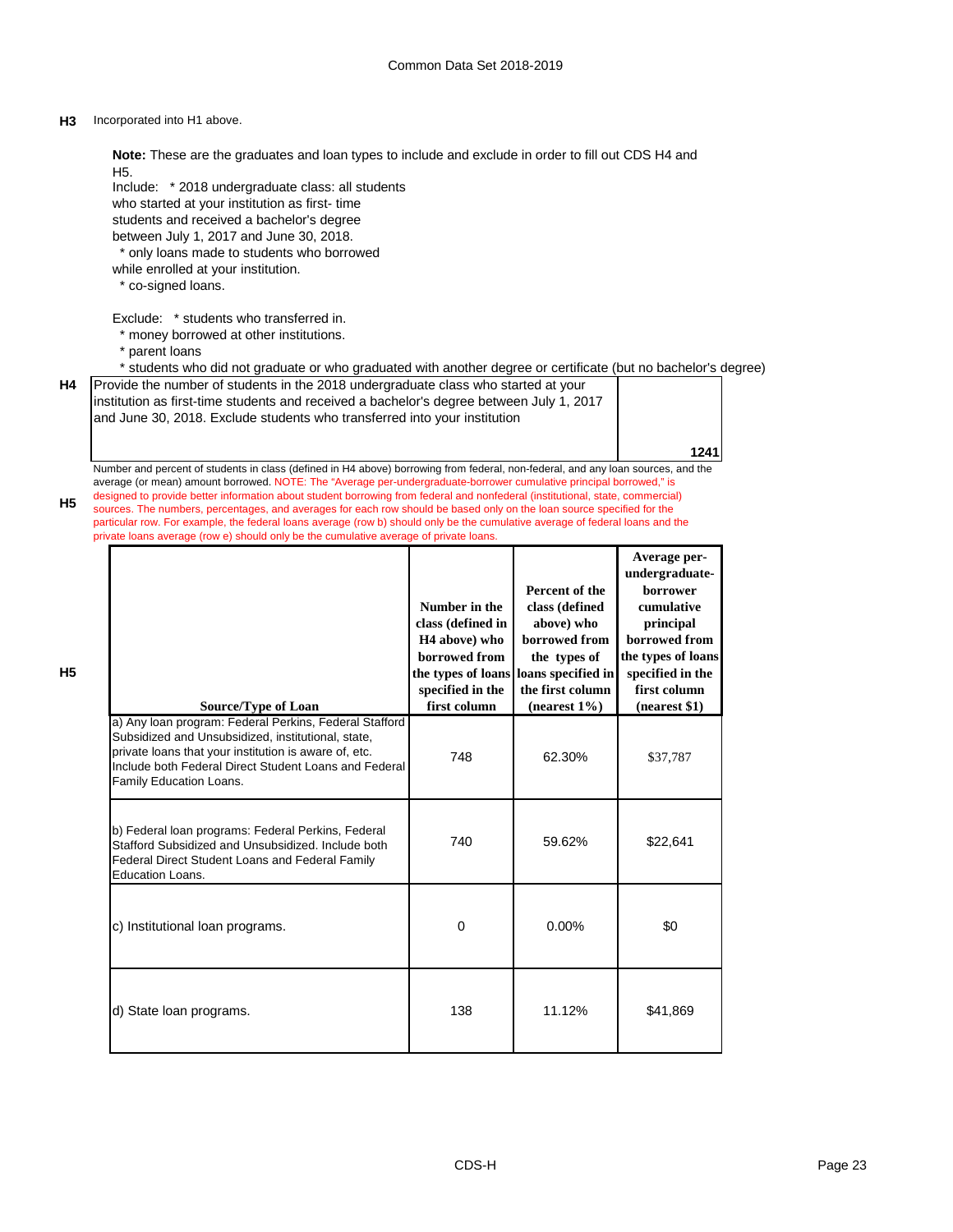| e) Private student loans made by a bank or<br>lender. | 160 | 12.89% | \$35,825 |
|-------------------------------------------------------|-----|--------|----------|
|-------------------------------------------------------|-----|--------|----------|

**Aid to Undergraduate Degree-seeking Nonresident Aliens** (Note: Report numbers and dollar amounts for the same academic year checked in item H1.)

**H6** Indicate your institution's policy regarding institutional scholarship and grant aid for undergraduate degreeseeking nonresident aliens:

| H6 Institutional need-based scholarship or grant aid is available     |  |
|-----------------------------------------------------------------------|--|
| H6 Institutional non-need-based scholarship or grant aid is available |  |
| H6 Institutional scholarship or grant aid is not available            |  |

| H6             | If institutional financial aid is available for undergraduate degree-seeking nonresident<br>aliens, provide the number of undergraduate degree-seeking nonresident aliens who<br>were awarded need-based or non-need-based aid: | 5        |
|----------------|---------------------------------------------------------------------------------------------------------------------------------------------------------------------------------------------------------------------------------|----------|
| H <sub>6</sub> | Average dollar amount of institutional financial aid awarded to undergraduate degree-<br>seeking nonresident aliens:                                                                                                            | \$2,800  |
| H <sub>6</sub> | Total dollar amount of institutional financial aid awarded to undergraduate degree-<br>seeking nonresident aliens:                                                                                                              | \$14,000 |

**H7** Check off all financial aid forms nonresident alien first-year financial aid applicants must submit:

| H7        | Institution's own financial aid form              |  |
|-----------|---------------------------------------------------|--|
| <b>H7</b> | <b>CSS/Financial Aid PROFILE</b>                  |  |
| <b>H7</b> | International Student's Financial Aid Application |  |
| <b>H7</b> | International Student's Certification of Finances |  |
| H7        | Other (specify):                                  |  |
|           |                                                   |  |

## **Process for First-Year/Freshman Students**

**H8** Check off all financial aid forms domestic first-year (freshman) financial aid applicants must submit:

| H <sub>8</sub> | <b>FAFSA</b>                         | х |
|----------------|--------------------------------------|---|
| H <sub>8</sub> | Institution's own financial aid form |   |
| H <sub>8</sub> | <b>CSS/Financial Aid PROFILE</b>     |   |
| H <sub>8</sub> | State aid form                       |   |
| H <sub>8</sub> | Noncustodial PROFILE                 |   |
| H <sub>8</sub> | Business/Farm Supplement             |   |
| H <sub>8</sub> | Other (specify):                     |   |
|                |                                      |   |

| H <sub>9</sub> | Indicate filing dates for first-year (freshman) students:          |      |
|----------------|--------------------------------------------------------------------|------|
| H <sub>9</sub> | Priority date for filing required financial aid forms:             |      |
| H9             | Deadline for filing required financial aid forms:                  | 10/1 |
| H9             | No deadline for filing required forms (applications processed on a |      |
|                | rolling basis):                                                    |      |

**H10** Indicate notification dates for first-year (freshman) students (answer a or b):

|                 | H10 a) Students notified on or about (date):             |     |    |
|-----------------|----------------------------------------------------------|-----|----|
| H <sub>10</sub> |                                                          | Yes | N٥ |
|                 | H <sub>10</sub> b) Students notified on a rolling basis: |     |    |
| H <sub>10</sub> | If yes, starting date:                                   | 6/1 |    |

**H11** Indicate reply dates:

| <b>H11</b> Students must reply by (date): |  |
|-------------------------------------------|--|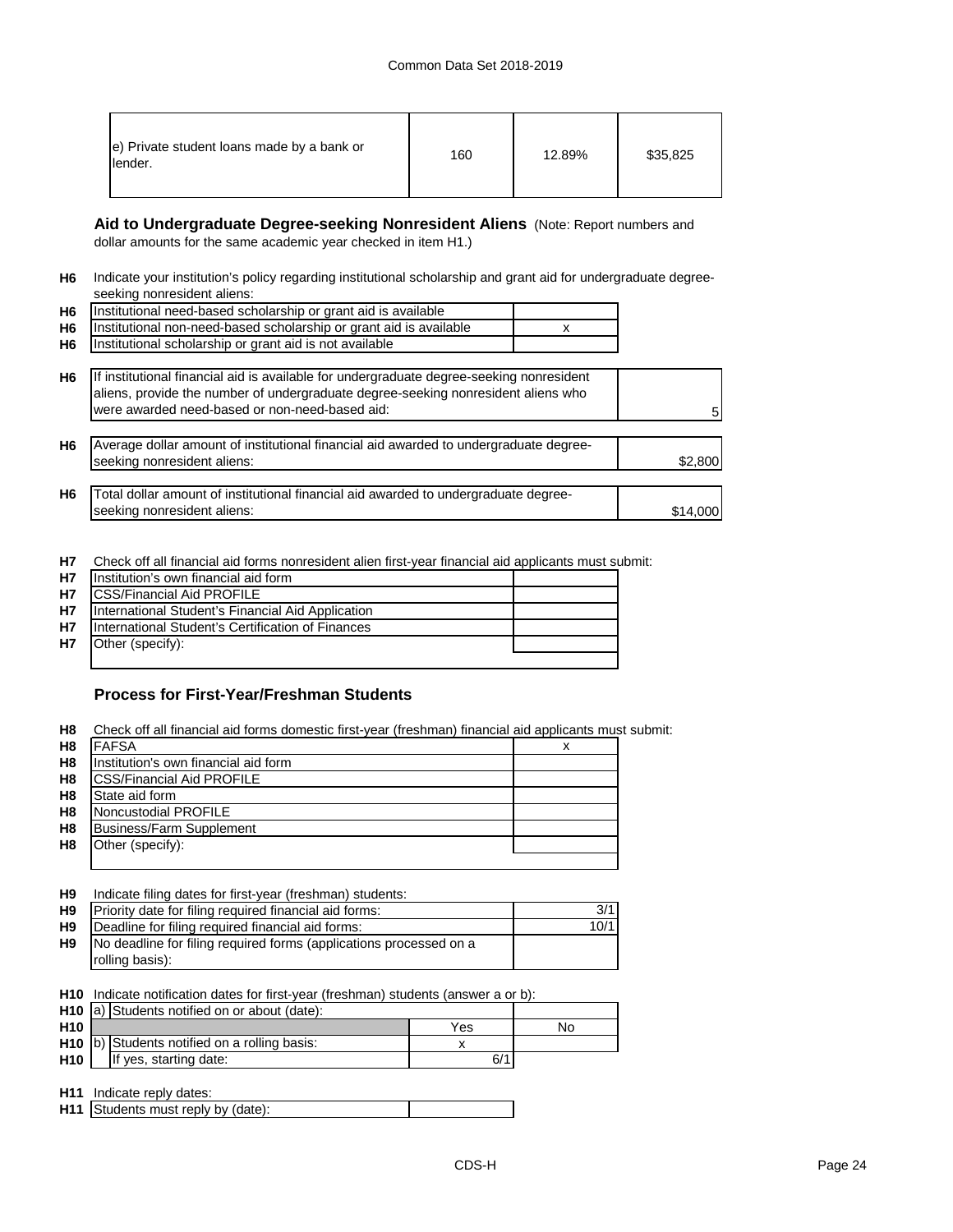|--|

## **Types of Aid Available**

Please check off all types of aid available to undergraduates at your institution:

**H12** Loans

| <b>H12 FEDERAL DIRECT STUDENT LOAN PROGRAM (DIRECT LOAN)</b> |   |
|--------------------------------------------------------------|---|
| <b>H12</b> Direct Subsidized Stafford Loans                  | x |
| <b>H12</b> Direct Unsubsidized Stafford Loans                | х |
| <b>H12</b> Direct PLUS Loans                                 | х |
|                                                              |   |
| H12 Federal Perkins Loans                                    | x |
| <b>H12</b> Federal Nursing Loans                             | х |
| <b>H12</b> State Loans                                       | x |
| H12 College/university loans from institutional funds        |   |
| H12 Other (specify): Private Loans                           |   |
|                                                              |   |

## **H13** Scholarships and Grants

|                 | <b>H13</b> NEED-BASED:                                                   |   |
|-----------------|--------------------------------------------------------------------------|---|
|                 | H13 Federal Pell                                                         | х |
| H <sub>13</sub> | <b>ISEOG</b>                                                             | x |
|                 | H <sub>13</sub> State scholarships/grants                                | x |
|                 | <b>H13</b> Private scholarships                                          | x |
|                 | H13 College/university scholarship or grant aid from institutional funds | x |
|                 | H13 United Negro College Fund                                            |   |
|                 | H13 Federal Nursing Scholarship                                          |   |
|                 | H <sub>13</sub>   Other (specify):                                       |   |
|                 |                                                                          |   |

## **H14** Check off criteria used in awarding institutional aid. Check all that apply.

| H <sub>14</sub> |                          | Non-Need Based | Need-Based |
|-----------------|--------------------------|----------------|------------|
| H <sub>14</sub> | Academics                | x              | x          |
| H <sub>14</sub> | Alumni affiliation       |                |            |
| H <sub>14</sub> | Art                      |                | x          |
| H <sub>14</sub> | Athletics                |                |            |
| H <sub>14</sub> | Job skills               |                |            |
| H <sub>14</sub> | <b>ROTC</b>              |                |            |
| H <sub>14</sub> | Leadership               |                |            |
| H <sub>14</sub> | Minority status          |                |            |
| H <sub>14</sub> | Music/drama              |                | x          |
| H <sub>14</sub> | Religious affiliation    |                |            |
| H <sub>14</sub> | State/district residency |                |            |

**H15** If your institution has recently implemented any major financial aid policy, program, or initiative to make your institution more affordable to incoming students such as replacing loans with grants, or waiving costs for families below a certain income level please provide details below: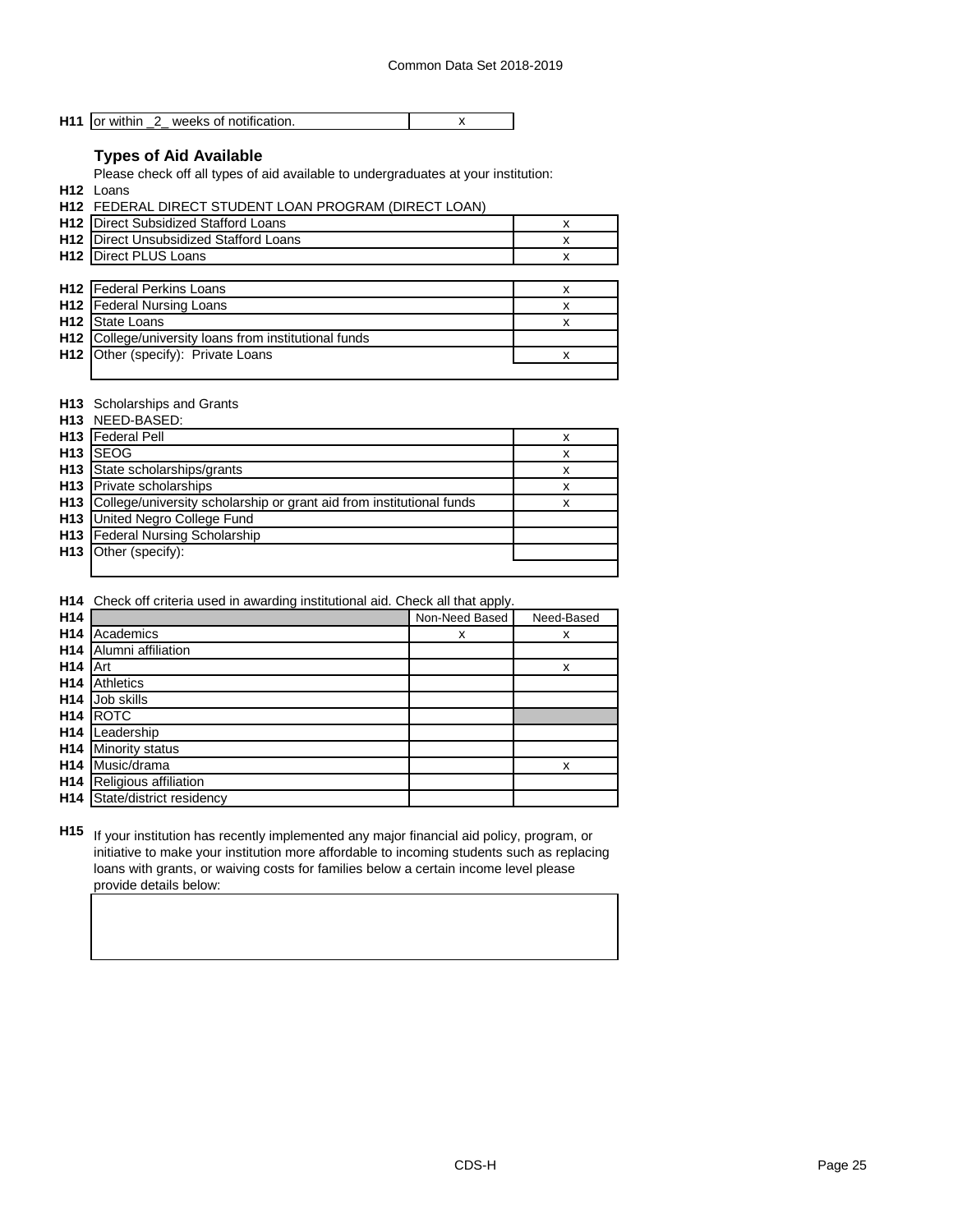## **I. INSTRUCTIONAL FACULTY AND CLASS SIZE**

# **Please report the number of instructional faculty members in each category for Fall 2018. Include faculty who are on your institution's payroll on the census date your institution uses for**

#### **I1 IPEDS/AAUP.**

The following definition of full-time instructional faculty is used by the American Association of University Professors (AAUP) in its annual Faculty Compensation Survey (the part time definitions are not used by AAUP). Instructional Faculty is defined as those members of the instructional-research staff whose major regular assignment is instruction, including those with released time for research. Use the chart below to determine inclusions and exclusions:

|                                                                                                                                                                                                                                          | Full-time | Part-time                                                                       |
|------------------------------------------------------------------------------------------------------------------------------------------------------------------------------------------------------------------------------------------|-----------|---------------------------------------------------------------------------------|
| (a) instructional faculty in preclinical and clinical medicine, faculty who are not paid (e.g.,<br>those who donate their services or are in the military), or research-only faculty, post-<br>doctoral fellows, or pre-doctoral fellows | Exclude   | Include only if<br>they teach one<br>or more non-<br>clinical credit<br>courses |
| (b) administrative officers with titles such as dean of students, librarian, registrar, coach,<br>and the like, even though they may devote part of their time to classroom instruction and<br>may have faculty status                   | Exclude   | Include if they<br>teach one or<br>more non-<br>clinical credit<br>courses      |
| (c) other administrators/staff who teach one or more non-clinical credit courses even<br>though they do not have faculty status                                                                                                          | Exclude   | Include                                                                         |
| (d) undergraduate or graduate students who assist in the instruction of courses, but have<br>titles such as teaching assistant, teaching fellow, and the like                                                                            | Exclude   | Exclude                                                                         |
| (e) faculty on sabbatical or leave with pay                                                                                                                                                                                              | Include   | Exclude                                                                         |
| (f) faculty on leave without pay                                                                                                                                                                                                         | Exclude   | Exclude                                                                         |
| (g) replacement faculty for faculty on sabbatical leave or leave with pay                                                                                                                                                                | Exclude   | Include                                                                         |

*Full-time instructional faculty:* faculty employed on a full-time basis for instruction (including those with released time for research)

*Part-time instructional faculty:* Adjuncts and other instructors being paid solely for part-time classroom instruction. Also includes full-time faculty teaching less than two semesters, three quarters, two trimesters, or two four-month sessions. Employees who are not considered full-time instructional faculty but who teach one or more non-clinical credit courses may be counted as part-time faculty.

*Minority faculty: includes faculty who designate themselves as Black, non-Hispanic; American Indian or Alaska Native; Asian, Native Hawaiian or other Pacific Islander, or Hispanic.* 

*Doctorate: includes such degrees as Doctor of Philosophy, Doctor of Education, Doctor of Juridical Science, and Doctor of Public Health in any field such as arts, sciences, education, engineering, business, and public administration. Also includes terminal degrees formerly designated as "first professional," including dentistry (DDS or DMD), medicine (MD), optometry (OD), osteopathic medicine (DO), pharmacy (DPharm or BPharm), podiatric medicine (DPM), veterinary medicine (DVM), chiropractic (DC or DCM), or law (JD).*

*Terminal degree:* the highest degree in a field: example, M. Arch (architecture) and MFA (master of fine arts).

| $\mathsf{I}$ |                 |                                                                    | Full-Time | Part-Time | Total |
|--------------|-----------------|--------------------------------------------------------------------|-----------|-----------|-------|
| $\mathsf{I}$ | a)              | Total number of instructional faculty                              | 363       | 490       | 853   |
| $\mathbf{I}$ | b               | Total number who are members of minority groups                    | 94        | 50        | 144   |
| $\mathbf{I}$ | C)              | Total number who are women                                         | 197       | 278       | 475   |
| $\mathbf{I}$ | d)              | Total number who are men                                           | 166       | 212       | 378   |
| $\mathbf{I}$ | $\vert e \vert$ | Total number who are nonresident aliens (international)            |           | 0         |       |
|              |                 | Total number with doctorate, or other terminal degree              |           |           |       |
| $\mathbf{I}$ |                 |                                                                    | 331       | 144       | 475   |
|              | g)              | Total number whose highest degree is a master's but not a terminal |           |           |       |
| $\mathsf{I}$ |                 | master's                                                           | 32        | 264       | 296   |
| $\mathbf{I}$ |                 | Total number whose highest degree is a bachelor's                  |           | 42        | 42    |
|              |                 | Total number whose highest degree is unknown or other (Note:       |           |           |       |
| $\mathbf{I}$ |                 | Items f, g, h, and i must sum up to item a.)                       |           | 40        | 40    |
|              |                 | Total number in stand-alone graduate/ professional programs in     |           |           |       |
| $\mathbf{I}$ |                 | which faculty teach virtually only graduate-level students         |           | 0         |       |

## **I2 Student to Faculty Ratio**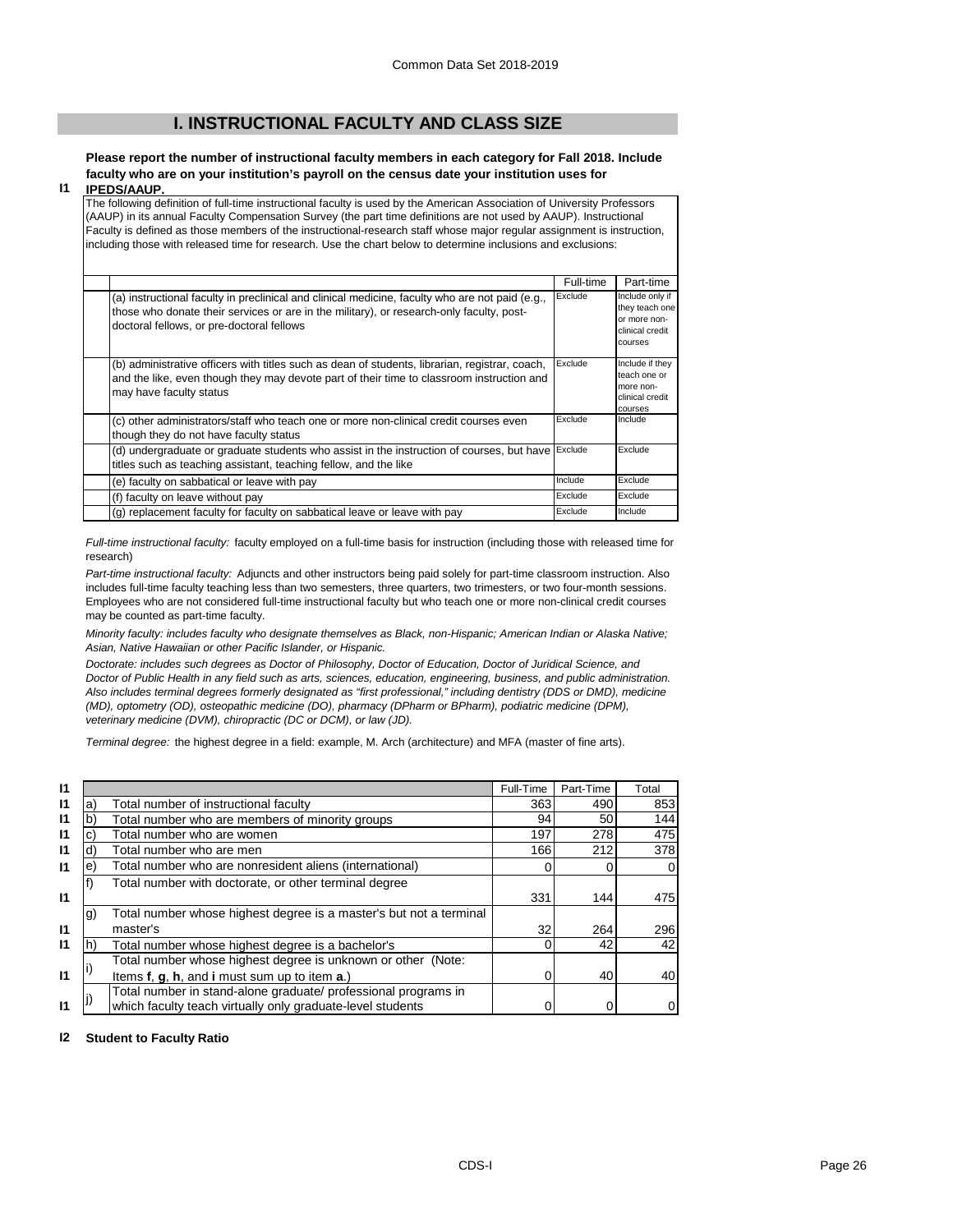Report the Fall 2018 ratio of full-time equivalent students (full-time plus 1/3 part time) to full-time equivalent instructional faculty (full time plus 1/3 part time). In the ratio calculations, exclude both faculty and students in stand-alone graduate or professional programs such as medicine, law, veterinary, dentistry, social work, business, or public health in which faculty teach virtually only graduate-level students. Do not count undergraduate or graduate student teaching assistants as faculty.

| <b>12</b>   Fall 2018 Student to Faculty ratio | 13 to | (based on | 6898 students |
|------------------------------------------------|-------|-----------|---------------|
|                                                |       | andl      | 526 faculty). |

#### **I3 Undergraduate Class Size**

**I3**

In the table below, please use the following definitions to report information about the size of classes and class sections offered in the Fall 2018 term.

*Class Sections:* A class section is an organized course offered for credit, identified by discipline and number, meeting at a stated time or times in a classroom or similar setting, and not a subsection such as a laboratory or discussion session. Undergraduate class sections are defined as any sections in which at least one degree-seeking undergraduate student is enrolled for credit. Exclude distance learning classes and noncredit classes and individual instruction such as dissertation or thesis research, music instruction, or one-to-one readings. Exclude students in independent study, co-operative programs, internships, foreign language taped tutor sessions, practicums, and all students in one-on-one classes. Each class section should be counted only once and should not be duplicated because of course catalog crosslistings.

*Class Subsections:* A class subsection includes any subsection of a course, such as laboratory, recitation, and discussion subsections that are supplementary in nature and are scheduled to meet separately from the lecture portion of the course. Undergraduate subsections are defined as any subsections of courses in which degree-seeking undergraduate students enrolled for credit. As above, exclude noncredit classes and individual instruction such as dissertation or thesis research, music instruction, or one-to-one readings. Each class subsection should be counted only once and should not be duplicated because of cross-listings.

Using the above definitions, please report for each of the following class-size intervals the number of class sections and class subsections offered in Fall 2018. For example, a lecture class with 800 students who met at another time in 40 separate labs with 20 students should be counted once in the "100+" column in the class section column and 40 times under the "20-29" column of the class subsections table.

| 13 |                   |         |           |           | Undergraduate Class Size (provide numbers) |       |       |        |              |
|----|-------------------|---------|-----------|-----------|--------------------------------------------|-------|-------|--------|--------------|
| 13 | <b>CLASS</b>      | $2 - 9$ | $10 - 19$ | $20 - 29$ | 30-39                                      | 40-49 | 50-99 | $100+$ | <b>Total</b> |
| 13 | <b>SECTIONS</b>   | 69      | 417       | 503       | 138                                        | 32    | ົ     |        | 1161         |
|    |                   |         |           |           |                                            |       |       |        |              |
| 13 | <b>CLASS SUB-</b> | $2 - 9$ | $10 - 19$ | $20 - 29$ | 30-39                                      | 40-49 | 50-99 | $100+$ | <b>Total</b> |
| 13 | <b>SECTIONS</b>   | ว       | 18        | 22        | 31                                         | 10    | 4     |        | 88           |

#### **Number of Class Sections with Undergraduates Enrolled**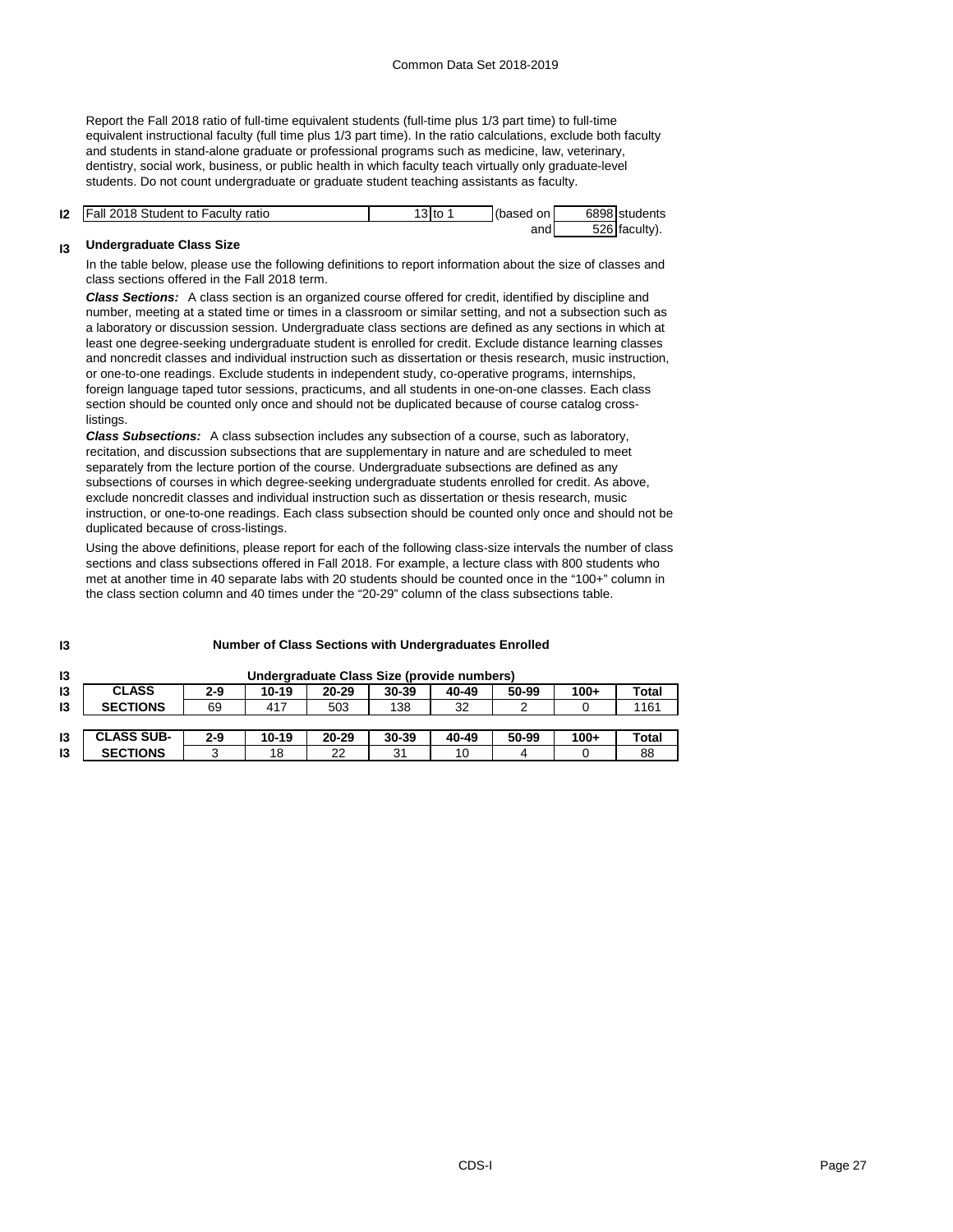# **J. DEGREES CONFERRED**

#### **J1 Degrees conferred between July 1, 2017 and June 30, 2018**

**J1** For each of the following discipline areas, provide the percentage of diplomas/certificates, associate, and bachelor's degrees awarded. To determine the percentage, use majors, not headcount (e.g., students with one degree but a double major will be represented twice). Calculate the percentage from your institution's IPEDS Completions by using the sum of 1st and 2nd majors for each CIP code as the numerator and the sum of the Grand Total by 1st Majors and the Grand Total by 2nd major as the denominator. If you prefer, you can compute the percentages using 1st majors only.

| J <sub>1</sub> | Category                                                     | <b>Diploma/Certificates</b> | <b>Associate</b> | Bachelor's | CIP 2010 Categories<br>to Include |
|----------------|--------------------------------------------------------------|-----------------------------|------------------|------------|-----------------------------------|
| J1             | Agriculture                                                  |                             |                  |            |                                   |
| J1             | Natural resources and conservation                           |                             |                  |            | 3                                 |
| J1             | Architecture                                                 |                             |                  |            | $\overline{4}$                    |
| J1             | Area, ethnic, and gender studies                             |                             |                  | 0.7%       | 5                                 |
| J1             | Communication/journalism                                     |                             |                  | 6.0%       | 9                                 |
| J <sub>1</sub> | Communication technologies                                   |                             |                  |            | 10                                |
| J1             | Computer and information sciences                            |                             |                  | 2.0%       | 11                                |
| J1             | Personal and culinary services                               |                             |                  |            | 12                                |
| J1             | Education                                                    |                             |                  | 15.7%      | 13                                |
| J1             | Engineering                                                  |                             |                  | 6.0%       | 14                                |
| J1             | Engineering technologies                                     |                             |                  |            | $\overline{15}$                   |
| J1             | Foreign languages, literatures, and linguistics              |                             |                  | 0.2%       | 16                                |
| J1             | Family and consumer sciences                                 |                             |                  |            | 19                                |
| J1             | Law/legal studies                                            |                             |                  |            | 22                                |
| J1             | English                                                      |                             |                  | 4.1%       | 23                                |
| J1             | Liberal arts/general studies                                 |                             |                  |            | 24                                |
| J1             | Library science                                              |                             |                  |            | $25\,$                            |
| J1             | Biological/life sciences                                     |                             |                  | 6.0%       | 26                                |
| J1             | Mathematics and statistics                                   |                             |                  | 3.1%       | $\overline{27}$                   |
| J1             | Military science and military technologies                   |                             |                  |            | 28 & 29                           |
| J1             | Interdisciplinary studies                                    |                             |                  | 0.8%       | 30                                |
| J1             | Parks and recreation                                         |                             |                  |            | 31                                |
| J1             | Philosophy and religious studies                             |                             |                  | 0.7%       | 38                                |
| J1             | Theology and religious vocations                             |                             |                  |            | 39                                |
| J1             | Physical sciences                                            |                             |                  | 3.1%       | 40                                |
| J <sub>1</sub> | Science technologies                                         |                             |                  |            | 41                                |
| J1             | Psychology                                                   |                             |                  | 6.9%       | 42                                |
| J1             | Homeland Security, law enforcement, firefighting, and        |                             |                  | 2.8%       | 43                                |
|                | protective services                                          |                             |                  |            | 44                                |
| J1<br>J1       | Public administration and social services<br>Social sciences |                             |                  | 6.4%       | 45                                |
| J1             | <b>Construction trades</b>                                   |                             |                  |            | 46                                |
| J1             | Mechanic and repair technologies                             |                             |                  |            | 47                                |
| J1             | Precision production                                         |                             |                  |            | 48                                |
| J1             | Transportation and materials moving                          |                             |                  |            | 49                                |
| J1             | Visual and performing arts                                   |                             |                  | 5.6%       | 50                                |
| J1             | Health professions and related programs                      |                             |                  | 7.7%       | 51                                |
| J1             | Business/marketing                                           |                             |                  | 20.0%      | $\overline{52}$                   |
| J1             | History                                                      |                             |                  | 2.2%       | 54                                |
| J1             | Other                                                        |                             |                  |            |                                   |
| J1             | TOTAL (should = 100%)                                        | 0.00%                       | 0.00%            | 100.00%    |                                   |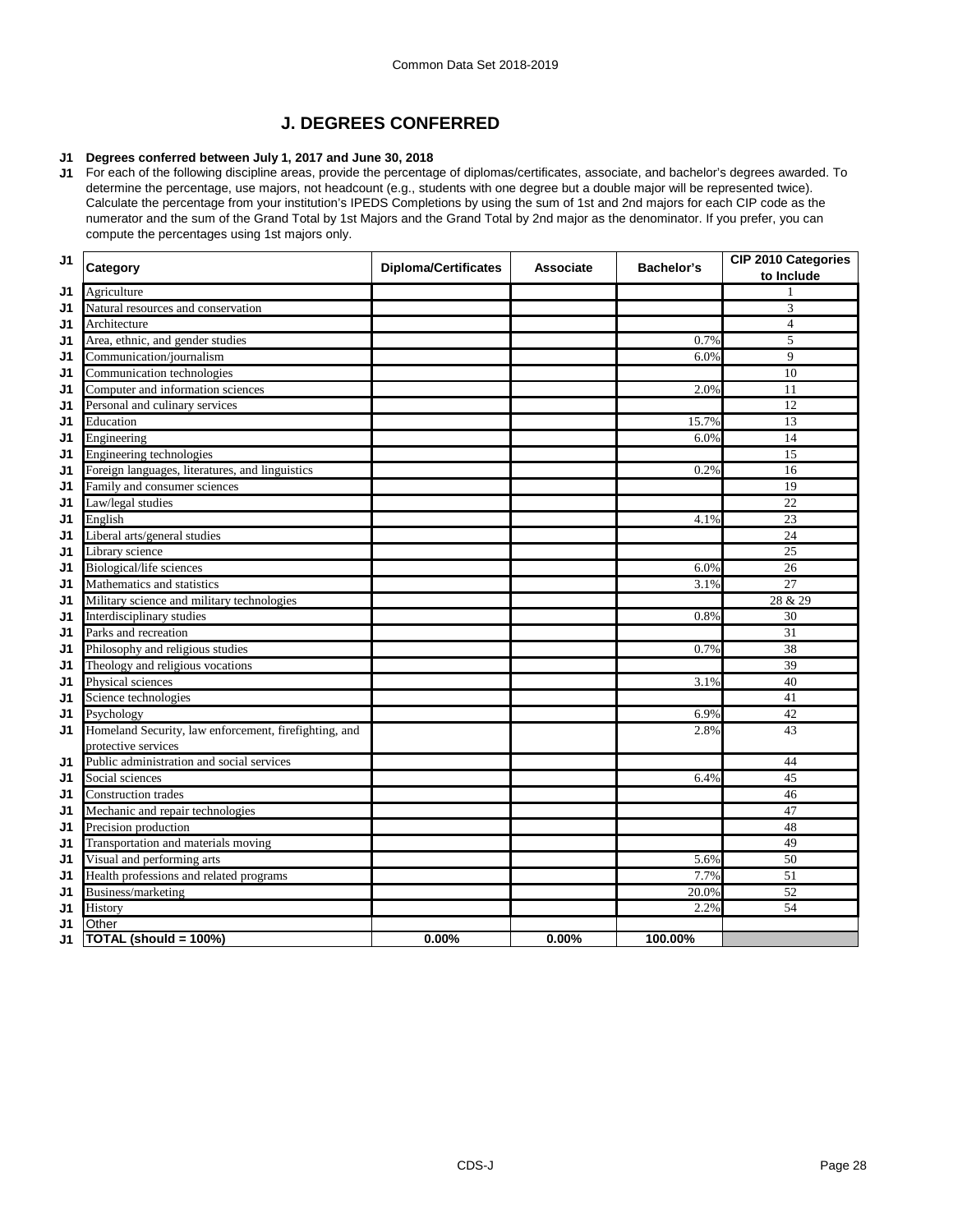| <b>Common Data Set Definitions</b>                                                                                                                                                                                  |
|---------------------------------------------------------------------------------------------------------------------------------------------------------------------------------------------------------------------|
| All definitions related to the financial aid section appear at the end of the Definitions document.                                                                                                                 |
|                                                                                                                                                                                                                     |
|                                                                                                                                                                                                                     |
| Items preceded by an asterisk (*) represent definitions agreed to among publishers which do not appear on                                                                                                           |
| the CDS document but may be present on individual publishers' surveys.                                                                                                                                              |
| * Academic advisement: Plan under which each student is assigned to a faculty member or a trained                                                                                                                   |
| adviser, who, through regular meetings, helps the student plan and implement immediate and long-term                                                                                                                |
| academic and vocational goals.                                                                                                                                                                                      |
| Accelerated program: Completion of a college program of study in fewer than the usual number of years,                                                                                                              |
| most often by attending summer sessions and carrying extra courses during the regular academic term.                                                                                                                |
| Admitted student: Applicant who is offered admission to a degree-granting program at your institution.                                                                                                              |
| * Adult student services: Admission assistance, support, orientation, and other services expressly for                                                                                                              |
| adults who have started college for the first time, or who are re-entering after a lapse of a few years.                                                                                                            |
| American Indian or Alaska Native: A person having origins in any of the original peoples of North and                                                                                                               |
| South America (including Central America) and maintaining tribal affiliation or community attachment.                                                                                                               |
|                                                                                                                                                                                                                     |
| Applicant (first-time, first year): An individual who has fulfilled the institution's requirements to be                                                                                                            |
| considered for admission (including payment or waiving of the application fee, if any) and who has been                                                                                                             |
| notified of one of the following actions: admission, nonadmission, placement on waiting list, or application                                                                                                        |
| withdrawn (by applicant or institution).                                                                                                                                                                            |
| Application fee: That amount of money that an institution charges for processing a student's application for                                                                                                        |
| acceptance. This amount is not creditable toward tuition and required fees, nor is it refundable if the student                                                                                                     |
| is not admitted to the institution.                                                                                                                                                                                 |
| Asian: A person having origins in any of the original peoples of the Far East, Southeast Asia, or the Indian                                                                                                        |
| subcontinent, including, for example, Cambodia, China, India, Japan, Korea, Malaysia, Pakistan, the                                                                                                                 |
| Philippine Islands, Thailand, and Vietnam.                                                                                                                                                                          |
| Associate degree: An award that normally requires at least two but less than four years of full-time                                                                                                                |
| equivalent college work.                                                                                                                                                                                            |
| Bachelor's degree: An award (baccalaureate or equivalent degree, as determined by the Secretary of the                                                                                                              |
| U.S. Department of Education) that normally requires at least four years but not more than five years of full-<br>time equivalent college-level work. This includes ALL bachelor's degrees conferred in a five-year |
| cooperative (work-study plan) program. (A cooperative plan provides for alternate class attendance and                                                                                                              |
| employment in business, industry, or government; thus, it allows students to combine actual work                                                                                                                    |
| experience with their college studies.) Also, it includes bachelor's degrees in which the normal four years of                                                                                                      |
| work are completed in three years.                                                                                                                                                                                  |
| Black or African American: A person having origins in any of the black racial groups of Africa.                                                                                                                     |
| Board (charges): Assume average cost for 19 meals per week or the maximum meal plan.                                                                                                                                |
| Books and supplies (costs): Average cost of books and supplies. Do not include unusual costs for special                                                                                                            |
| groups of students (e.g., engineering or art majors), unless they constitute the majority of students at your                                                                                                       |
| institution.<br>Calendar system: The method by which an institution structures most of its courses for the academic year.                                                                                           |
|                                                                                                                                                                                                                     |
| Campus Ministry: Religious student organizations (denominational or nondenominational) devoted to                                                                                                                   |
| fostering religious life on college campuses. May also refer to Campus Crusade for Christ, an                                                                                                                       |
| interdenominational Christian organization.                                                                                                                                                                         |
| Career and placement services: A range of services, including (often) the following: coordination of visits                                                                                                         |
| of employers to campus; aptitude and vocational testing; interest inventories, personal counseling; help in                                                                                                         |
| resume writing, interviewing, launching the job search; listings for those students desiring employment and<br>those seeking permanent positions; establishment of a permanent reference folder; career resource    |
| materials.                                                                                                                                                                                                          |
| Carnegie units: One year of study or the equivalent in a secondary school subject.                                                                                                                                  |
| Certificate: See Postsecondary award, certificate, or diploma.                                                                                                                                                      |
| Class rank: The relative numerical position of a student in his or her graduating class, calculated by the                                                                                                          |
| high school on the basis of grade-point average, whether weighted or unweighted.                                                                                                                                    |
| College-preparatory program: Courses in academic subjects (English, history and social studies, foreign                                                                                                             |
| languages, mathematics, science, and the arts) that stress preparation for college or university study.                                                                                                             |
| Common Application: The standard application form distributed by the National Association of Secondary                                                                                                              |
| School Principals for a large number of private colleges who are members of the Common Application                                                                                                                  |
| Group.                                                                                                                                                                                                              |
| * Community service program: Referral center for students wishing to perform volunteer work in the                                                                                                                  |
| community or participate in volunteer activities coordinated by academic departments.                                                                                                                               |
| <b>Commuter:</b> A student who lives off campus in housing that is not owned by, operated by, or affiliated with                                                                                                    |
| the college. This category includes students who commute from home and students who have moved to the                                                                                                               |
| area to attend college.                                                                                                                                                                                             |
|                                                                                                                                                                                                                     |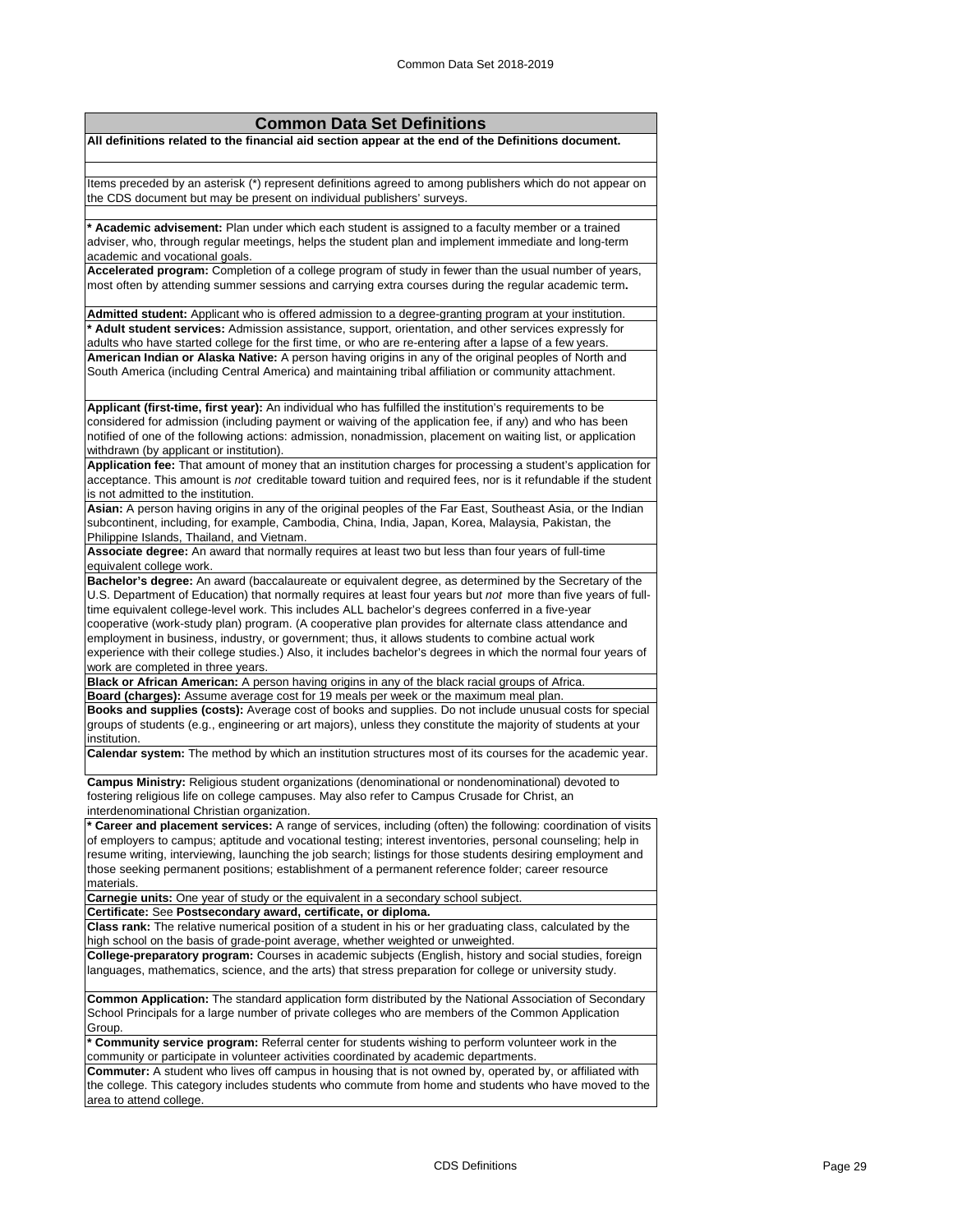**Contact hour:** A unit of measure that represents an hour of scheduled instruction given to students. Also referred to as clock hour. **Continuous basis (for program enrollment):** A calendar system classification that is used by institutions that enroll students at any time during the academic year. For example, a cosmetology school or a word processing school might allow students to enroll and begin studies at various times, with no requirement that classes begin on a certain date. **Cooperative education program:** A program that provides for alternate class attendance and employment in business, industry, or government **Cooperative housing:** College-owned, -operated, or -affiliated housing in which students share room and board expenses and participate in household chores to reduce living expenses. **\* Counseling service:** Activities designed to assist students in making plans and decisions related to their education, career, or personal development. **Credit:** Recognition of attendance or performance in an instructional activity (course or program) that can be applied by a recipient toward the requirements for a degree, diploma, certificate, or other formal award. **Credit course:** A course that, if successfully completed, can be applied toward the number of courses required for achieving a degree, diploma, certificate, or other formal award. **Credit hour:** A unit of measure representing an hour (50 minutes) of instruction over a 15-week period in a semester or trimester system or a 10-week period in a quarter system. It is applied toward the total number of hours needed for completing the requirements of a degree, diploma, certificate, or other formal award. **Cross-registration:** A system whereby students enrolled at one institution may take courses at another

institution without having to apply to the second institution. **Deferred admission:** The practice of permitting admitted students to postpone enrollment, usually for a

period of one academic term or one year.

**Degree:** An award conferred by a college, university, or other postsecondary education institution as official recognition for the successful completion of a program of studies.

**Degree-seeking students:** Students enrolled in courses for credit who are recognized by the institution as seeking a degree or formal award. At the undergraduate level, this is intended to include students enrolled in vocational or occupational programs.

**Differs by program (calendar system):** A calendar system classification that is used by institutions that have occupational/vocational programs of varying length. These schools may enroll students at specific times depending on the program desired. For example, a school might offer a two-month program in January, March, May, September, and November; and a three-month program in January, April, and October.

**Diploma:** See **Postsecondary award, certificate, or diploma.**

**Distance learning:** An option for earning course credit at off-campus locations via cable television, internet, satellite classes, videotapes, correspondence courses, or other means

**Doctor's degree-research/scholarship:** A Ph.D. or other doctor's degree that requires advanced work beyond the master's level, including the preparation and defense of a dissertation based on original research, or the planning and execution of an original project demonstrating substantial artistic or scholarly achievement. Some examples of this type of degree may include Ed.D., D.M.A., D.B.A., D.Sc., D.A., or D.M, and others, as designated by the awarding institution.

**Doctor's degree-professional practice:** A doctor's degree that is conferred upon completion of a program providing the knowledge and skills for the recognition, credential, or license required for professional practice. The degree is awarded after a period of study such that the total time to the degree, including both pre-professional and professional preparation, equals at least six full-time equivalent academic years. Some of these degrees were formerly classified as "first-professional" and may include: Chiropractic (D.C. or D.C.M.); Dentistry (D.D.S. or D.M.D.); Law (L.L.B. or J.D.); Medicine (M.D.); Optometry (O.D.); Osteopathic Medicine (D.O); Pharmacy (Pharm.D.); Podiatry (D.P.M., Pod.D., D.P.); or, Veterinary Medicine (D.V.M.), and others, as designated by the awarding institution.

**Doctor's degree-other:** A doctor's degree that does not meet the definition of a doctor's degree research/scholarship or a doctor's degree - professional practice.

**Double major:** Program in which students may complete two undergraduate programs of study simultaneously.

**Dual enrollment:** A program through which high school students may enroll in college courses while still enrolled in high school. Students are not required to apply for admission to the college in order to participate.

**Early action plan:** An admission plan that allows students to apply and be notified of an admission decision well in advance of the regular notification dates. If admitted, the candidate is not committed to enroll; the student may reply to the offer under the college's regular reply policy.

**Early admission:** A policy under which students who have not completed high school are admitted and enroll full time in college, usually after completion of their junior year.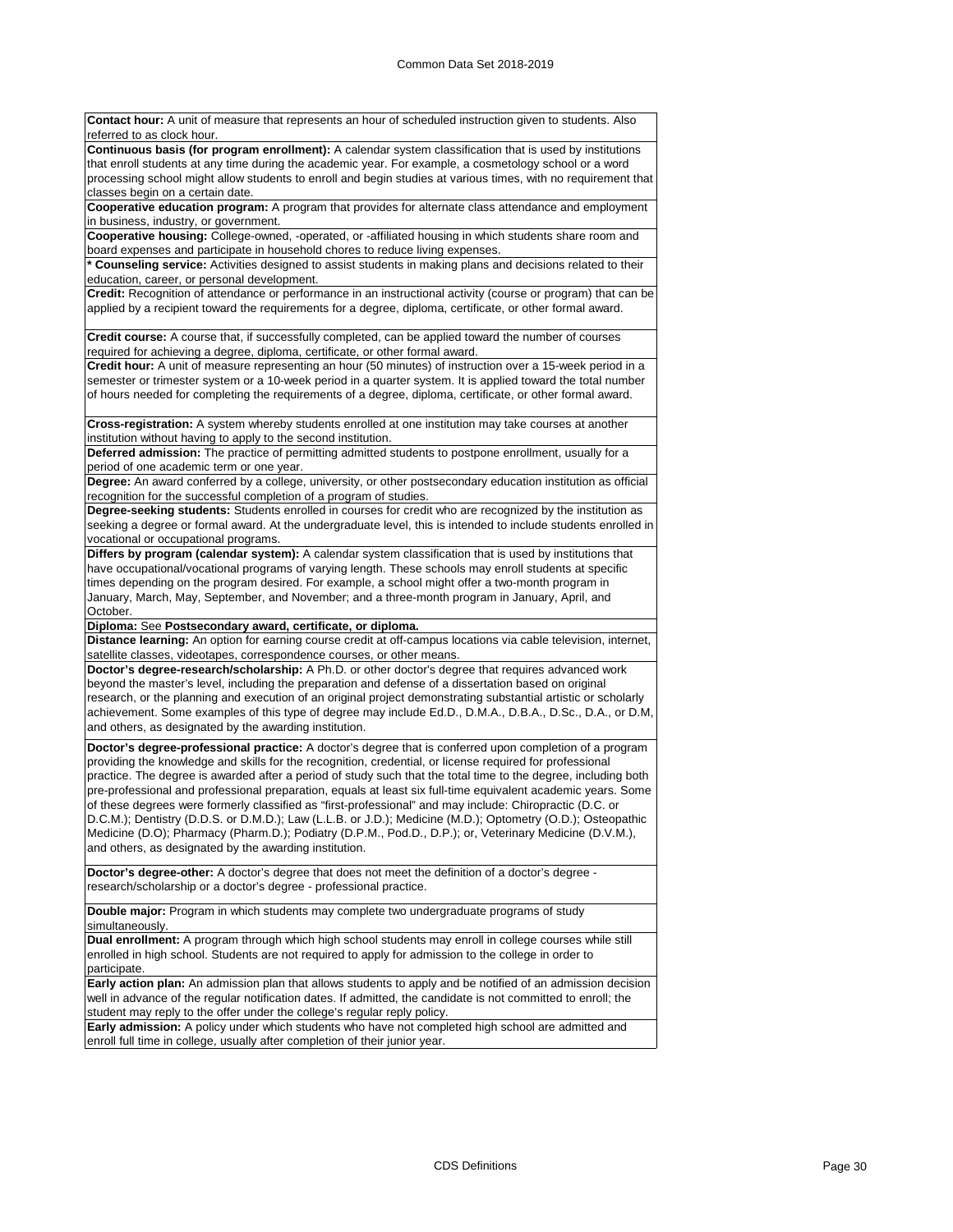**Early decision plan:** A plan that permits students to apply and be notified of an admission decision (and financial aid offer if applicable) well in advance of the regular notification date. Applicants agree to accept an offer of admission and, if admitted, to withdraw their applications from other colleges. There are three possible decisions for early decision applicants: admitted, denied, or not admitted but forwarded for consideration with the regular applicant pool, without prejudice.

**English as a Second Language (ESL):** A course of study designed specifically for students whose native language is not English.

**Exchange student program-domestic:** Any arrangement between a student and a college that permits study for a semester or more at another college **in the United States** without extending the amount of time required for a degree. **See also Study abroad**.

**External degree program:** A program of study in which students earn credits toward a degree through independent study, college courses, proficiency examinations, and personal experience. External degree programs require minimal or no classroom attendance.

**Extracurricular activities (as admission factor):** Special consideration in the admissions process given for participation in both school and nonschool-related activities of interest to the college, such as clubs, hobbies, student government, athletics, performing arts, etc.

First-time student: A student attending any institution for the first time at the level enrolled. Includes students enrolled in the fall term who attended a postsecondary institution for the first time at the same level in the prior summer term. Also includes students who entered with advanced standing (college credit earned before graduation from high school).

**First-time, first-year (freshman) student:** A student attending any institution for the first time at the undergraduate level. Includes students enrolled in the fall term who attended college for the first time in the prior summer term. Also includes students who entered with advanced standing (college credits earned before graduation from high school).

First-year student: A student who has completed less than the equivalent of 1 full year of undergraduate work; that is, less than 30 semester hours (in a 120-hour degree program) or less than 900 contact hours.

**Freshman:** A first-year undergraduate student.

**\*Freshman/new student orientation:** Orientation addressing the academic, social, emotional, and intellectual issues involved in beginning college. May be a few hours or a few days in length; at some colleges, there is a fee.

**Full-time student (undergraduate):** A student enrolled for 12 or more semester credits, 12 or more quarter credits, or 24 or more contact hours a week each term.

**Geographical residence (as admission factor):** Special consideration in the admission process given to students from a particular region, state, or country of residence.

**Grade-point average (academic high school GPA):** The sum of grade points a student has earned in secondary school divided by the number of courses taken. The most common system of assigning numbers to grades counts four points for an A, three points for a B, two points for a C, one point for a D, and no points for an E or F. Unweighted GPA's assign the same weight to each course. Weighting gives students additional points for their grades in advanced or honors courses.

**Graduate student:** A student who holds a bachelor's or equivalent, and is taking courses at the postbaccalaureate level.

**\* Health services:** Free or low cost on-campus primary and preventive health care available to students.

**High school diploma or recognized equivalent:** A document certifying the successful completion of a prescribed secondary school program of studies, or the attainment of satisfactory scores on the Tests of General Educational Development (GED), or another state-specified examination.

**Hispanic or Latino:** A person of Mexican, Puerto Rican, Cuban, South or Central American, or other Spanish culture or origin, regardless of race.

**Honors program:** Any special program for very able students offering the opportunity for educational enrichment, independent study, acceleration, or some combination of these.

**Independent study:** Academic work chosen or designed by the student with the approval of the department concerned, under an instructor's supervision, and usually undertaken outside of the regular classroom structure.

**In-state tuition:** The tuition charged by institutions to those students who meet the state's or institution's residency requirements.

**International student:** See **Nonresident alien.**

**International student group:** Student groups that facilitate cultural dialogue, support a diverse campus, assist international students in acclimation and creating a social network.

**Internship:** Any short-term, supervised work experience usually related to a student's major field, for which the student earns academic credit. The work can be full- or part-time, on- or off-campus, paid or unpaid.

**\* Learning center:** Center offering assistance through tutors, workshops, computer programs, or audiovisual equipment in reading, writing, math, and skills such as taking notes, managing time, taking tests.

**\* Legal services:** Free or low cost legal advice for a range of issues (personal and other).

**Liberal arts/career combination:** Program in which a student earns undergraduate degrees in two separate fields, one in a liberal arts major and the other in a professional or specialized major, whether on campus or through cross‑registration.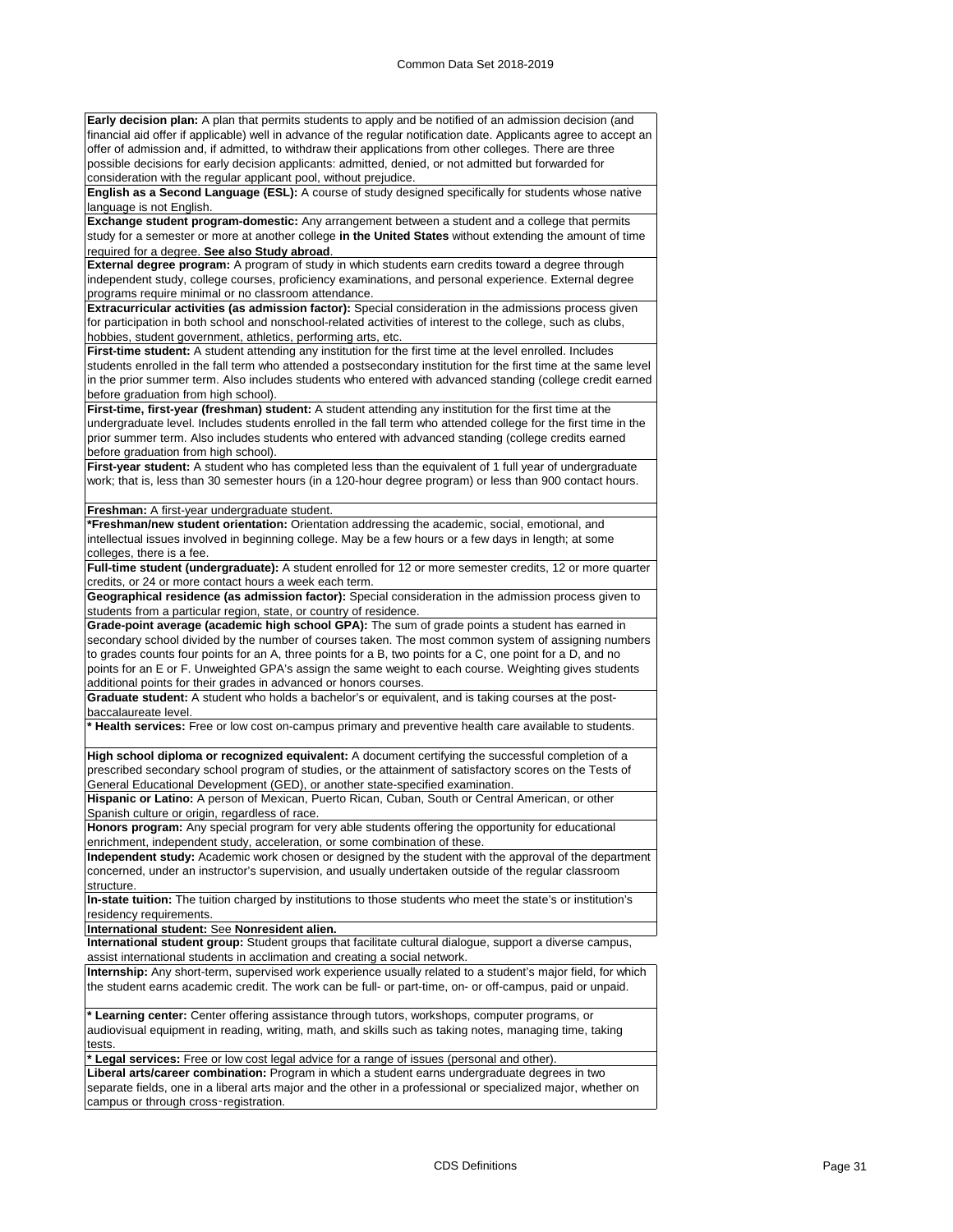**Master's degree:** An award that requires the successful completion of a program of study of generally one or two full-time equivalent academic years of work beyond the bachelor's degree. Some of these degrees, such as those in Theology (M.Div., M.H.L./Rav) that were formerly classified as "first-professional", may require more than two full-time equivalent academic years of work.

**Minority affiliation (as admission factor):** Special consideration in the admission process for members of designated racial/ethnic minority groups.

**\* Minority student center:** Center with programs, activities, and/or services intended to enhance the college experience of students of color.

**Model United Nations:** A simulation activity focusing on conflict resolution, globalization, and diplomacy. Assuming roles as foreign ambassadors and "delegates," students conduct research, engage in debate, draft resolutions, and may participate in a national Model UN conference.

**Native Hawaiian or Other Pacific Islander:** A person having origins in any of the original peoples of Hawaii, Guam, Samoa, or other Pacific Islands.

**Nonresident alien:** A person who is not a citizen or national of the United States and who is in this country on a visa or temporary basis and does not have the right to remain indefinitely.

**\* On-campus day care:** Licensed day care for students' children (usually age 3 and up); usually for a fee.

**Open admission:** Admission policy under which virtually all secondary school graduates or students with GED equivalency diplomas are admitted without regard to academic record, test scores, or other qualifications.

**Other expenses (costs):** Include average costs for clothing, laundry, entertainment, medical (if not a required fee), and furnishings.

**Out-of-state tuition:** The tuition charged by institutions to those students who do not meet the institution's or state's residency requirements.

**Part-time student (undergraduate):** A student enrolled for fewer than 12 credits per semester or quarter, or fewer than 24 contact hours a week each term.

**\* Personal counseling**: One-on-one or group counseling with trained professionals for students who want to explore personal, educational, or vocational issues.

**Post-baccalaureate certificate:** An award that requires completion of an organized program of study requiring 18 credit hours beyond the bachelor's; designed for persons who have completed a baccalaureate degree but do not meet the requirements of academic degrees carrying the title of master.

**Post-master's certificate:** An award that requires completion of an organized program of study of 24 credit hours beyond the master's degree but does not meet the requirements of academic degrees at the doctoral level.

**Postsecondary award, certificate, or diploma:** Includes the following three IPEDS definitions for postsecondary awards, certificates, and diplomas of varying durations and credit/contact hour requirements—

*Less Than 1 Academic Year:* Requires completion of an organized program of study at the postsecondary level (below the baccalaureate degree) in less than 1 academic year (2 semesters or 3 quarters) or in less than 900 contact hours by a student enrolled full-time.

*At Least 1 But Less Than 2 Academic Years:* Requires completion of an organized program of study at the postsecondary level (below the baccalaureate degree) in at least 1 but less than 2 full-time equivalent academic years, or designed for completion in at least 30 but less than 60 credit hours, or in at least 900 but less than 1,800 contact hours.

*At Least 2 But Less Than 4 Academic Years:* Requires completion of an organized program of study at the postsecondary level (below the baccalaureate degree) in at least 2 but less than 4 full-time equivalent academic years, or designed for completion in at least 60 but less than 120 credit hours, or in at least 1,800 but less than 3,600 contact hours.

**Private institution:** An educational institution controlled by a private individual(s) or by a nongovernmental agency, usually supported primarily by other than public funds, and operated by other than publicly elected or appointed officials.

**Private for-profit institution:** A private institution in which the individual(s) or agency in control receives compensation, other than wages, rent, or other expenses for the assumption of risk.

**Private nonprofit institution:** A private institution in which the individual(s) or agency in control receives no compensation, other than wages, rent, or other expenses for the assumption of risk. These include both independent nonprofit schools and those affiliated with a religious organization.

**Proprietary institution:** See **Private for-profit institution.**

**Public institution:** An educational institution whose programs and activities are operated by publicly elected or appointed school officials, and which is supported primarily by public funds.

**Quarter calendar system:** A calendar system in which the academic year consists of three sessions called quarters of about 12 weeks each. The range may be from 10 to 15 weeks. There may be an additional quarter in the summer.

**Race/ethnicity:** Category used to describe groups to which individuals belong, identify with, or belong in the eyes of the community. The categories do not denote scientific definitions of anthropological origins. A person may be counted in only one group.

**Race/ethnicity unknown:** Category used to classify students or employees whose race/ethnicity is not known and whom institutions are unable to place in one of the specified racial/ethnic categories.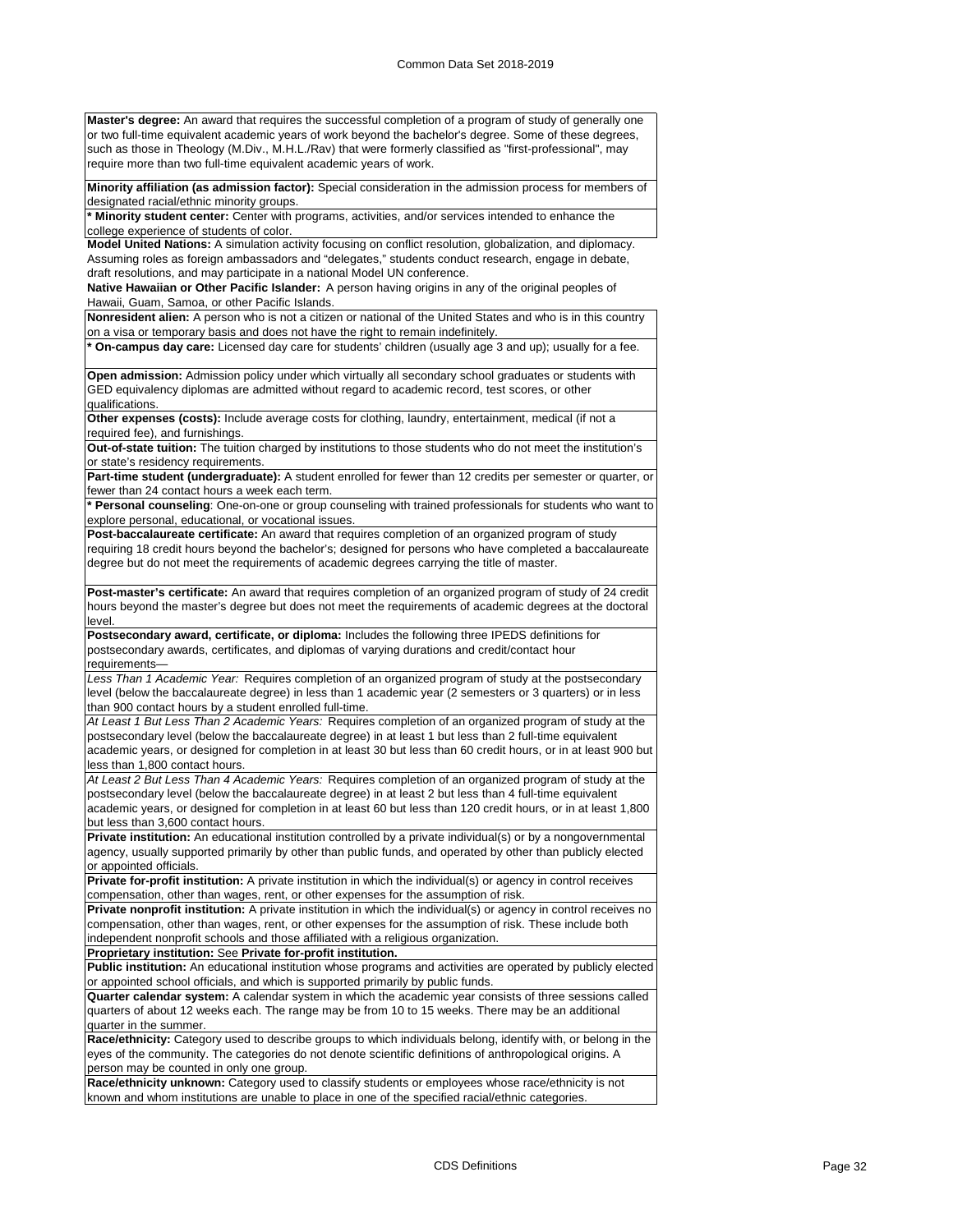**Religious affiliation/commitment (as admission factor):** Special consideration given in the admission process for affiliation with a certain church or faith/religion, commitment to a religious vocation, or observance of certain religious tenets/lifestyle.

**\* Religious counseling:** One-on-one or group counseling with trained professionals for students who want to explore religious problems or issues.

**\* Remedial services:** Instructional courses designed for students deficient in the general competencies necessary for a regular postsecondary curriculum and educational setting.

**Required fees:** Fixed sum charged to students for items not covered by tuition and required of such a large proportion of all students that the student who does NOT pay is the exception. Do not include application fees or optional fees such as lab fees or parking fees.

**Resident alien or other eligible non-citizen:** A person who is not a citizen or national of the United States and who has been admitted as a legal immigrant for the purpose of obtaining permanent resident alien status (and who holds either an alien registration card [Form I-551 or I-151], a Temporary Resident Card [Form I-688], or an Arrival-Departure Record [Form I-94] with a notation that conveys legal immigrant status, such as Section 207 Refugee, Section 208 Asylee, Conditional Entrant Parolee or Cuban-Haitian).

**Room and board (charges)—on campus:** Assume double occupancy in institutional housing and 19 meals per week (or maximum meal plan).

**Secondary school record (as admission factor):** Information maintained by the secondary school that may include such things as the student's high school transcript, class rank, GPA, and teacher and counselor recommendations.

**Semester calendar system:** A calendar system that consists of two semesters during the academic year with about 16 weeks for each semester of instruction. There may be an additional summer session.

**Student-designed major:** A program of study based on individual interests, designed with the assistance of an adviser.

**Study abroad:** Any arrangement by which a student completes part of the college program studying in another country. Can be at a campus abroad or through a cooperative agreement with some other U.S. college or an institution of another country.

**\* Summer session:** A summer session is shorter than a regular semester and not considered part of the academic year. It is not the third term of an institution operating on a trimester system or the fourth term of an institution operating on a quarter calendar system. The institution may have 2 or more sessions occurring in the summer months. Some schools, such as vocational and beauty schools, have year-round classes with no separate summer session.

**Talent/ability (as admission factor):** Special consideration given to students with demonstrated talent/abilities in areas of interest to the institution (e.g., sports, the arts, languages, etc.).

**Teacher certification program:** Program designed to prepare students to meet the requirements for certification as teachers in elementary, middle/junior high, and secondary schools.

**Transfer applicant:** An individual who has fulfilled the institution's requirements to be considered for admission (including payment or waiving of the application fee, if any) and who has previously attended another college or university and earned college-level credit.

**Transfer student:** A student entering the institution for the first time but known to have previously attended a postsecondary institution at the same level (e.g., undergraduate). The student may transfer with or without credit.

**Transportation (costs):** Assume two round trips to student's hometown per year for students in institutional housing or daily travel to and from your institution for commuter students.

**Trimester calendar system:** An academic year consisting of 3 terms of about 15 weeks each.

**Tuition:** Amount of money charged to students for instructional services. Tuition may be charged per term, per course, or per credit.

**\* Tutoring:** May range from one-on-one tutoring in specific subjects to tutoring in an area such as math, reading, or writing. Most tutors are college students; at some colleges, they are specially trained and certified.

**Unit:** a standard of measurement representing hours of academic instruction (e.g., semester credit, quarter credit, contact hour).

**Undergraduate:** A student enrolled in a four- or five-year bachelor's degree program, an associate degree program, or a vocational or technical program below the baccalaureate.

**Veteran's counseling:** Helps veterans and their dependents obtain benefits for their selected program and provides certifications to the Veteran's Administration. May also provide personal counseling on the transition from the military to a civilian life.

**\* Visually impaired:** Any person whose sight loss is not correctable and is sufficiently severe as to adversely affect educational performance.

**Volunteer work (as admission factor):** Special consideration given to students for activity done on a volunteer basis (e.g., tutoring, hospital care, working with the elderly or disabled) as a service to the community or the public in general.

Wait list: List of students who meet the admission requirements but will only be offered a place in the class if space becomes available.

**Weekend college:** A program that allows students to take a complete course of study and attend classes only on weekends